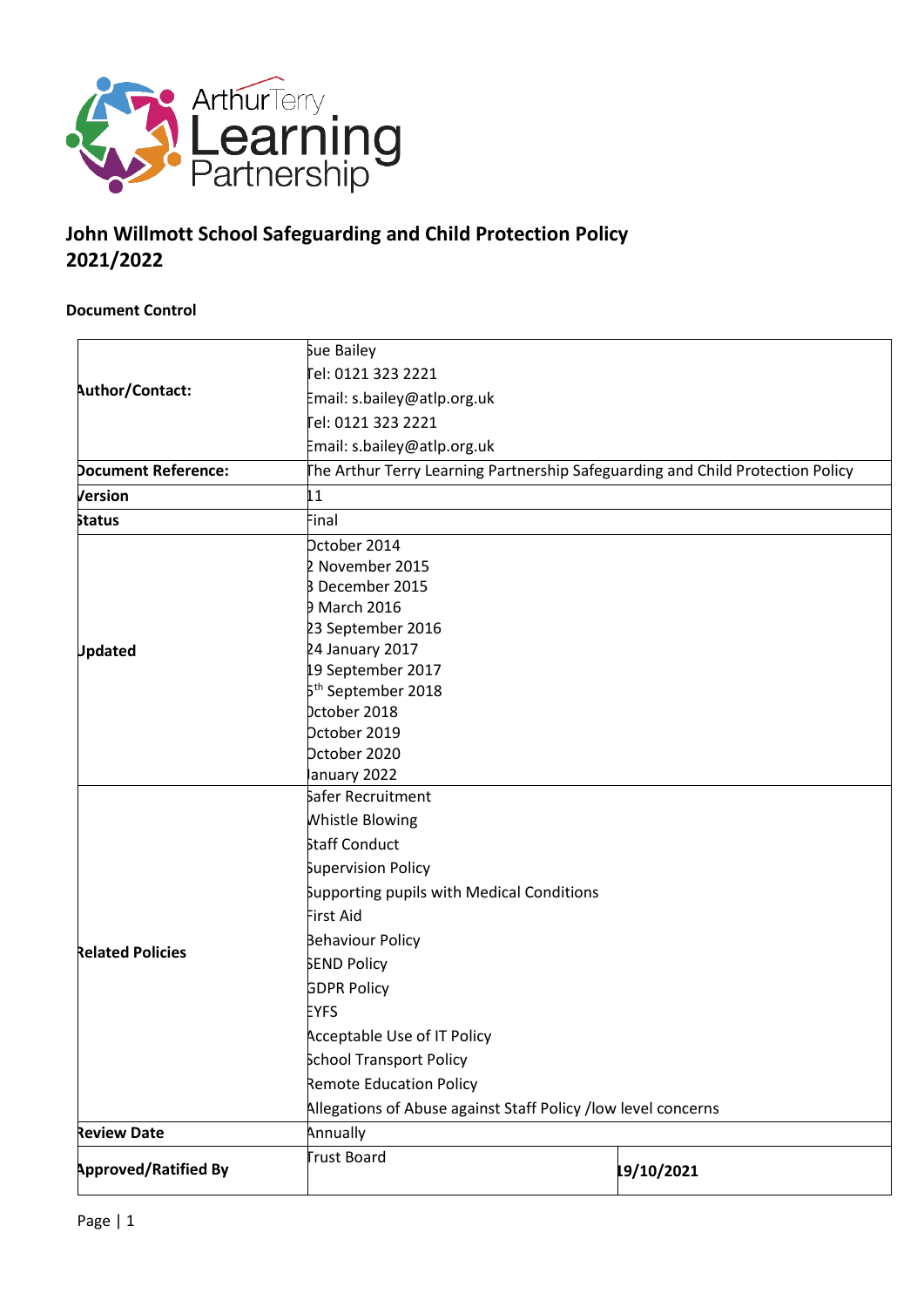#### **Introduction**

- 1.1. John Willmott School recognises that safeguarding is everyone's responsibility, and it is the duty of the school to safeguard and promote the welfare of children in all schools.
- 1.2. This is the core safeguarding principle of John Willmott School.
- 1.3. John Willmott School is part of the Arthur Terry Learning Partnership (ATLP), made up of up of 16 schools, six secondary schools, and 10 primary schools, covering Staffordshire, Birmingham and Coventry and Warwickshire. They serve a variety of communities all with different safeguarding needs.
- 1.4. The ATLP has an overarching policy that ensures John Willmott School has a strong safeguarding culture across all its schools.
- 1.5. This policy and the procedures contained within form one of the cornerstones of John Willmott's safeguarding culture.
- 1.6. As such John Willmott School has adapted the processes described in The ATLP overarching policy to match their specific contextual situation. However, the core principles represented in this policy remain the same for all ATLP schools.

#### **2. Our Core Principles**

- 2.1. John Willmott School is totally committed to safeguarding and promoting the welfare of children. It recognises that this is the responsibility of everyone, who works in our schools including all staff, trustees, governors, and visitors have an important role to play.
- 2.2. John Willmott School fully understands the role it plays in safeguarding the youngest and perhaps most vulnerable members of the community and how through good multi agency working it can help protect those too young to protect themselves. Adults who work in our schools take all welfare concerns seriously and encourage children and young people to talk to us about anything that worries them.
- 2.3. John Willmott School fully understands the need to work in partnership with the local safeguarding partner The Birmingham Children's Trust to safeguard and promote the welfare of children.
- 2.4. John Willmott School has regard to current legislation when carrying out duties to safeguard and promote the welfare of children. Safeguarding and promoting the welfare of children is defined for the purpose of this policy as:
	- Protecting children from maltreatment
	- Preventing the impairment of children's mental and physical health or development
	- Ensuring that children grow up in circumstances consistent with the provision of safe and effective care; and
	- Taking action to enable all children to have the best outcomes.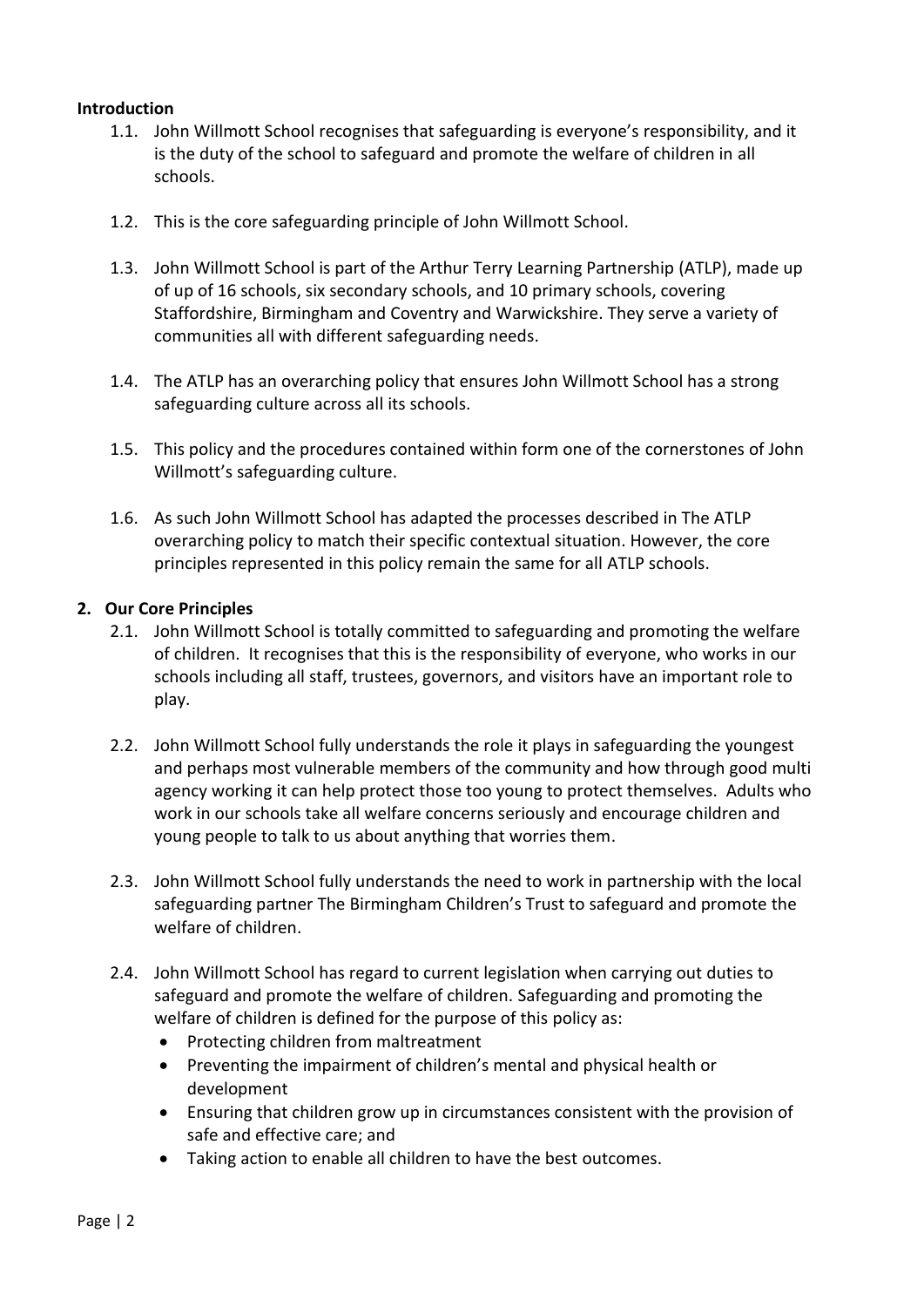- 2.5. Children includes everyone under the age of 18.
- 2.6. It is the role of the school to ensure that the appropriate mechanisms are in place to assist staff to understand and discharge their roles and responsibilities as set out in current legislation with regard to safeguarding children.
- 2.7. John Willmott School firmly believes that:
	- All children have the right to be protected from harm.
	- Children need to feel safe and to be safe in our schools.
	- We can contribute to the prevention of abuse including physical, sexual, emotional, neglect, bullying, extreme behaviours, discriminatory views, and risktaking behaviour.
	- Children need support that matches their individual needs, including those who may have experienced abuse.
- 2.8. John Willmott School will fulfil local and national responsibilities as laid out in the latest editions, unless stated, of the following documents:
	- Working together to Safeguard Children Department for Education (2018) Updated December 2020
	- Keeping Children Safe in Education 2021: statutory guidance for schools and colleges (DfE)
	- The Procedures of the West Midlands Safeguarding Children Board
	- Birmingham's Children's Trust
	- The Staffordshire Safeguarding Children's Board
	- The Warwickshire Children's Safeguarding Board
	- The Children Act
	- The Education Act 2002 s175
	- Dealing with Allegations of Abuse
	- Teachers Standards 2012
	- Prevent Duty 2015
	- FGM Duty 2016
	- Guidance for safer working practice for those working with children and young people in education settings.
	- Early Help Strategy
	- Children Missing from Education
	- Sexting in Schools and Colleges
	- GDPR
	- Mental Health & Behaviour in Schools
	- Birmingham Criminal Exploitation and Gang Affiliation
	- Early Years Foundation Stage Guidance
	- Voyeurism offences act 2019
- 2.9. This policy will be reviewed regularly and may be revised and updated. For this reason, John Willmott School will authorise Sue Bailey to accept updates on matters of detail between annual reviews and inform the Board. Headteachers will ensure staff are made aware of these changes.

The details of these changes should be listed in the codicil insert at the end of the policy.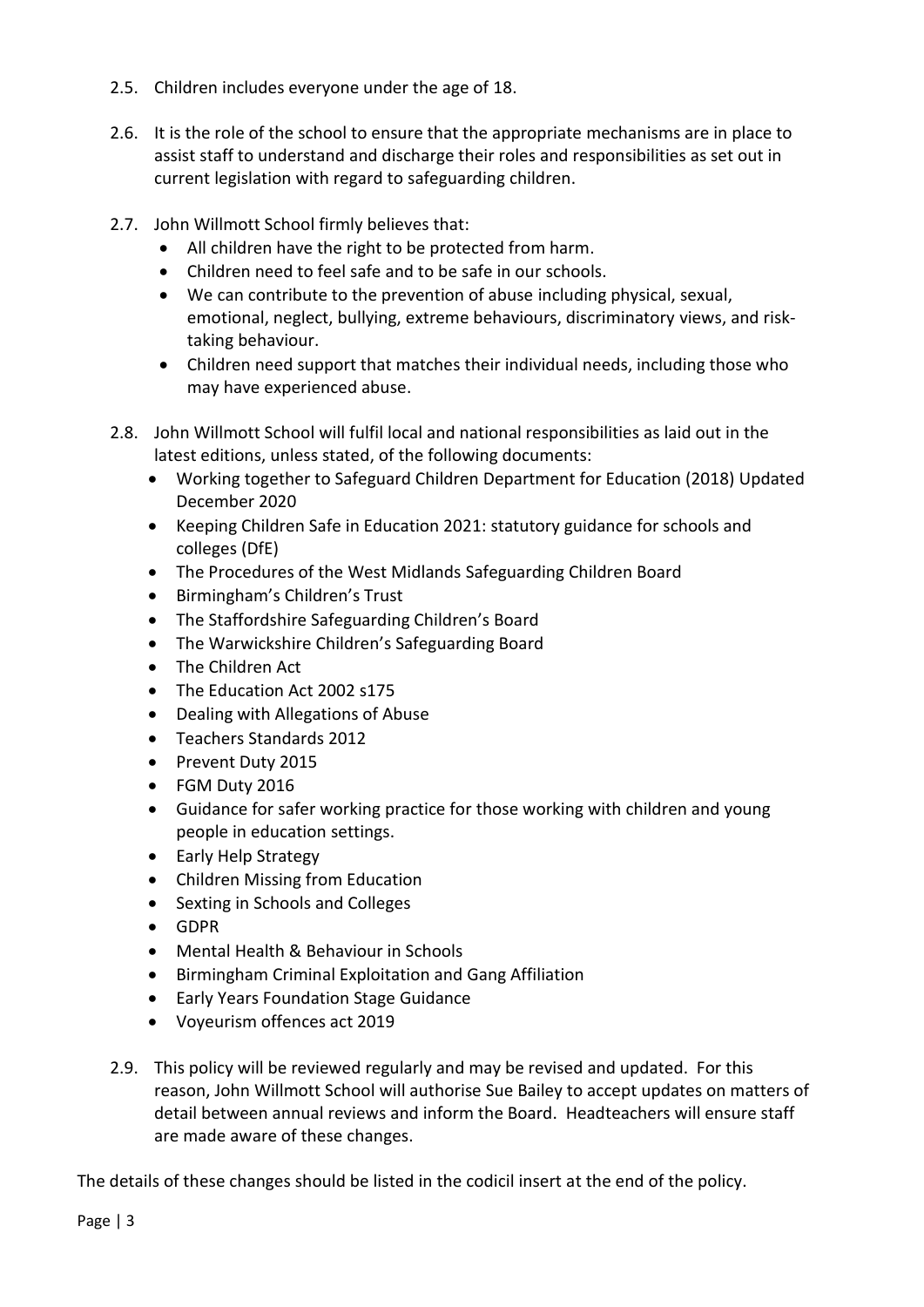#### **3. Overall aims:**

- 3.1. This policy is based upon the overarching policy. of The ATLP. As a school we will follow the agreed inter- agency procedures for effective child protection put in place by our local safeguarding board. In this case the overarching policy reflects those procedures of the West Midlands Safeguarding Board and the Birmingham Children's Trust.
- 3.2. This policy will contribute to the safeguarding of students and promoting their welfare by:
	- Developing staff awareness of the causes of abuse and alerting staff to signs and symptoms and ensuring staff know what to do if they suspect abuse.
	- Addressing concerns at the earliest possible stage and thereby reducing potential risks to students.
- 3.3. This policy will contribute to the protection of children within John Willmott School by:
	- Requiring implementation of the child protection policy and procedures.
	- Promoting partnership working with children, parents, and agencies.
	- Securing the implementation of safer recruitment practices.
- 3.4. This policy will contribute to supporting children by:
	- Promoting the identification and protection of the most vulnerable.
	- Promoting the identification of individual need where possible.
	- Promoting the design of plans to meet needs.
	- Ensuring that support is offered to individual children who have experienced abuse, abused others, or acted as young carers.
- 3.5. To further support and protect children the John Willmott School will:
	- Appoint a member of each governing body to take lead responsibility for safeguarding in each school. Our named Safeguarding Governor is Mrs L Preston.
	- Create an atmosphere where all our children can feel secure, valued, and listened to.
	- Recognise signs and symptoms of abuse at an early stage in line with the Early Help Strategy.
	- Respond quickly and effectively to cases of suspected abuse in all its forms.
	- Monitor and support children at risk.
	- Continue to use the curriculum to raise children's awareness, build confidence and skills.
	- Work closely with parents/carers and support external agencies.
	- Ensure that all adults within John Willmott School who have access to children have been checked as to their suitability and are aware of children protection procedures via training.
	- Continuing to support a child for whom there have been concerns, who then leaves the school, by ensuring that appropriate information is forwarded under confidential cover to the child's new school.
	- Ensure there are rigorous and robust systems at John Willmott School to ensure the appropriate monitoring of the use of the internet, and offer training and education to staff, children and parents to keep them safe from potentially harmful online material.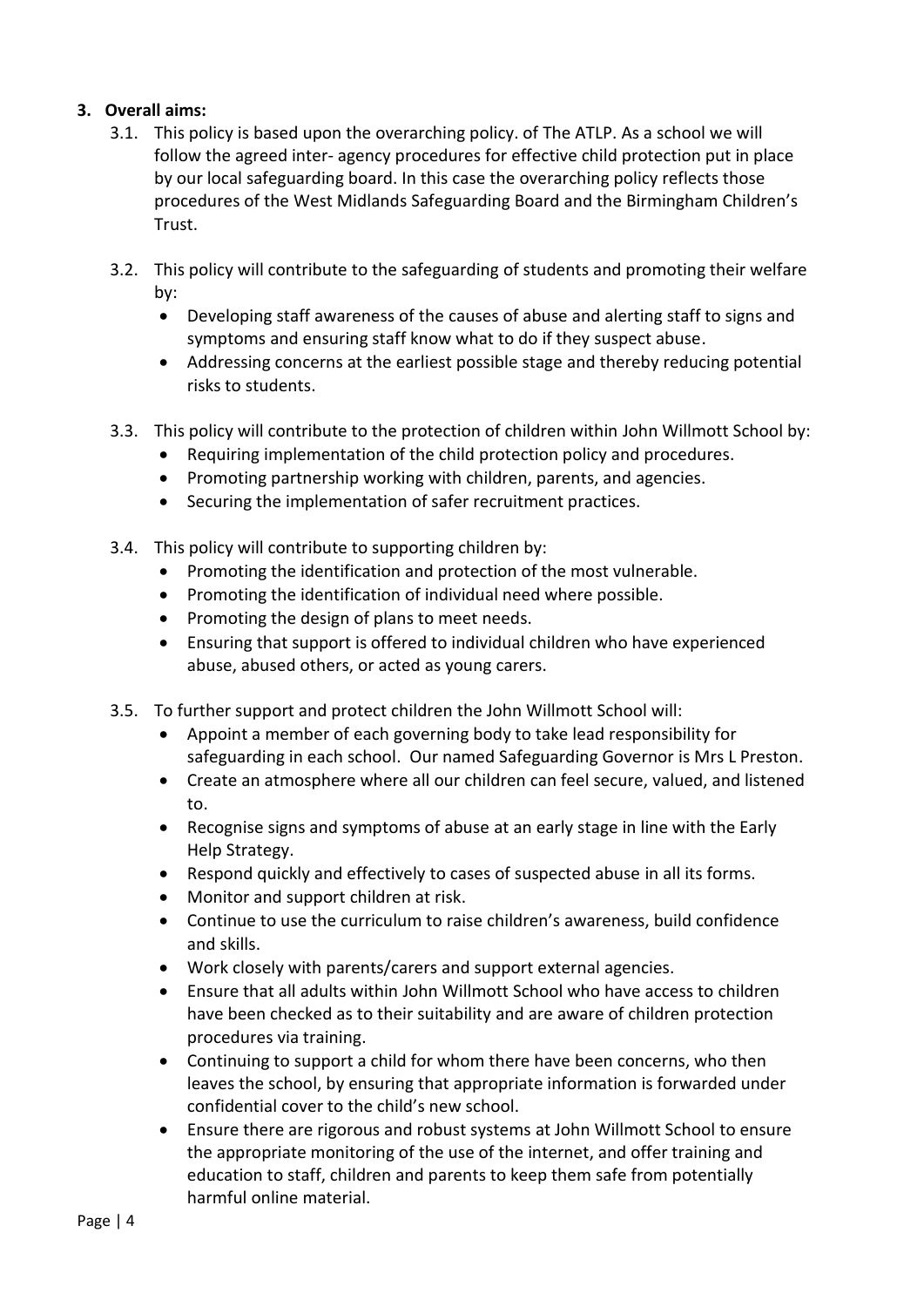#### **4. Key Messages**

- 4.1. Safeguarding and promoting the welfare of children is everyone's responsibility regardless of role or responsibility. This means they should consider, always, what is in the best interest of the child.
- 4.2. Child abuse happens everywhere Notice things. Develop your 'professional curiosity'.
- 4.3. Be alert to the signs and indicators of abuse.
- 4.4. If you have concerns about a child share the concern with the Designated Safeguarding Lead (DSL), in person and at the earliest opportunity.
- 4.5. Do not rely on emails, memos, or voicemail.
- 4.6. Always consider the worst-case scenario.
- 4.7. We have a responsibility to report, record, monitor and support.
- 4.8. Know and follow the child protection procedures.
- 4.9. There will never be a convenient time, but you must pass your concern on.
- 4.10. Keep accurate records.
- 4.11. This policy also extends to any establishment we commission to deliver education to our students on our behalf, including alternative provision. Any commissioned agency will reflect the values, philosophy, and standards of John Willmott School. Confirmation will be sought that the appropriate risk assessments are completed, and ongoing monitoring is undertaken.
- **5. Contextual Safeguarding (Sometimes known as Assessment of Risk outside the home)** We recognise the importance of considering the context of our school in order to fully assess and reduce the risks to our students. 80% of the school cohort travel a considerable distance to attend school. The vast majority of students travel across the city, on public transport, from Erdington, Castle Vale and Kingstanding areas of Birmingham. Only 20% of the school cohort is from the immediate locality. This directly impacts on our children with all forms of exploitation, both criminal and sexual, and community safety are significant concerns.

Known risks in our community include higher than national rates of deprivation, including families experiencing financial hardship from high unemployment, high levels of poverty, neglect and increasing number of mental health concerns. County line and exploitation risks are exacerbated with students' use of public transport to travel to school and the close proximity to Birmingham and the town centre of Sutton Coldfield.

The school population is highly mobile because we are one of only two schools in north Birmingham with spaces. We admit an exceptionally high number of fair access students and students new to the country. This impacts on the cohesiveness of our community. We also have a high number of students with special educational needs. We work with a range of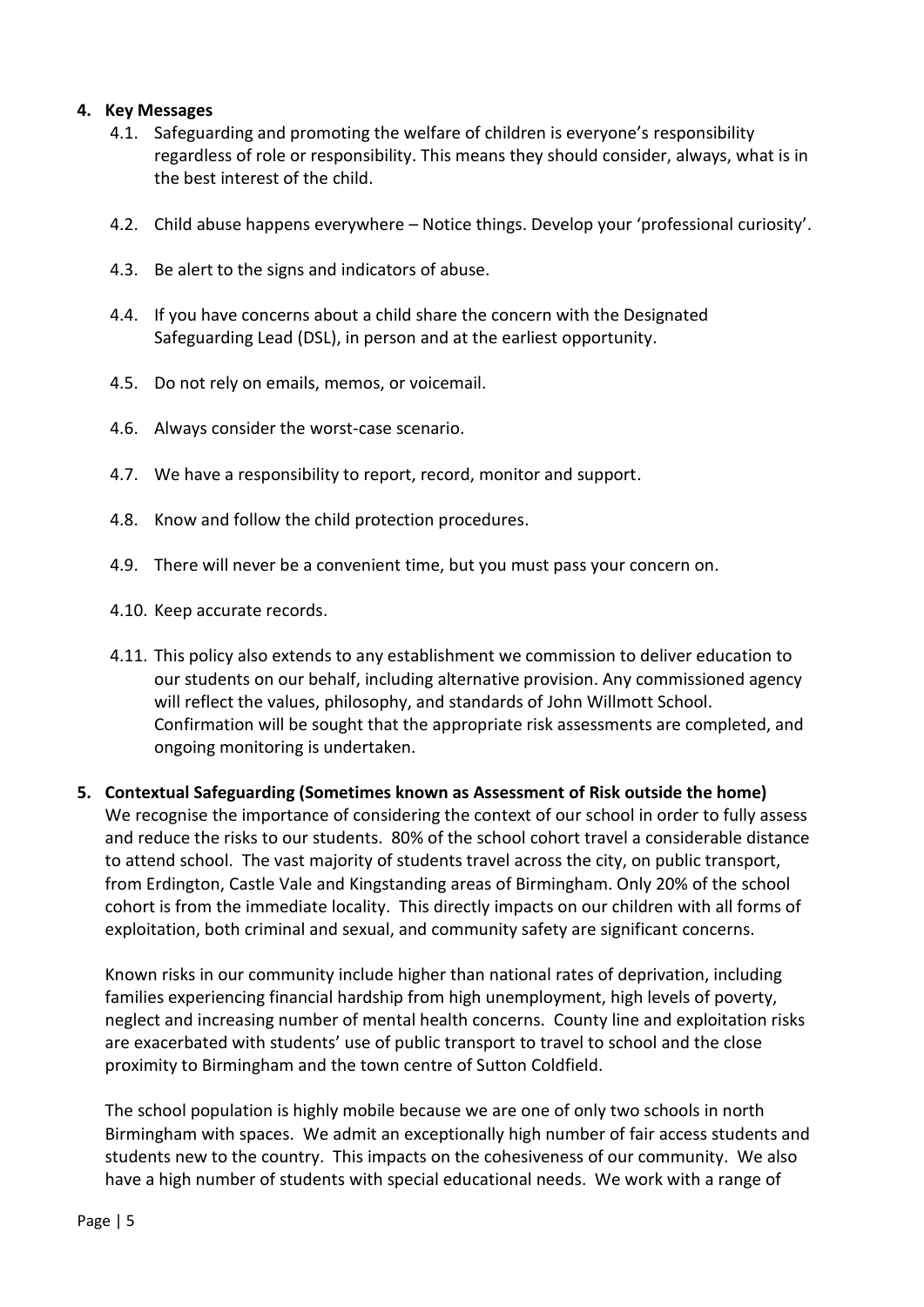agencies to improve the outcomes for our students including an art therapist, a speech & language therapist, Malachi family support and City of Birmingham School (COBs). We are a trauma informed attachment aware school (TIAAS) and all staff have received level 1 AET training. We have a number of THRIVE trained staff who work in our inclusion team to meet the high level of need within the school.

#### **6. Key processes**

- 6.1. All staff members will receive annual safeguarding training and regular updates as appropriate to enable them to be aware of the systems within their school which support safeguarding. Key staff will undertake more specialist safeguarding training.
- 6.2. All staff, upon induction, must have the following policies and procedures explained to them. This should include:
	- Safeguarding Policy to include Appendix One: Protecting Children from Significant Harm
	- Staff Behaviour Policy including Guide to Safer Working Practice
	- Information about the role of the DSL including details of who the DSLs are and how to contact them.
- 6.3. All staff must familiarise themselves with the context of these policies and seek further clarification if unsure.
- 6.4. All staff must read 'Keeping Children Safe in Education 2021 Part One' and Annex A and sign to acknowledge they have read and understand this document along with 'Guide to Safer Working Practice'. Further support is available if required from DSLs in each school.
- 6.5. Additional guidance can be gained from: Birmingham City Council Advice Line CASS- 0121 303 1888 Out of hours: 0121 675 4806 Staffordshire First Response 08001313126 Out of hours 08456042886 Warwickshire Education Safeguarding Service 01926742525 or 01926742601 Out of hours 01926886922 West Midlands Police: 0845 113 5000 NSPCC Helpline: 0808 800 5000 NSPCC Whistle blowing hotline: 0800 0280285. Counter Terrorism Unit Hotline Number – 0800 789 321 LADO: 0121 675 1669 Adult Health, Social Care (for students over 18) on 0121 303 1234
- 6.6. John Willmott School will ensure that:
	- All staff and visitors are familiar with, and have access to, this policy.
	- Safeguarding training and Prevent training are provided annually, to all staff. Provision will also be made to train those starting during the year.
	- Regular updates will also be given.
	- All DSLs attend appropriate refresher training every 2 years.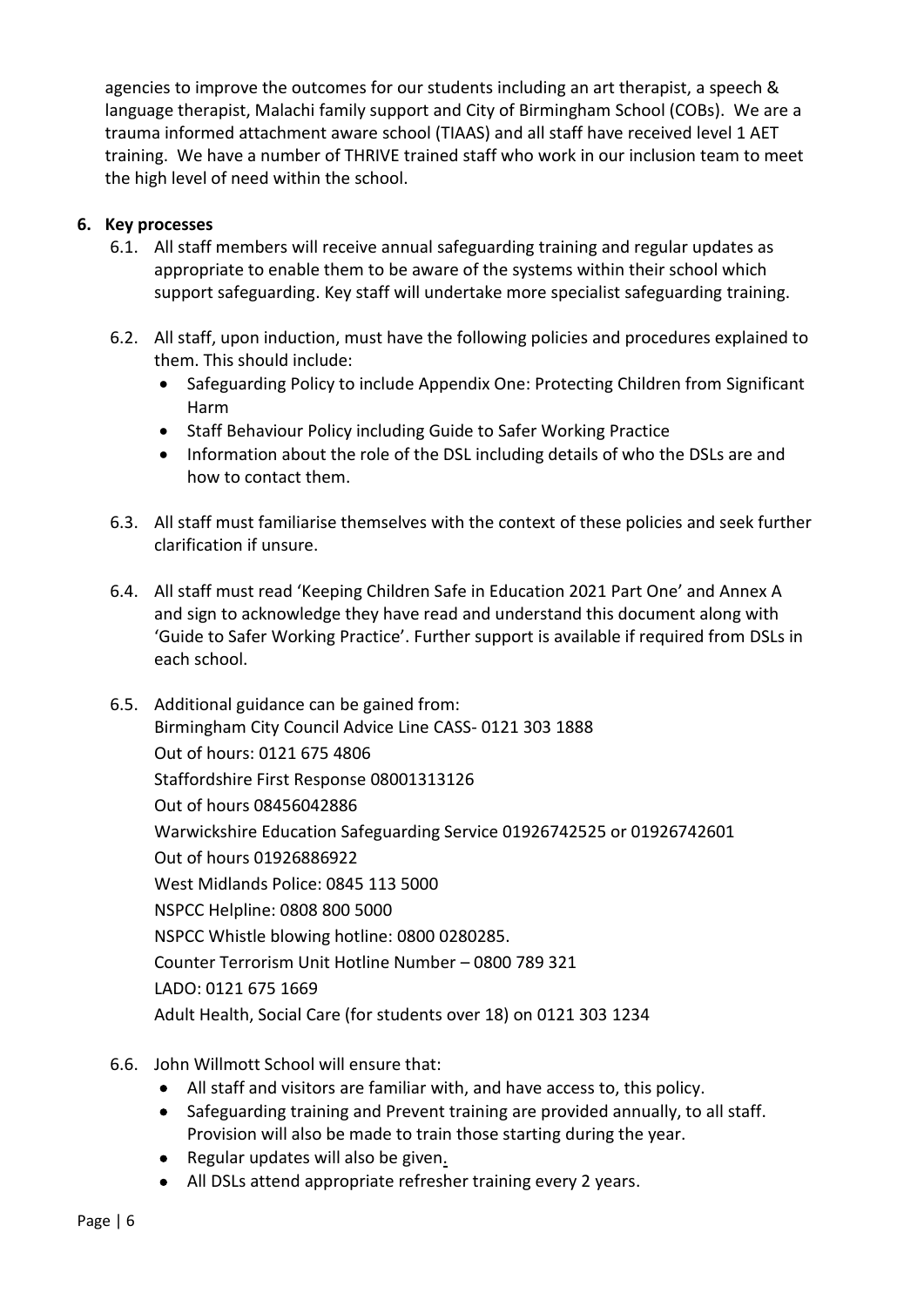- Regular supervision will be offered within the school to those with a Child Protection case load
- They take advantage of opportunities provided across the Partnership for DSLs to meet, share good practice, and offer support to each other.
- All staff are alert to the different types of abuse, signs and indicators of abuse and receive regular training to support their understanding of what constitutes abuse and the process for reporting concerns. Details can be found within the appendices.
- We have a series of named DSLs, who are appropriately trained and undertake additional training. Our Lead DSL is Ms T Richards. Our Deputy DSL is Miss L Wootton, of our other DSL's can be found in Appendix One Protecting Children from Significant harm
- Our DSL's have a job description in line with Annex C of KCSiE 2021
- All staff are made aware that abuse, neglect, and safeguarding issues are complex and can overlap with one another and rarely stand alone.
- All staff and visitors are alerted to the correct procedure to enable them to deal with a disclosure in line with the guidance which can be found in the appendices.
- All staff follow the procedures for Safer Recruitment with both staff and volunteers.
- All trustees/governors are subjected to an enhanced DBS check and are checked against the Teaching Regulations Agency Barred list (Section 128 check).
- 6.7. **Along with the Acting Headteacher, Mrs N Gould** the lead DSL, Ms T Richards will be responsible for co-ordinating all child protection activities. This may include case monitoring and case review. Appropriate records must be kept and recorded in case files.
- 6.8. **John** Willmott School will ensure that all data about children and their families is handled in accordance with the requirements of the law, and any national and local guidance.

John Willmott School is aware of the changes to Working Together 2020 with specific reference to sharing information and the paragraph on P 106 that states: "You do not need consent to share personal information provided there is a lawful basis to do so".

6.9. Any member of staff who has access to sensitive information about a child or the child's family will take all reasonable steps to ensure that such information is only disclosed to those people who need to know in accordance with the ATLP GDPR Policy. Staff will understand that concerns around not sharing data should not come before safeguarding a child and that the Data Protection Act 2018 and GDPR do not prevent the sharing or the withholding of information. Further guidance can be found in Data protection: a toolkit for schools (DfE)

[https://assets.publishing.service.gov.uk/government/uploads/system/uploads/attach](https://assets.publishing.service.gov.uk/government/uploads/system/uploads/attachment_data/file/747620/Data_Protection_Toolkit_for_Schools_OpenBeta.pdf) [ment\\_data/file/747620/Data\\_Protection\\_Toolkit\\_for\\_Schools\\_OpenBeta.pdf](https://assets.publishing.service.gov.uk/government/uploads/system/uploads/attachment_data/file/747620/Data_Protection_Toolkit_for_Schools_OpenBeta.pdf)

6.10. Regardless of the duty of confidentiality, if any member of staff has reason to believe that a child may be suffering harm, or may be at risk of harm, their duty is to forward this information without delay to the designated person for child protection or a child protection liaison officer, in person.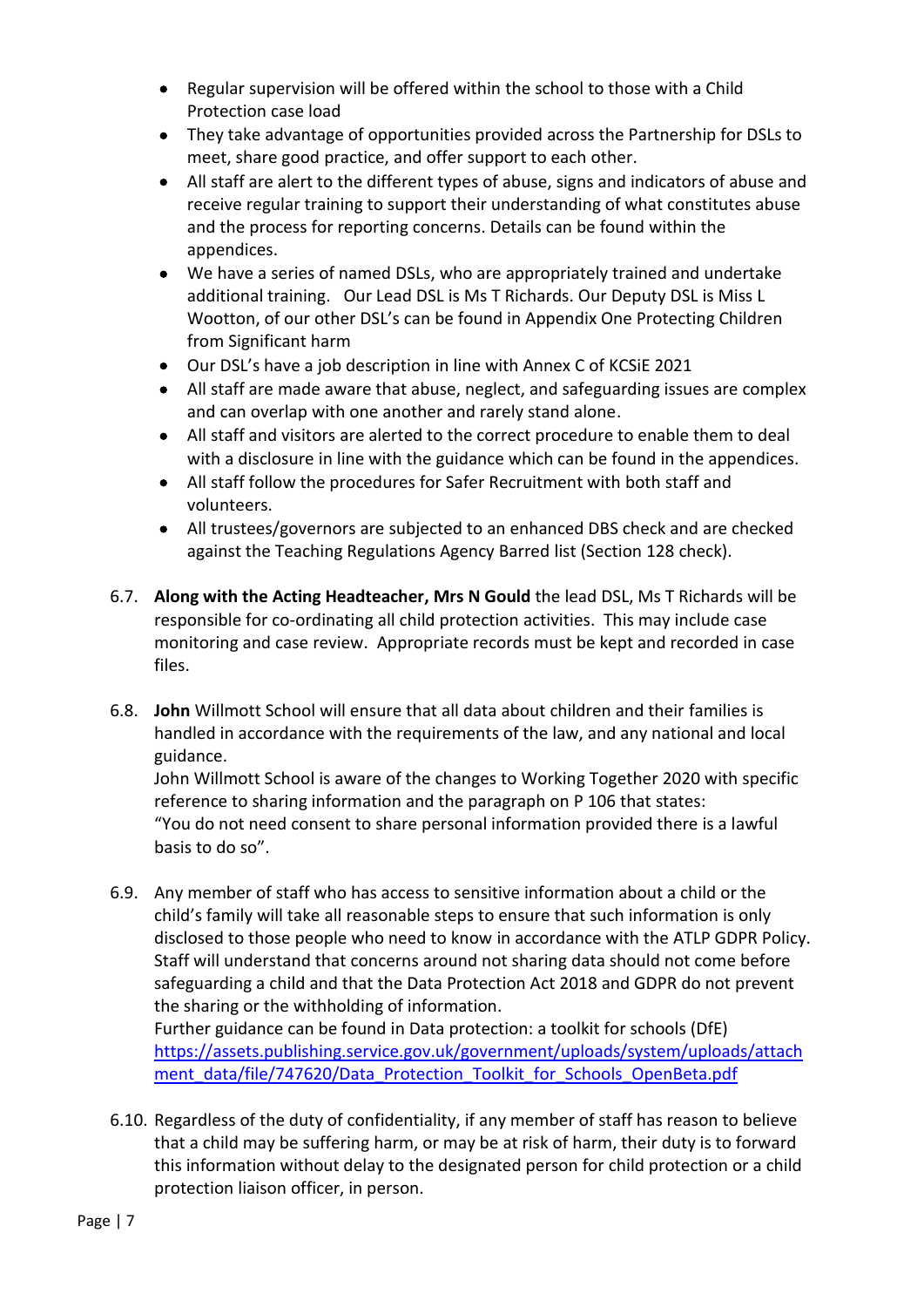- 6.11. For additional guidance refer to "Information Sharing: Guidance for Practitioners and managers" (Department for Children, Schools and Families Publications) [https://assets.publishing.service.gov.uk/government/uploads/system/uploads/attachment\\_da](https://assets.publishing.service.gov.uk/government/uploads/system/uploads/attachment_data/file/721581/Information_sharing_advice_practitioners_safeguarding_services.pdf) [ta/file/721581/Information\\_sharing\\_advice\\_practitioners\\_safeguarding\\_services.pdf](https://assets.publishing.service.gov.uk/government/uploads/system/uploads/attachment_data/file/721581/Information_sharing_advice_practitioners_safeguarding_services.pdf)
- 6.12. The nominated governor, Mrs L Preston will liaise with the Acting Headteacher Mrs N Gould and the Lead DSL, Ms T Richards , to support effective safeguarding in their school and will feedback to the Local Governing Body where appropriate.
- 6.13. All Governors must read Part Two the Management of Safeguarding Keeping Children Safe in Education 2021
- 6.14. The Trust Board will ensure that John Willmott School:
	- Has procedures in place in accordance with the procedures of The West Midlands Safeguarding Children Board and The Birmingham Children's Trust
	- Operate, "safer recruitment" procedures and ensure appropriate checks are carried out on all new staff and relevant volunteers.
	- Pay special attention to volunteers, including those under the age of 18, and ensure that they are safeguarded and receive appropriate safeguarding training.
	- Ensure the headteacher and all other staff who work with children undertake training annually and receive regular updates throughout the year.
	- Ensure that temporary/supply staff and volunteers are made aware of the school's arrangements for child protection and their responsibilities and are appropriately trained.
	- Ensure the Annual 175 Safeguarding Audit as required by the Local Authority is completed, draw up and implement an action plan to address any areas for development that is presented to and reviewed by the governing body.
	- Recognise the stressful and traumatic nature of safeguarding and child protection work and will provide opportunities for staff to talk through their anxiety via supervision.
	- Remedy any deficiencies or weakness brought to its attention without delay whether this be via the audit or feedback from other agencies.
	- Have procedures for dealing with allegations of abuse and low-level concerns, against staff / volunteers, and that these procedures are known by all staff.
	- Have an appropriate senior member of staff from the leadership team who is the nominated DSL. The DSL will take lead responsibility for safeguarding and child protection and will be explicit in the role-holders job description. The Lead DSL is Ms T Richards.
- 6.15. John Willmott School has chosen to have a number of deputy DSLs. Details can be found in Appendix One. All deputies will be trained to the same standard as the DSL. However, whilst the activity of the DSL can be delegated to an appropriately trained deputy, the ultimate lead responsibility will remain with the DSL.
- 6.16. During term time, the Lead DSL Ms T Richards and/or her deputy will always be available during school hours. Adequate cover will be arranged for any out of hours/out of term activities.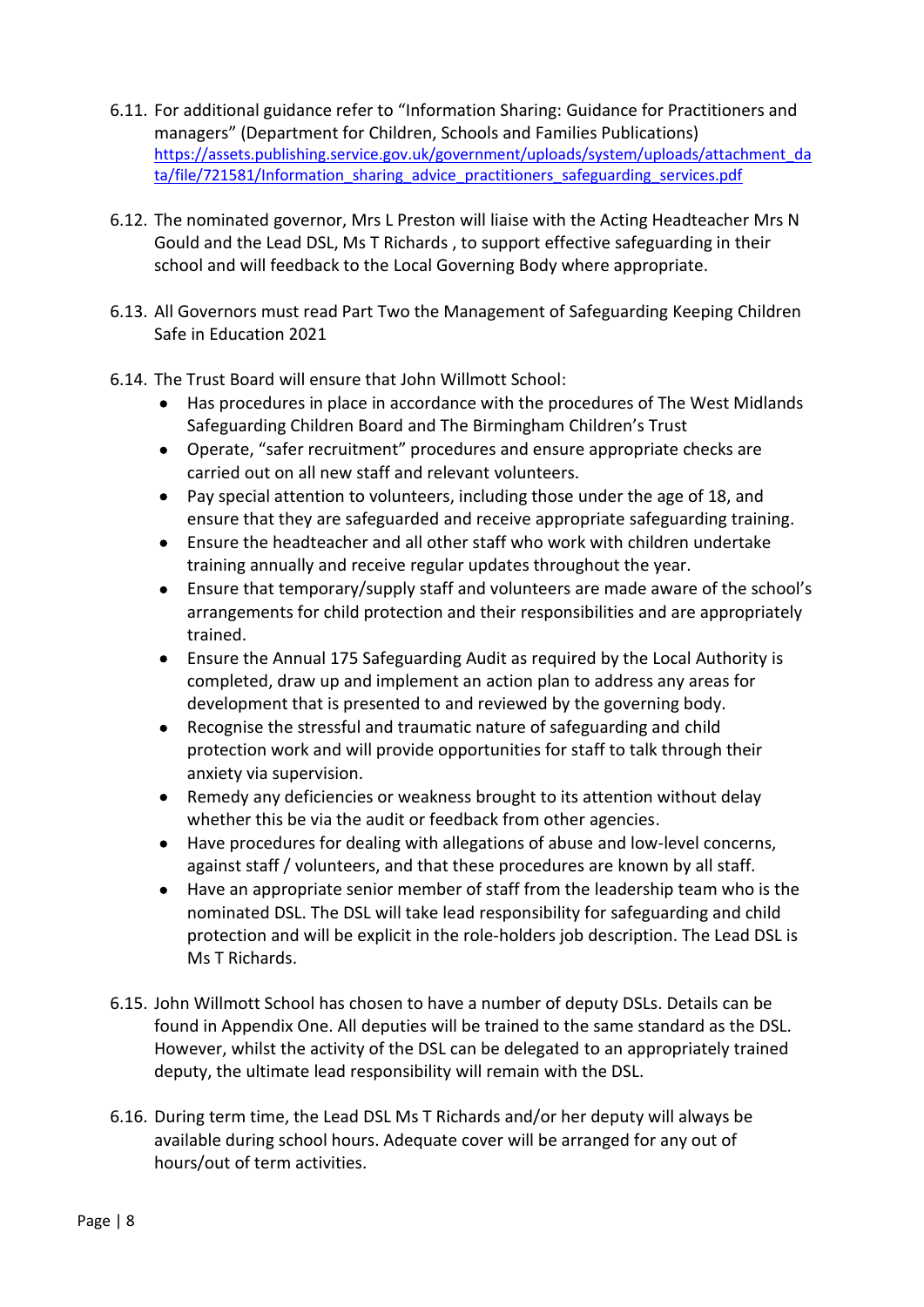6.17. The DSL and any deputies will undergo training to provide them with the knowledge and skills to carry out their role. This training should be updated every two years. In addition to this formal training, other opportunities (DSL networks & courses), should be made available at regular intervals but at least annually.

John Willmott School will appoint a designated teacher for looked after and previously looked after children who will promote the educational achievement of these children, be appropriately trained, and have the necessary experience to fulfil this role. The designated person will also work alongside the Local Authority to support young people who cease to be looked after and become care leavers. The DLAT for our school is Mrs L Lockley.

- 6.18. A member of the Executive Team (Director of Education, Strategic Lead or CEO) will be nominated to be responsible for liaising with the Local Authority and other partner agencies in the event of allegations of abuse being made against the headteacher.
- 6.19. The CEO will be nominated to be responsible for liaising with the Local Authority and other partner agencies in the event of allegations of abuse being made against a member of the Executive Team.
- 6.20. The Chair of the Trust Board will be nominated to be responsible for liaising with the Local Authority and other partner agencies in the event of allegations of abuse being made against the CEO.

#### **7. Our role in preventing abuse**

- 7.1. John Willmott School pays full regard to Keeping Children Safe in Education 2021. These include arrangements regarding Safer Recruitment. At least one member of staff on the interview panel/recruitment process for volunteers will have undertaken the Safer Recruitment Training. All recruitment materials will include specific reference to our commitment to safeguarding and promoting the wellbeing of all its pupils.
- 7.2. Throughout John Willmott School safeguarding issues will be addressed through the curriculum with a focus on British Values including self-esteem, emotional literacy, relationship education, peer on peer abuse, sexual harassment, and sexual abuse.
- 7.3. John Willmott School will also focus on online safety as part of our broad and balanced curriculum. Further details are to be found in Acceptable use of Technology Policy, including the mobile phone policy. This will include reference to the 4 C's (Content, Contact Conduct and Commerce). When children use our school's network to access the internet they are protected from inappropriate content by our filtering and monitoring systems. This includes the use of Smoothwall.
- 7.4. Relationship and Sex Education has been included in our school curriculum from September 2021. Our children will be taught how to recognise when they are at risk and what to do about this.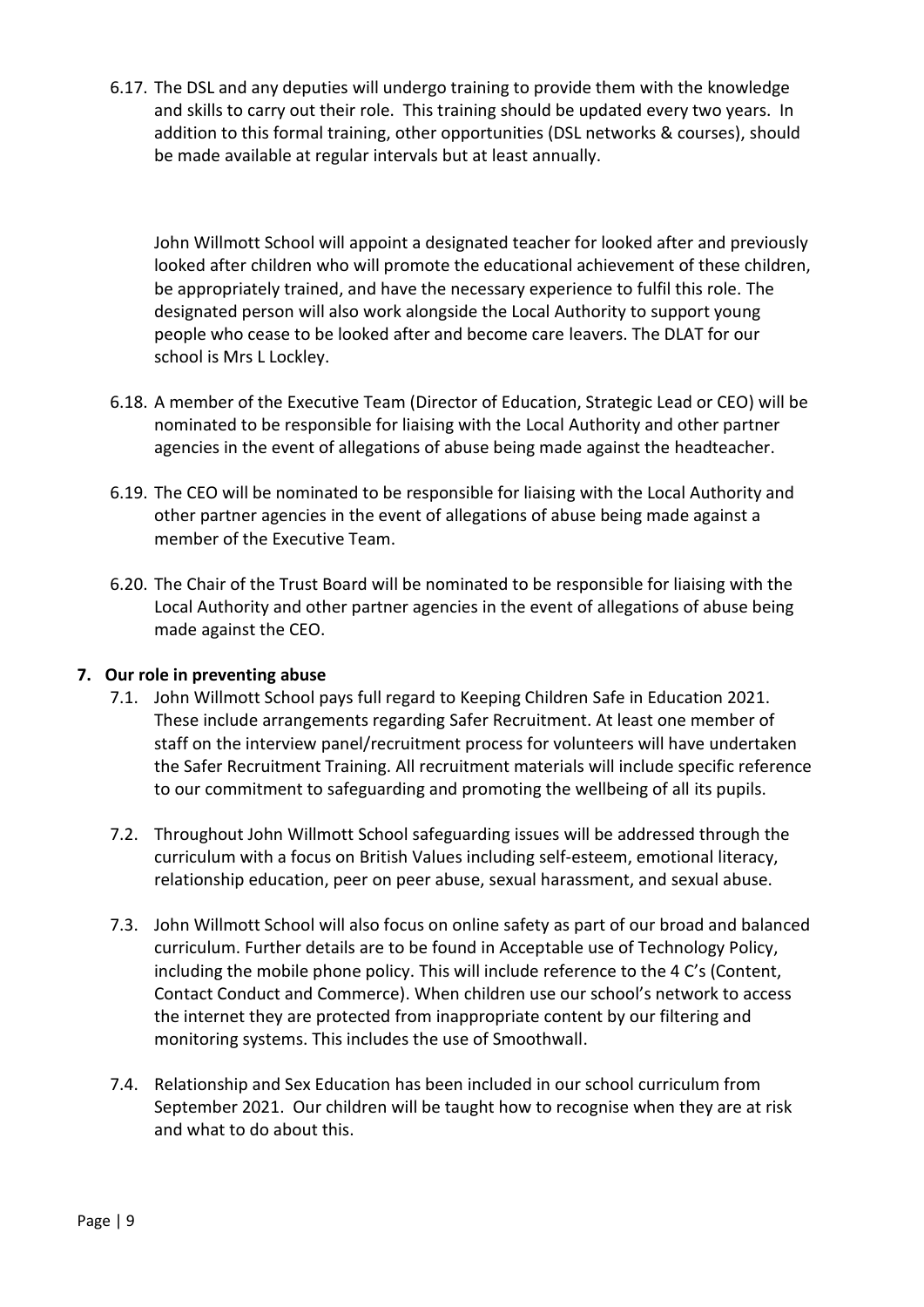7.5. As such the Safeguarding and Child Protection Policy will not be separated from the general ethos of the Partnership, which will ensure all students are treated fairly, feel safe, have a voice, and are listened to.

Our DSL's will work closely with Curriculum leaders including the PSHE Lead.

- 7.6. Additional guidance to support those responsible for governance to help keep children safe online is provided in Annex D of KCSiE 2021.
- 7.7. John Willmott School is aware, following the Government published Counter Terrorism and Security Act 2015 known as The Prevent Duty of the specific need to safeguard children, young people and families from violent extremism and the need to ensure all members of staff are trained in this respect annually.
- 7.8. Definition of radicalisation and extremism, plus indicators of vulnerability in radicalisation can be found in Appendix Three. In response to this threat a nominated DSL will be the single point of contact (SPOC) who will co-ordinate any response. Our SPOC is Miss L Wootton. Our DSL's will receive training about The Prevent Duty, and we will use our curriculum to ensure our children and young people understand how people with extremist views share these with others especially via the internet.
- 7.9. John Willmott School is aware of the need to safeguard students who are vulnerable to child sexual exploitation, honour-based abuse which encompasses incidents or crimes which have been committed to protect or defend the honour of a family. This includes child forced marriage and female genital mutilation, involvement in gangs, private fostering, and trafficking. Further details including a definition and signs and symptoms are to be found in Appendix One.
- 7.10. The need to safeguard children from peer abuse is recognised. Peer on peer abuse can manifest itself in many ways including sexting, sextortion, youth produced sexual imagery and cyber bullying. Our approach to Peer-on-peer abuse and sexual abuse and harassment can be found in Appendix Two of this document. This includes details of our systems to minimise the risk, how we will record and investigate any incidents and how we support both the victim and the perpetrator.

Staff will be aware of the different gender issues that might be prevalent when dealing with peer-on-peer abuse and the importance of promoting healthy relationships. We are aware that even if there are no reported cases of such abuse this may still be taking place. It has simply not been reported.

- 7.11. John Willmott School is aware of the cross-government definition of domestic abuse to include controlling and coercive behaviour, and the adverse impact this can have on all children who may witness or be exposed to this type of abuse.
- 7.12. John Willmott School will work together with the local Police force (Operation Encompass) to provide emotional and practical help in cases of domestic abuse.
- 7.13. Across John Willmott School we have a zero-tolerance approach to all forms of abuse.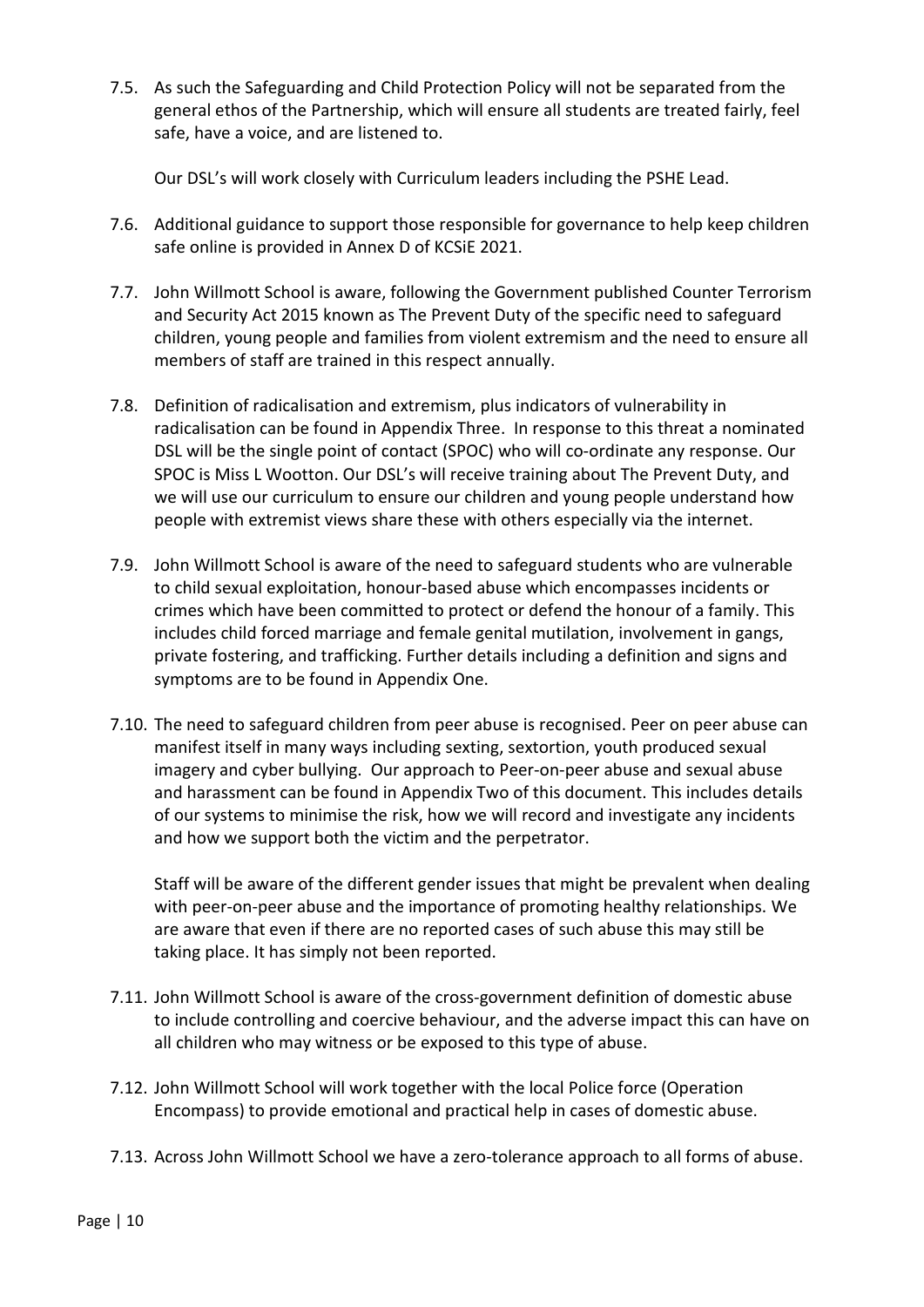Additional guidance on sexting, sharing nudes and semi nudes, child sexual exploitation, child criminal exploitation, serious violent crime, gangs, county lines, cyber bullying, peer on peer abuse and other issues can be found in Appendix Two. of this document. This is also includes details on signs and symptoms of different types of abuse and links closely to the information in Part 5 of KCSiE 2021

- 7.14. Annex A of KCSiE 2021 also includes guidance on children and the court system, children missing from education, children with family members in prison, child sexual exploitation, child criminal exploitation: county lines, domestic abuse, including controlling and coercive behaviour and homelessness, so called honour based abuse (including FGM and forced marriage and breast ironing ), preventing radicalisation, peer on peer abuse, sexual violence and sexual harassment between children in schools, what is sexual violence and sexual harassment, up skirting ,and the response to a report of sexual violence or sexual harassment.
- 7.15. John Willmott School lis also aware of The Homelessness Reduction Act (2017) and the need to work with Social Care and Housing to prevent young people becoming intentionally homeless.
- 7.16. Annex A also includes the guidance 'Sexting in Schools and College' responding to incidents and safeguarding young people (UK CCIS 2016). These issues will be addressed through curriculum content and special events.
- 7.17. John Willmott School is aware of safe protocols for using mobile phones and cameras in school and has due regard to the risks from up skirting and voyeurism, along with others. All Early Years settings will follow the guidance for the use of mobile phones detailed in EYFS document.
- 7.18. John Willmott School will monitor 'Children Missing from Education' and those who have 'Left School No Trace' and the inherent risk this can present. This includes the new reporting guidance when a student name is removed from the admission register under any of the 15 grounds set out in the regulations.
- 7.19. Our DSL's will work closely with the attendance officers. Knowing where children are during the school day is an extremely important aspect of safeguarding and absence from school can be an indicator of abuse

We will monitor attendance carefully and address poor or irregular attendance as a priority

- 7.20. John Willmott School will notify the Local Authority, BCC, when a student name is added at a nonstandard transition point (further details available in the guidance "Children missing from education: statutory guidance for local authorities 2016"
- 7.21. John Willmott School will notify the Local Authority, BCC, of any student who fails to attend school regularly after making reasonable enquiries or has been absent without the school's permission for a continuous period of 5 days or more.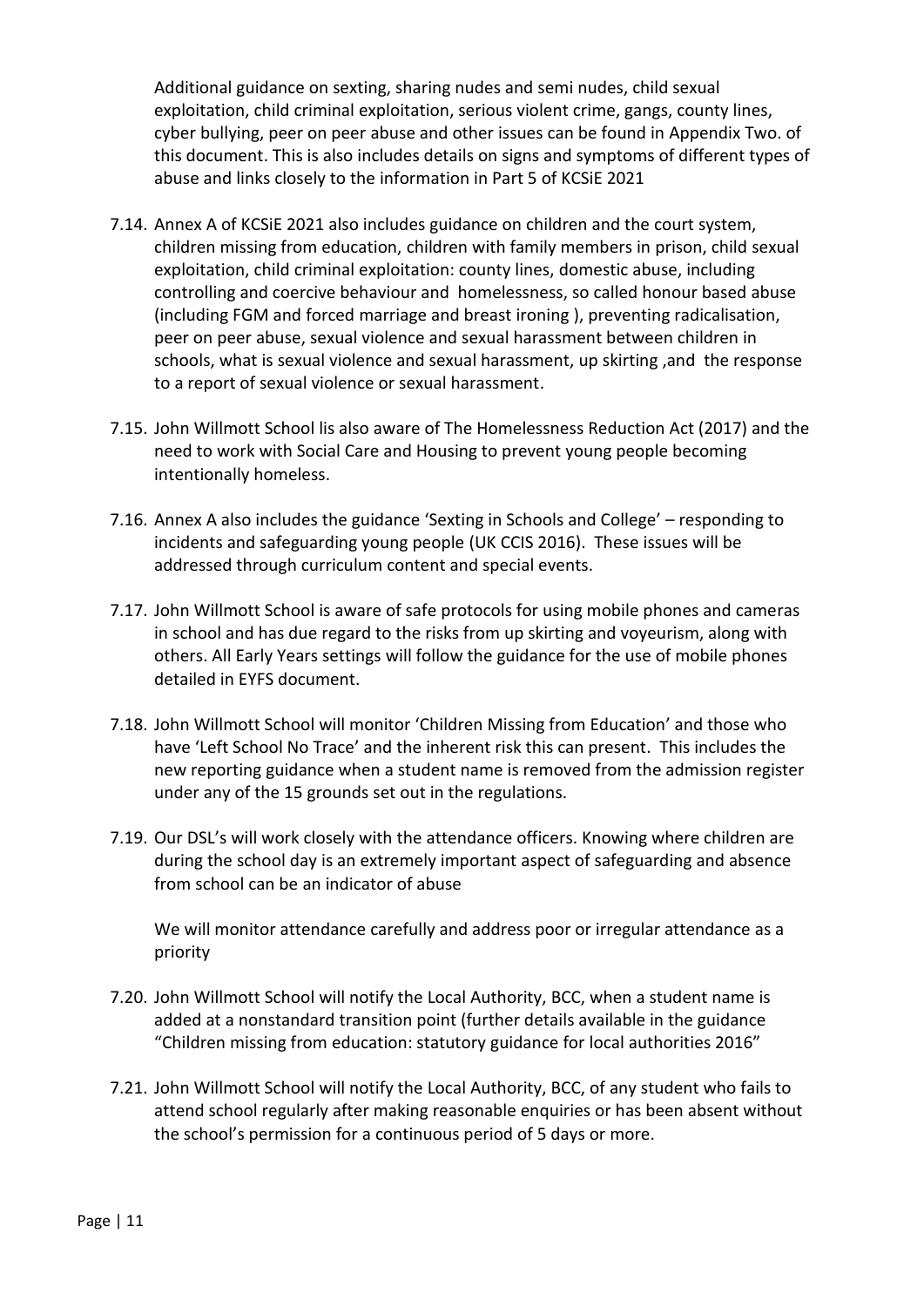- 7.22. John Willmott School will notify the Local Authority, BCC, of any student who is deleted from the admission register.
- 7.23. John Willmott School will hold 2 or more emergency contact numbers for each student to support our safeguarding processes.
- 7.24. John Willmott School pays due regard to the current legislation concerning the statutory requirement to report any suspected cases of FGM. When a member of staff suspects or discovers that an act of FGM is going to be or has seen to have been undertaken on a girl under 18, they will pay due regard to the mandatory duty to report it to the police. Failure to report such cases will result in disciplinary sanctions. It is advised that the teacher should consider discussing the situation with the DSL and seek advice/support from the appropriate children'' safeguarding board unless they have a good reason not to, before a decision is made as to whether it is a case of FGM or not, therefore the mandatory reporting duty applies.
- 7.25. John Willmott School is aware of the behaviours associated with drug taking, alcohol abuse, deliberately missing education and sexting that can put young people in danger.
- 7.26. John Willmott School is aware of the risks posed to children by criminal exploitation and gang affiliation and the links to serious violent crime county lines and will work with other agencies to support these victims and disrupt activity.
- 7.27. The Arthur Terry is aware of the links between mental health and safeguarding and understands that mental health problems can, in some cases, be an indicator that a child has suffered or is at risk of suffering abuse. Whilst only trained professionals can make a diagnosis, staff working within John Willmott School are well placed to observe children daily and will take the appropriate action if there is a safeguarding concern. If staff have a mental health concern about a child that is also a safeguarding issue, they will use the procedures within their school to report this to a DSL.
- 7.28. John Willmott School is aware of the impact of adverse childhood experiences on children.
- 7.29. John Willmott School will ensure the No Platform Policy is adhered to within its schools. We are also aware that it is our responsibility to check that any provider who uses our premises after school hours follows the correct safeguarding procedures
- 7.30. John Willmott School will, when appropriate, share the lessons learned from Child Death Practice Reviews and Homicide reviews.
- 7.31. John Willmott School will follow the new regulations regarding private fostering and the need to report such situations to Social Services A private fostering arrangement is one that is made privately for the care of a child under 16 (under 18 if the child has a disability), by someone other than a parent or immediate family member. The Children's Act defines an immediate family member as a grandparent, brother, sister, uncle, or aunt (whether of full blood or half blood or by marriage or civil partnership). Staff should notify the DSL If they are made aware of such an arrangement. The DSL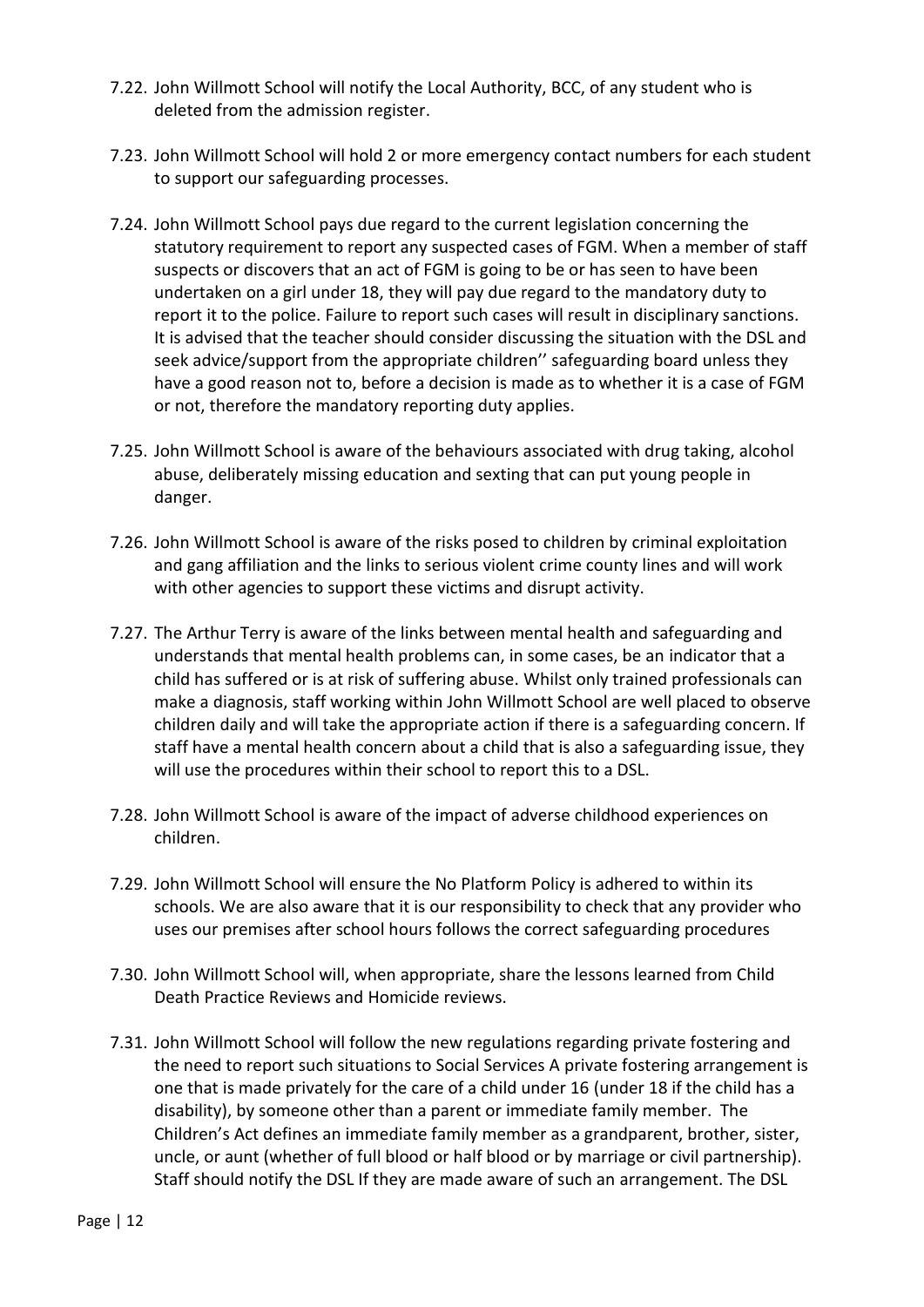will inform the LA. On admission to school, we will take every step to verify the relationship of the adults to the child who is being registered.

- 7.32. John Willmott School will notify BCC of any known child death.
- 7.33. John Willmott School will adhere to the new guidance, Children Who Pose a Serious Risk to Others in School (School Safety Plan) and Keeping Children Safe in Education 2021.
- 7.34. John Willmott School is very much aware of the link between vulnerability and safeguarding. All vulnerable children will be identified, and measures put in place to offer additional support where appropriate. This includes children with special educational needs or certain health conditions. As a school we will provide extra pastoral support for these children
- 7.35. John Willmott School is aware that there are circumstances when it is appropriate for staff in school to use "reasonable force" to safeguard children. This term may cover a range of actions such as breaking up a fight to leading a child to safety. Reasonable, under these circumstances, means using no more force than is needed. Additional advice is available from https/ www.gov.uk/government publications/use-ofreasonable- force - in -schools.
- 7.36. John Willmott School will adhere to the new guidance published by the NSPCC When to call the police. [https://www.npcc.police.uk/documents/Children%20and%20Young%20people/When%20to%](https://www.npcc.police.uk/documents/Children%20and%20Young%20people/When%20to%20call%20the%20police%20guidance%20for%20schools%20and%20colleges.pdf) [20call%20the%20police%20guidance%20for%20schools%20and%20colleges.pdf](https://www.npcc.police.uk/documents/Children%20and%20Young%20people/When%20to%20call%20the%20police%20guidance%20for%20schools%20and%20colleges.pdf)
- 7.37. John Willmott School is aware of children potentially at risk of greater harm and who have an allocated Social Worker (Child in Need and Child Protection Plans LAC). We are aware that the Virtual School Headteacher has responsibility to promote the education of children who have a social worker and as such we will work closely with the virtual school to support this. We recognise that such students may be facing educational barriers and poor mental health. We will take these needs into account.

#### **8. Responding to concerns about a child**

- 8.1. All staff are aware of the need to report any suspected case of abuse, including any of those mentioned above, to a DSL immediately using the specified system within their school. If the DSL is not available, they should speak to the Headteacher or Senior Leader or take advice from children's social care.
- 8.2. Dealing with disclosures:
	- Stay calm.
	- Do not communicate shock, anger, or embarrassment.
	- Reassure the child, tell him/her you are pleased he/she is speaking to you.
	- Never enter a pact of secrecy with the child. Assure her/him that you will try to help but let the child know that you will have to tell other people to do this. State who this will be and why.
	- Tell him/her that you believe them. Children very rarely lie about abuse, but she/he may have tried to tell others and not been heard or believed.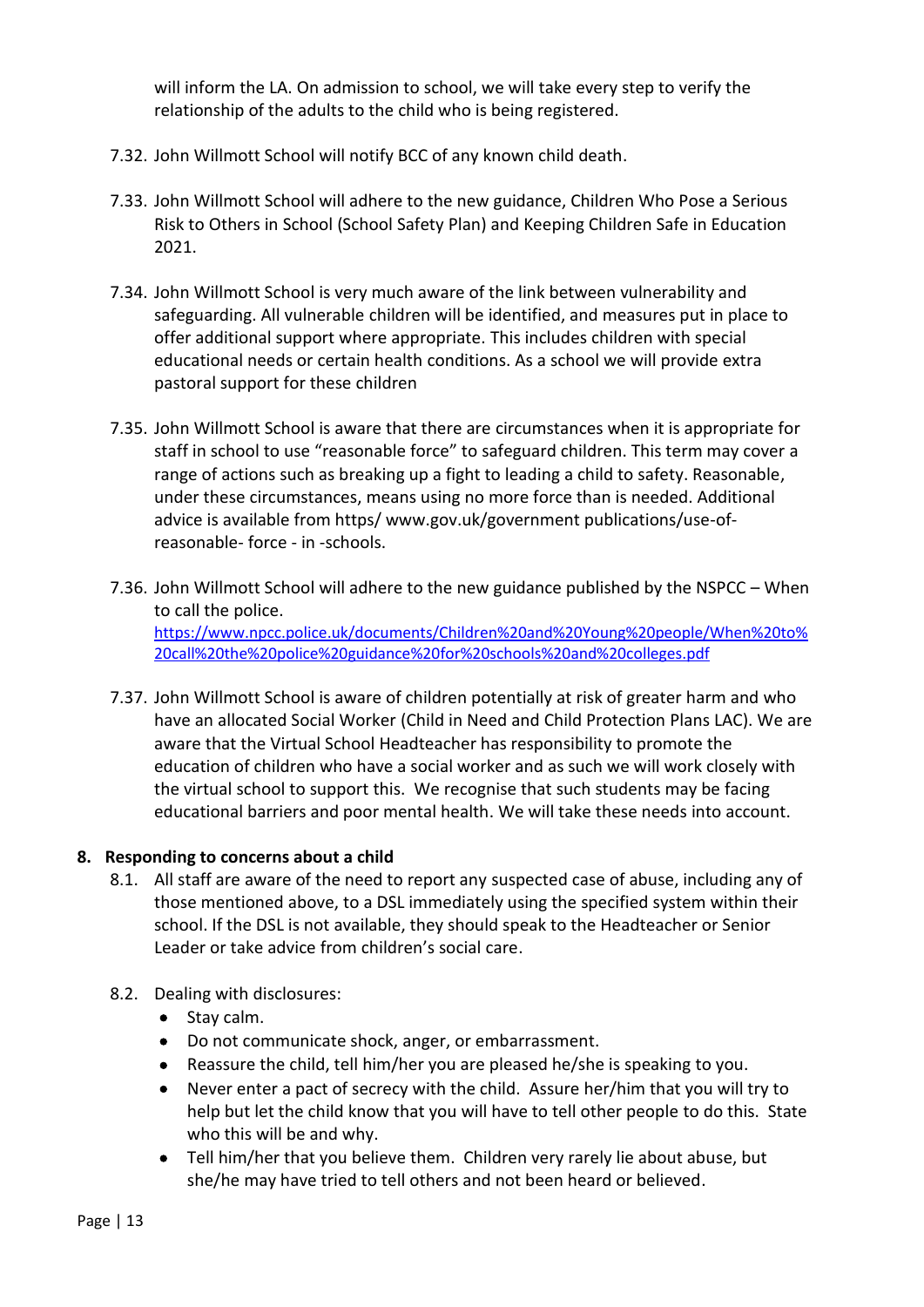- Tell the child that it is not his/her fault.
- Encourage the child to talk but do not ask 'leading questions' or press for information.
- Listen and remember.
- Use T.E.D. Tell me, explain, describe.
- Check that you have understood correctly what the child is trying to tell you.
- Praise the child for telling you. Communicate that she/he has a right to be safe and protected.
- Do not tell the child that what he/she experienced is dirty, naughty, or bad.
- It is inappropriate to make any comments about the alleged offence.
- Be aware that the child may retract what he/she has told you. It is essential to record all you have heard.
- At the end of the conversation, tell the child again who you are going to tell and why that person or those people need to know.
- As soon as you can afterwards, make a detailed written record of the conversation using the child's own language. Include any questions you may have asked. Do not add any opinions or interpretations.
- Never take photographs of marks or ask a child to remove any clothing. Staff should always be aware of their own vulnerability and take steps to minimise risk.

NB. It is not staff members' role to seek disclosures. Their role is to observe that something may be wrong, ask about it, listen, be available and try to make time to talk.

- 8.3. However, where unmet needs have been identified using such a model, but there is no evidence of significant harm, the DSL will add the name of the young person to the records of children with a safeguarding vulnerability and begin an in-school response in line with Early Help.
- 8.4. If needs continue to be unmet, the DSL will escalate the response to ensure the unmet safeguarding needs are addressed. This may include a Think Family or Social Care response via a Request for Support seeking advice from Children's Social Services
- 8.5. If needs continue to become unmet and referrals are not acted upon, the Lead DSL will use the process outlined in the appropriate Escalation Policy to ensure the child's needs are met until a conclusion is achieved.

#### **Immediately afterwards**

#### **You must not deal with this yourself.**

Clear indications or disclosure of abuse must be reported to Children's Social Care without delay, by the DSL. These concerns must be recorded, and copies of the referral form filed in line with school procedures.

#### **You must report concerns to the right person and in person.**

8.6. 8.6 Children making a disclosure may do so with difficulty, having chosen carefully to whom they will speak. A disclosure may come in many forms. Listening to and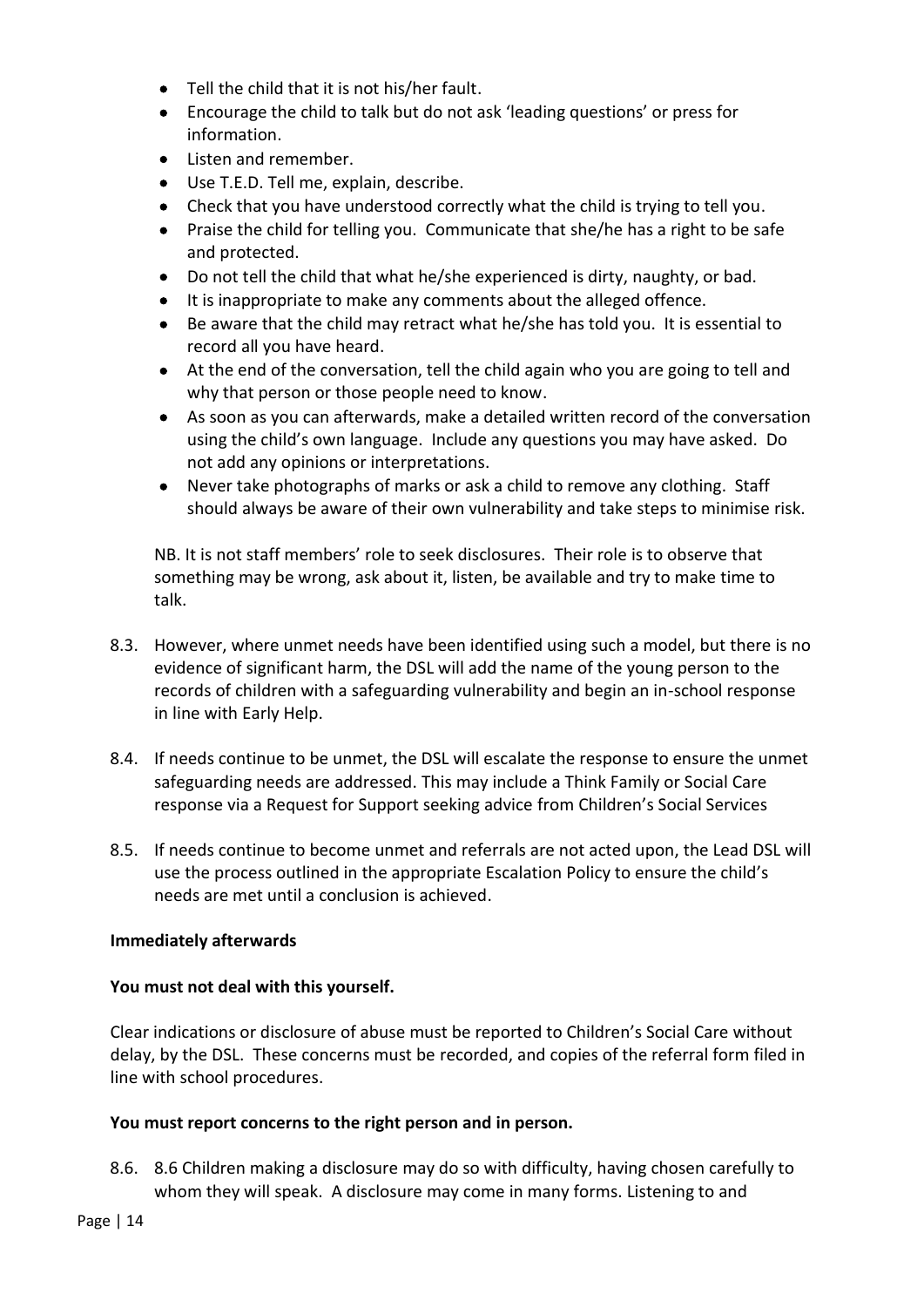supporting a child / young person who has been abused can be traumatic for the adults involved. Support will be made available to staff from the DSL or headteacher.

- 8.7. If it is felt that the child's needs fall into a category of Universal Plus or Additional Needs, the DSL will offer and seek advice about an Early Help Assessment. If the concerns are deemed complex and significant this will be referred to Children's Social Care.
- 8.8. When invited, the DSL will participate in a strategy meeting, adding the school held intelligence to the discussion.

#### **9. Responding to concerns about a child**

- 9.1. Where John Willmott School has concerns about a child, the appointed DSL will decide what steps should be taken and will advise the headteacher.
- 9.2. Child protection information will be dealt with in a confidential manner. Staff will be informed of relevant details only when the DSL feels their having knowledge of a situation will improve their ability to deal with an individual child and / or family. A written record will be made of what information has been shared with whom, and when.
- 9.3. John Willmott School will ensure child protection records are stored securely in a central place separate from other records. John Willmott School use My Concern. Files will be kept for at least the period which the child is attending the school, and beyond that, in line with current data legislation.
- 9.4. Access to these records by staff other than by the DSL will be restricted, and a written record will be kept of who has had access to them, and when, where appropriate.
- 9.5. Parents will be aware of information held on their children and kept up to date regarding any concerns or developments by the appropriate members of staff. General communications with parents will be in line with any home school policies and give due regard to which adults have parental responsibility.
- 9.6. No information will be disclosed to a parent held on a child if this would put the child at risk of significant harm.
- 9.7. If a child moves from a school within John Willmott, child protection records will be forwarded on to the DSL at the new school, with due regard to their confidential nature. Transferring schools will forward child protection records to their new destination in their entirety. Schools are permitted to keep a copy of the chronology sheets for their own records. Contact between the two schools may be necessary. Each school will record where and to whom the records have been passed and the date.
- 9.8. If sending by post, children's records will be sent by 'Special / Recorded Delivery'. For audit purposes a note of all children's records transferred or received should be kept in either a paper or electronic format, this will include the child's name, date of birth, where and to whom the records have been sent and the date send and / or received.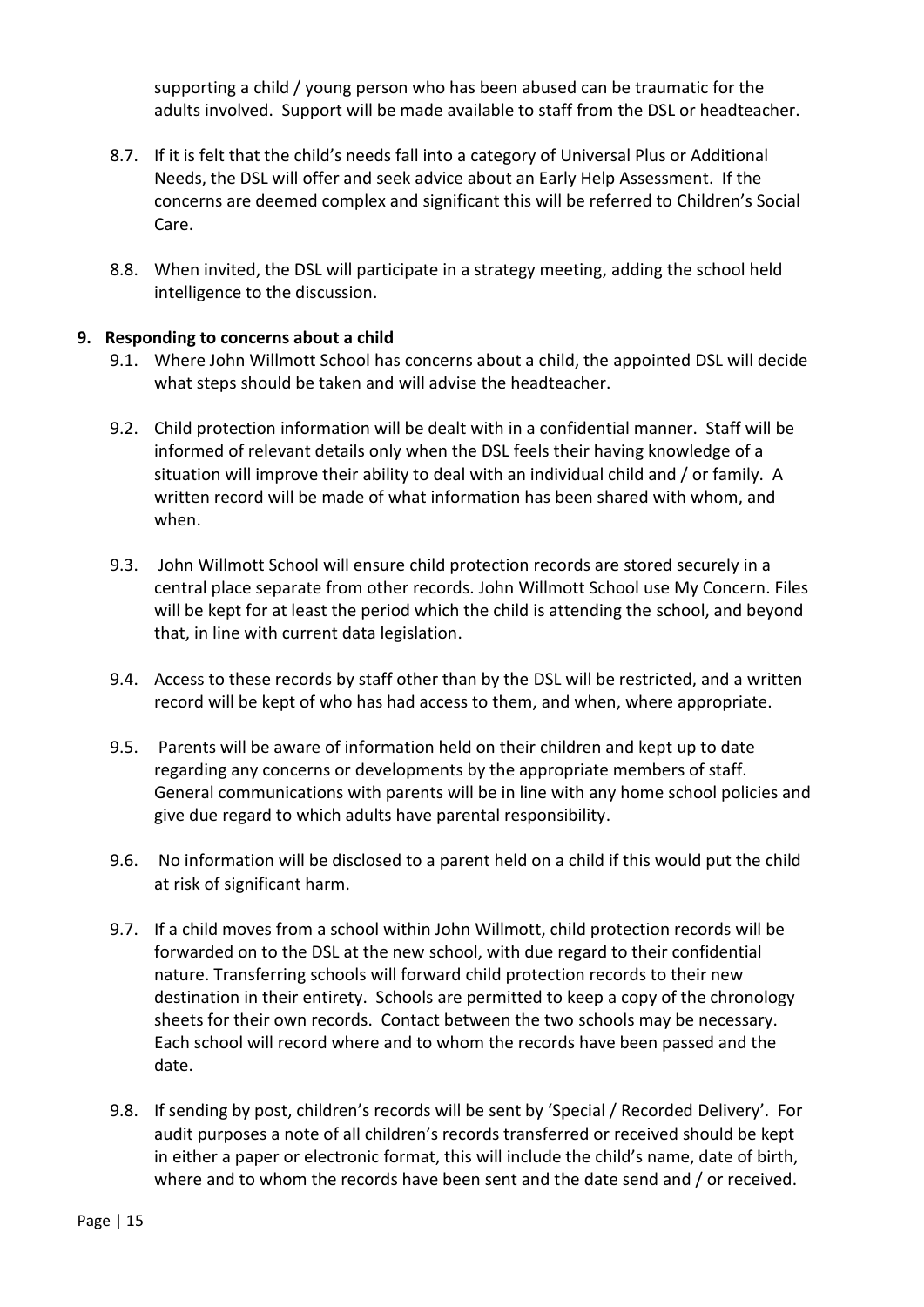#### **10. Responding to allegations about a member of staff**:

- 10.1. The ATLP Allegations of Abuse against Staff Policy including the information on low level concerns should be followed along with the guidance in KCSiE Part four. This includes details of recording and data storage.
- 10.2. An allegation may involve any adult working in our schools such as a teacher, supply teacher volunteer or contractor.
- 10.3. Within school any allegation about a member of staff must be reported to the Headteacher.
- 10.4. The Headteacher will decide whether the concern is an allegation or a lowlevel concern. The term low level does not mean it is insignificant, it means the behaviour towards the child does not meet the threshold for referral to the Local Authority Designated Officer.
- 10.5. Any concerns about the Headteacher should be reported to the appropriate Director of Education. Concerns about the Director of Education should be reported to the CEO. Concerns about the CEO should be reported to the Chair of the Trust Board (see flow chart).
- 10.6. It is an allegation if the person has behaved in a way that has harmed or may have harmed a child, possibly committed a criminal offence or poses a risk of harm to children.
- 10.7. It is also an allegation if they have behaved in such a way that indicates they may not be suitable to work with children (this includes behaviour outside school).
- 10.8. Concerns may be graded low level if the concern does not meet the threshold for referral to the LADO.
- 10.9. Behaviours include, but not limited to being over friendly with children, having favourites and inappropriate sexualised language.
- 10.10. All staff need to be aware of their vulnerability to allegations and must address their practice accordingly. All staff must adhere to The ATLP guidance in respect to safe conduct as well as guidance given on professional standards and conduct. (Reference Teachers' Standards) and the latest edition of 'Guidance for safer working practices for those working with children and young people in education settings.
- 10.11. Children cannot be expected to raise concerns in an environment where staff fail to do so. All staff should be aware of their duty to raise concerns, where they exist, about the attitude or actions of colleagues. Staff should be aware of 'Whistle Blowing' procedures. Details can be found in The ATLP Whistle blowing policy or via the NSPCC

#### **11. Procedures**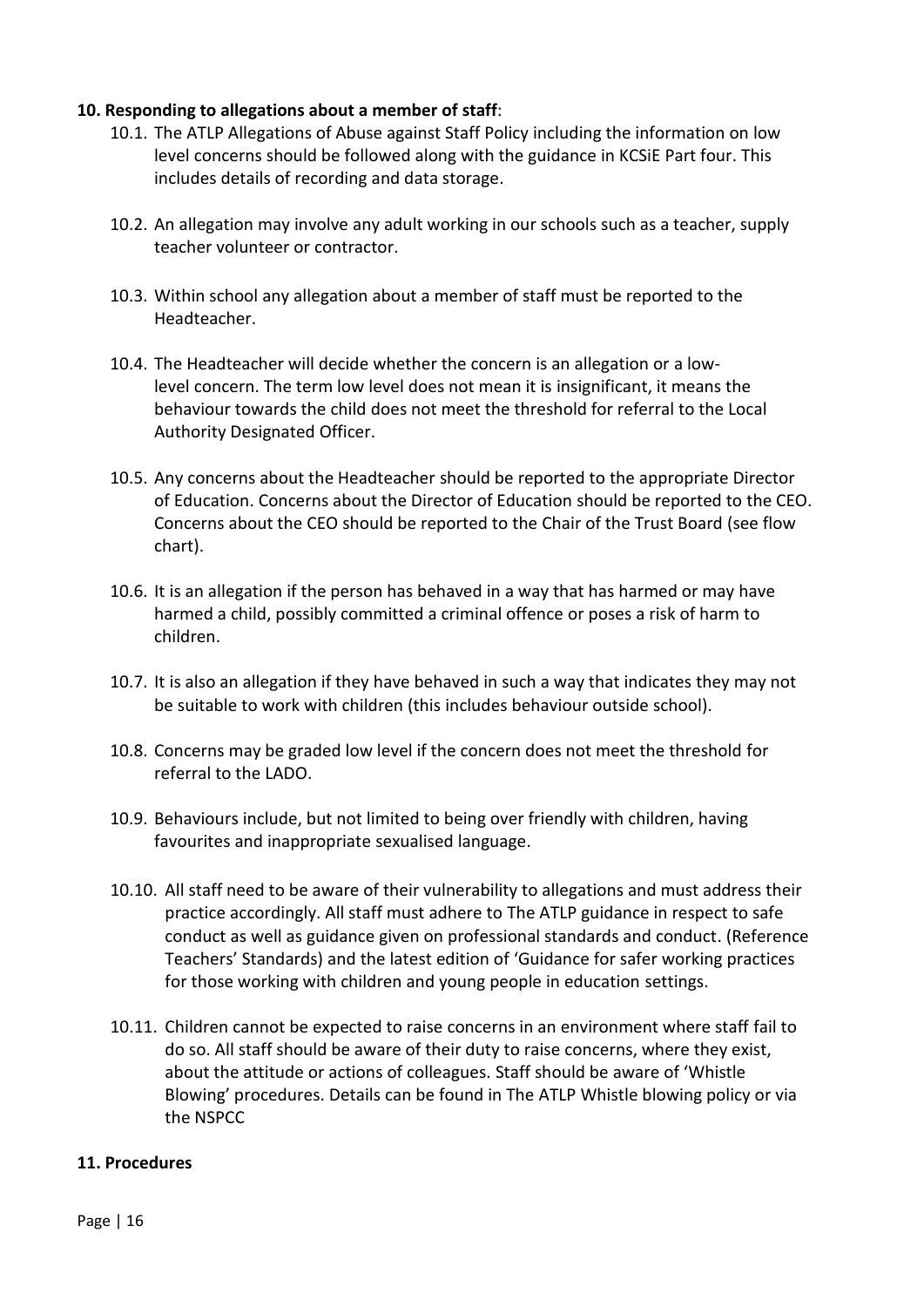- 11.1. John Willmott School adheres to the West Midlands Safeguarding Children Board and The Birmingham's Children's Trust. Copies of these are kept by headteachers and must be the subject of training and be available to all staff and governors.
- 11.2. The Headteacher has identified a DSL for child protection co-ordination in the school. The head will identify clearly who will deputise in the absence of the DSL and ensure that any such deputy is appropriately trained. Details can be found in Appendix One.
- 11.3. The DSL will ensure the following reporting and recording procedures are maintained whether this be electronically on My Concern or similar or in paper form as detailed below and in line with the information found in KCSiE 2021:
	- Incident report form (catalogued and cross referenced to the incident book).
	- Incident book (hard bound, containing consecutive numbers of referral forms, name of child, name, signature, and date of person submitting the form, name, signature, and date of DSL receiving the report). Copies will be kept separate from the child's school records.
	- Wherever possible My Concern will be used to record all safeguarding information.
- 11.4. Phone calls to Children's Social Services asking for advice will also be recorded either electronically or in the hard-bound book.
- 11.5. The Trust Board will receive reports on safeguarding and child protection procedures, including, the number of cases referred (without details). This function will be delegated to the local governing body for each individual school within the Partnership.
- 11.6. John Willmott School will follow the statutory guidance in Keeping Children Safe in Education 2021 regarding safer recruitment procedures
- 11.7. John Willmott School is aware of the changes to Safer Recruitment guidance (Criminal Records System November 2020) with specific regard to Under 18's, multiple convictions and cautions and convictions which must be disclosed during interview.

#### **12. Parents and Carers**

This policy will be made freely available to parents via John Willmott School website. Hard copies are available upon request.

Further details can be found in of Appendix One 'Protecting Children from Significant Harm – Staff and Visitor Guidance'.

This section details local procedures as well as the different types and indicators of abuse, and how to respond to a disclosure and confidentiality. There is also important information for all staff on how to keep themselves safe.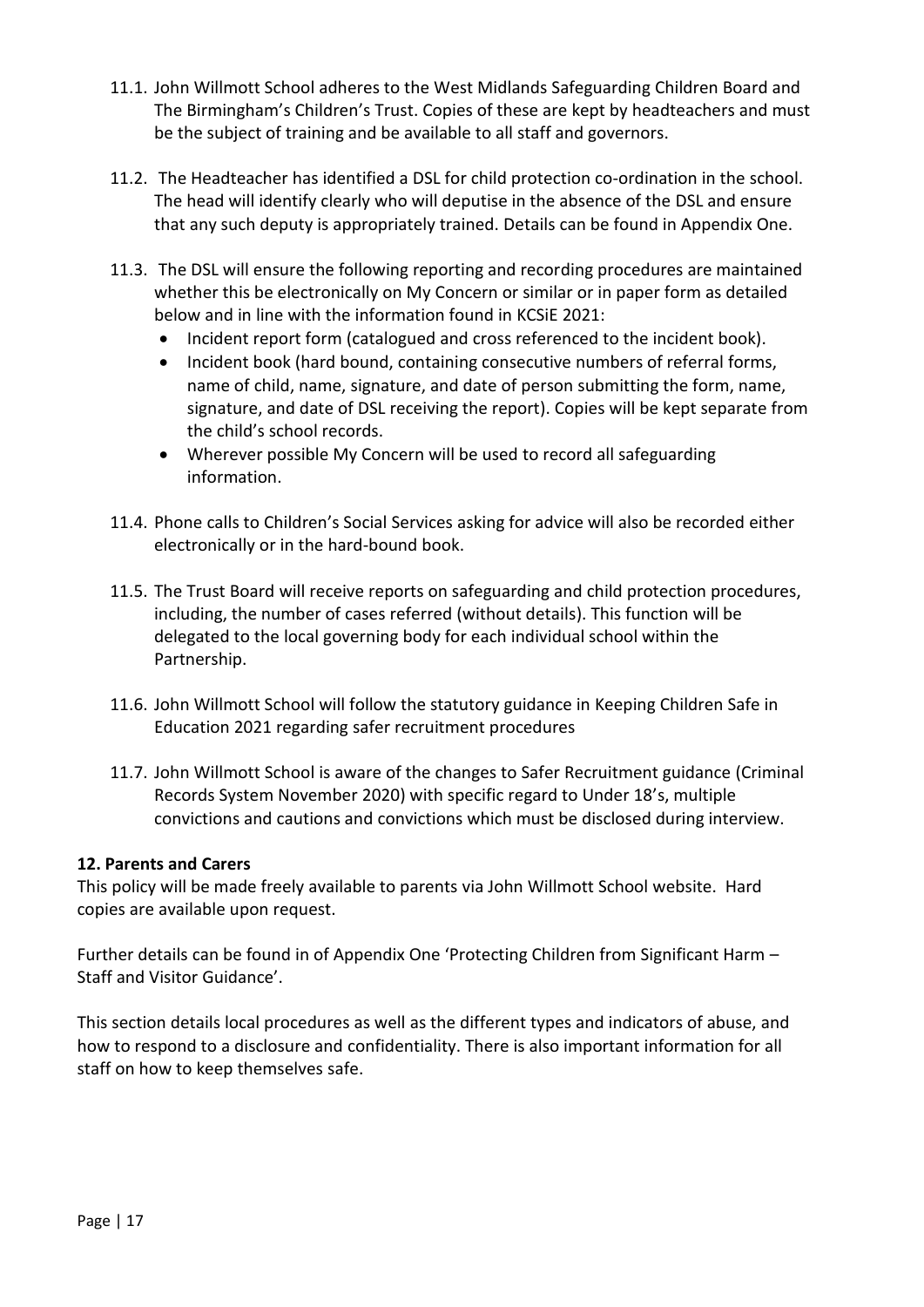## **THE KEY PROCEDURES**

## **RESPONDING TO CONCERNS ABOUT A CHILD If the child is in immediate danger phone 999**

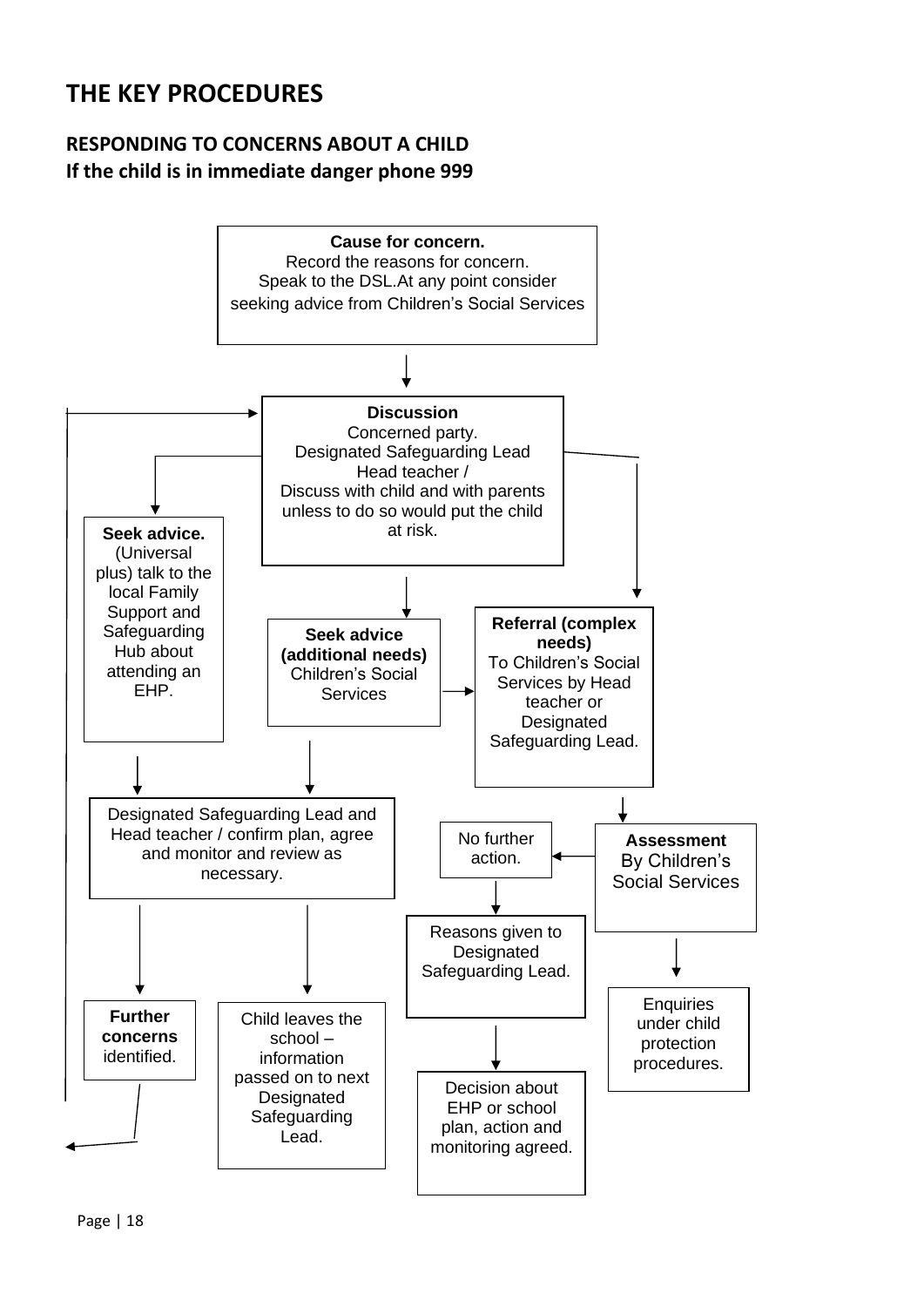### **RESPONDING TO CONCERNS ABOUT A STAFF MEMBER OR HEADTEACHER/EXECUTIVE TEAM MEMBER/CEO**

![](_page_18_Figure_1.jpeg)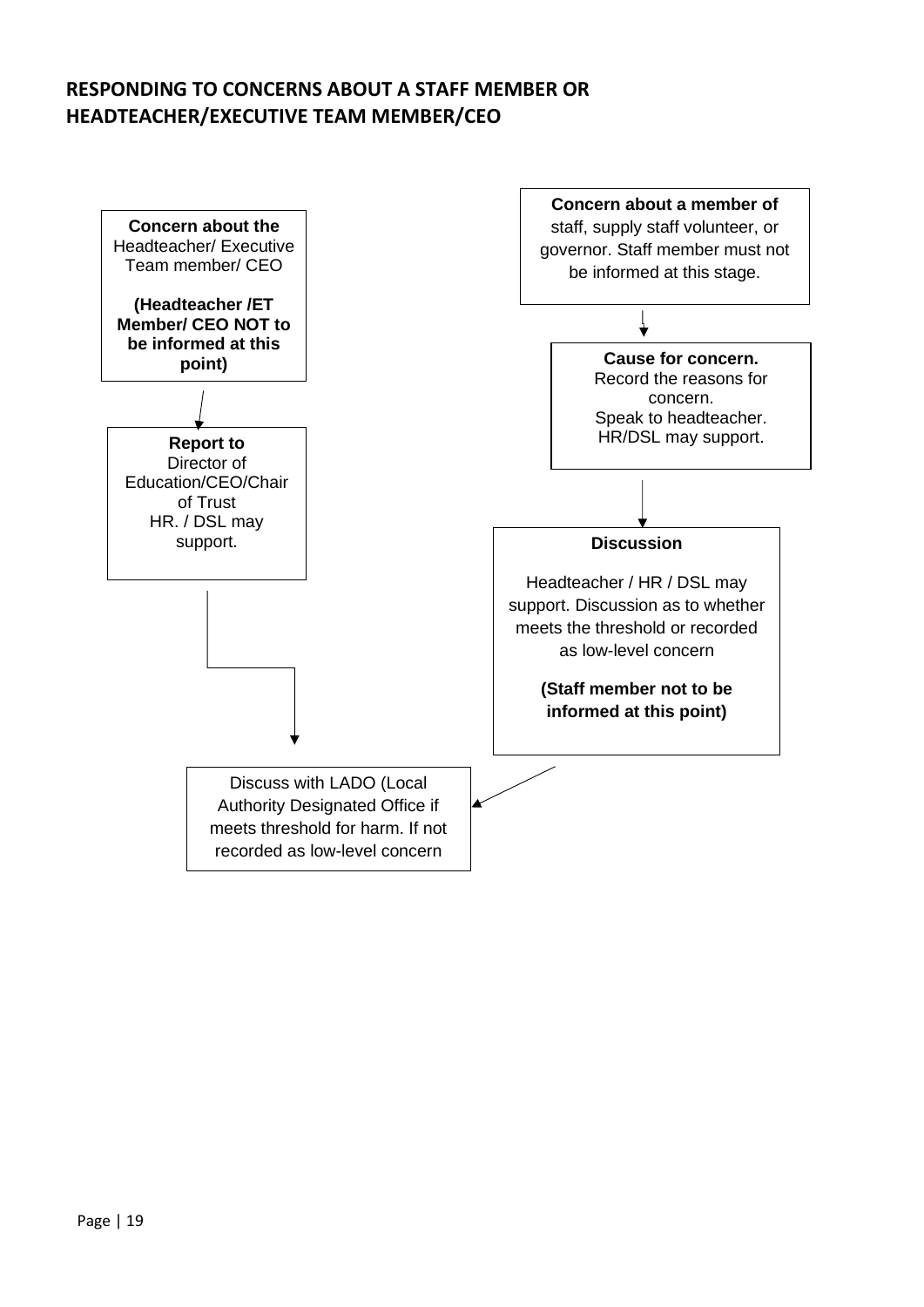# **APPENDICES**

#### **List of Appendices**

- Appendix 1: Protecting Children from Significant Harm booklet (see separate attachment)
- Appendix 2: Peer on peer abuse
- Appendix 3: Indicators of Vulnerability to Radicalisation
- Appendix 4: Key contacts for each school within The ATLP
- Appendix 5: List of acronyms used within this document.
- Appendix 6: Useful definitions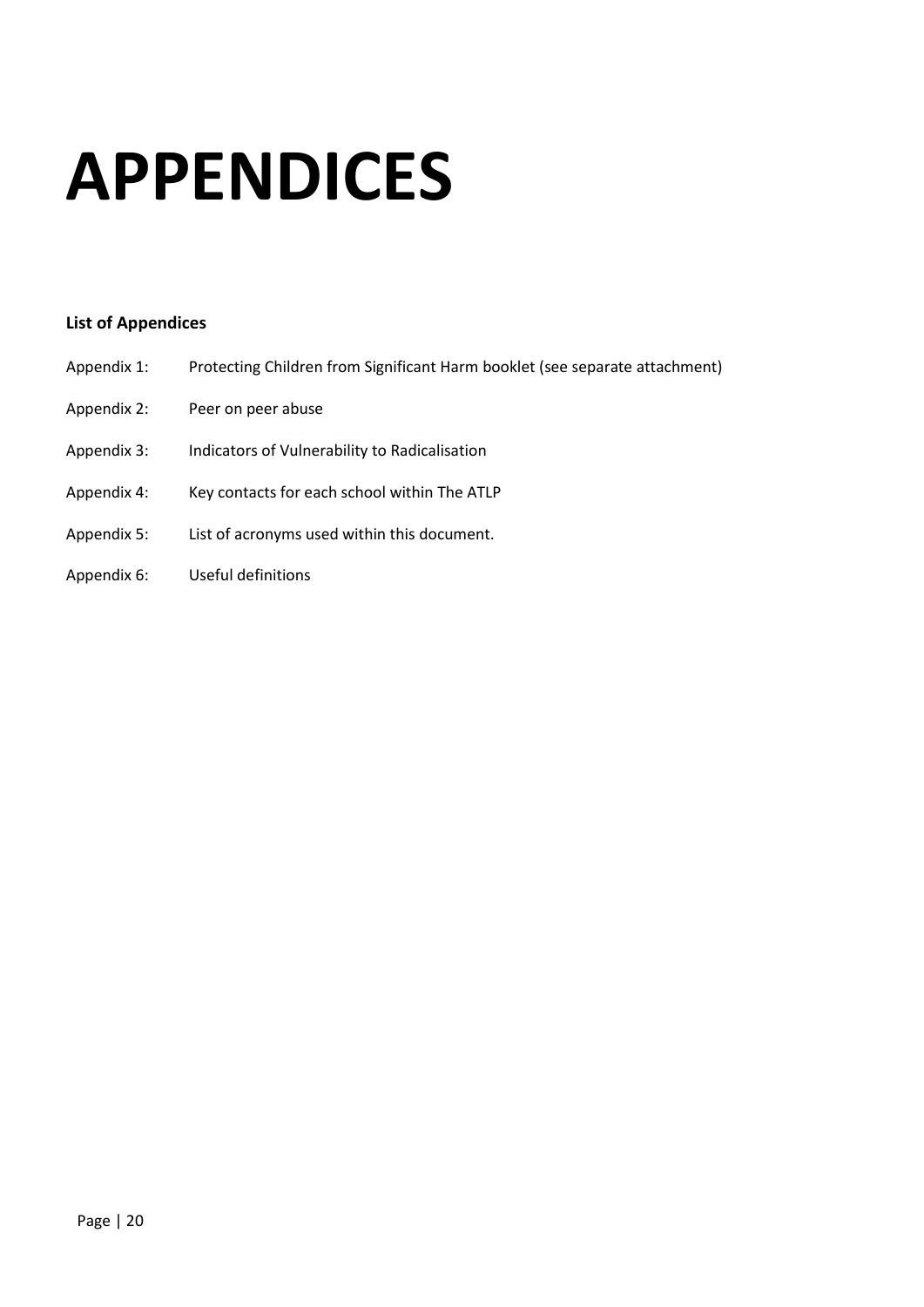#### **Appendix Two Peer on peer abuse**

The purpose of this policy is to:

- Provide clarity on what is meant by peer-on-peer abuse in all its forms
- Understand the culture within our setting
- Evidence how ALL staff support the children in our setting
- Give children confidence that they will be supported and informed
- Give parents/carers the assurance that staff know how to deal with this abuse
- Evidence how our safeguarding staff handle reports/concerns/disclosures
- Inform of the post incident management process/ongoing support/safety planning

#### **1. Our staff**

**ALL** staff at across John Willmott School will

- recognise the increasing national concern regarding this issue as highlighted in the [KCSiE](https://assets.publishing.service.gov.uk/government/uploads/system/uploads/attachment_data/file/1021914/KCSIE_2021_September_guidance.pdf)  [2021](https://assets.publishing.service.gov.uk/government/uploads/system/uploads/attachment_data/file/1021914/KCSIE_2021_September_guidance.pdf)
- are aware of the level and nature of risk that our pupils are or may be exposed to
- understand the important role that they play in the culture of vigilance
- recognise peer on peer abuse of all types
- are confident and competent in responding promptly and appropriately with timely challenge of the attitudes and behaviours of peer-on-peer abuse (both inside and outside the classroom)
- listen to children, capture their voice, and help to create a culture in which our children feel able to share their concerns openly, in a non-judgemental environment
- will not downplay behaviours and dismiss them as 'just banter', 'having a laugh' or 'part of growing up'
- understand that by dismissing unacceptable behaviours it can lead to an unsafe environment for children and, in worst case scenarios, a **culture** that **normalises** abuse leading to children accepting it as normal and not having the confidence to come forward, speak out and report what has happened to them.
- report and record their concerns following our safeguarding referral processes
- understand that even if there are no reports of this type of abuse that it 'does happen here'
- are committed to a whole setting, whole staff approach, to ensure the prevention, early identification, and appropriate management of peer-on-peer abuse within our setting and beyond
- recognise and understand that children who harm others, may have additional or complex needs of their own, e.g., significant disruption in their own lives, exposure to domestic abuse, witnessing/ suffering abuse as well as educational under-achievement and possibly an involvement in criminal activity and therefore they too, will need support.
- encourage parents to communicate with us so that we can work together to ensure and enable a prompt and appropriate response to any type of peer-on-peer abuse.
- know that putting a stop to peer-on-peer abuse of any type and ensuring the safety of our children is a priority in our education setting.
- regard the introduction of this policy as a positive, proactive, and preventative measure

At John Willmott School, we work hard to create a culture where Peer on Peer abuse does not happen. We strive to create an ethos of mutually respectful behaviour. However, if this type of abuse is seen, heard or reported **ALL** staff are confident in their actions and subsequent support.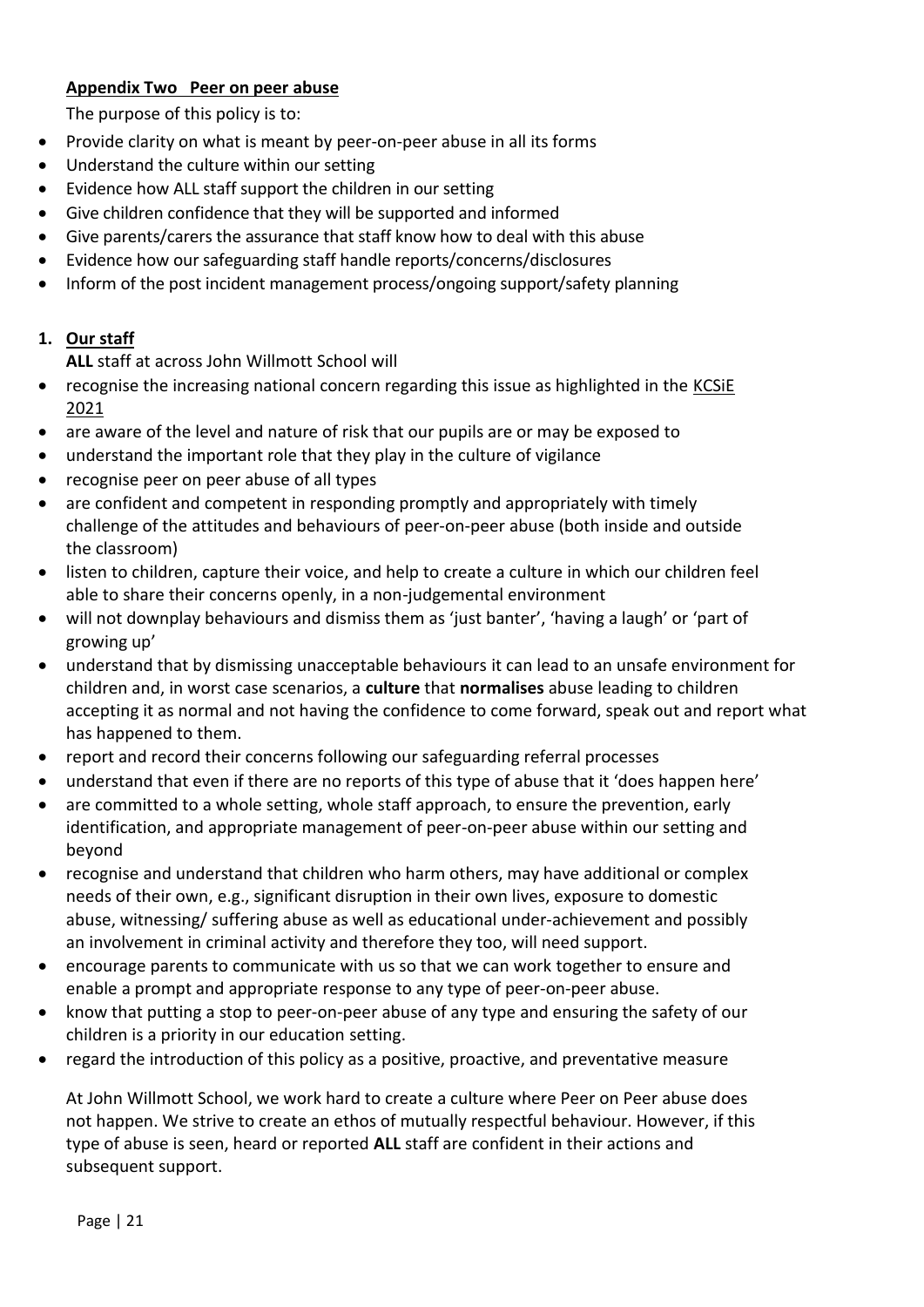#### **2. Our children**

**ALL** children are at risk of peer-on-peer abuse, but some groups are more vulnerable than others to abuse and include the following:

- A child with additional needs and disabilities
- A child living with domestic abuse
- A child who is at risk of/suffering significant harm
- A child who is at risk of/or has been exploited or at risk of being exploited, criminally/sexually
- A looked after child
- A child who goes missing from school/home or is missing education
- Children who identify as or are perceived as LGBTQI+

Research tells us that girls are more frequently identified as being abused by their peers and more likely to experience unwanted sexual touching, sexual violence and/or sexual harassment. They often are exploited into gangs and are victims of sexual violence when in those gangs. However, we are aware that these are behaviours not just confined to girls.

Boys are less likely to report intimate relationship abuse and may display other behaviour such as anti-social/criminal behaviours. Boys are more likely to be exploited /entrapped into gangs and subject to violence because of gang culture.

At John Willmott School we encourage our children to talk to us and tell us when they are worried and what they are worried about, be it about themselves or another child. We are confident that our children know:

- who to speak to and/or where to go for support?
- that they will be listened to, taken seriously and not dismissed
- that they will receive the right help at the right time
- that they will receive ongoing support
- that they will be supported to feel safe in school
- that they will be supported to continue to access their education

We also inform our children that there are other ways to report abuse if they are worried about themselves or other children and for whatever reason don't feel that they can speak to staff in school. For example:

#### [NSPCC](https://www.nspcc.org.uk/keeping-children-safe/reporting-abuse/) Helpline on [0808 800 5000](tel:08088005000) or by emailing [help@nspcc.org.uk.](mailto:help@nspcc.org.uk) [Get Support | Childline](https://www.childline.org.uk/get-support/)

Across John Willmott School, we will use our safeguarding curriculum to educate and inform our children and young people about peer-on-peer abuse. This will include such topics

- Healthy and respectful relationships, including consent
- What respectful behaviour looks like?
- Gender roles, stereotyping, equality
- Body confidence and self-esteem
- Prejudiced behaviour
- That sexual violence and sexual harassment is always wrong and addressing cultures of sexual harassment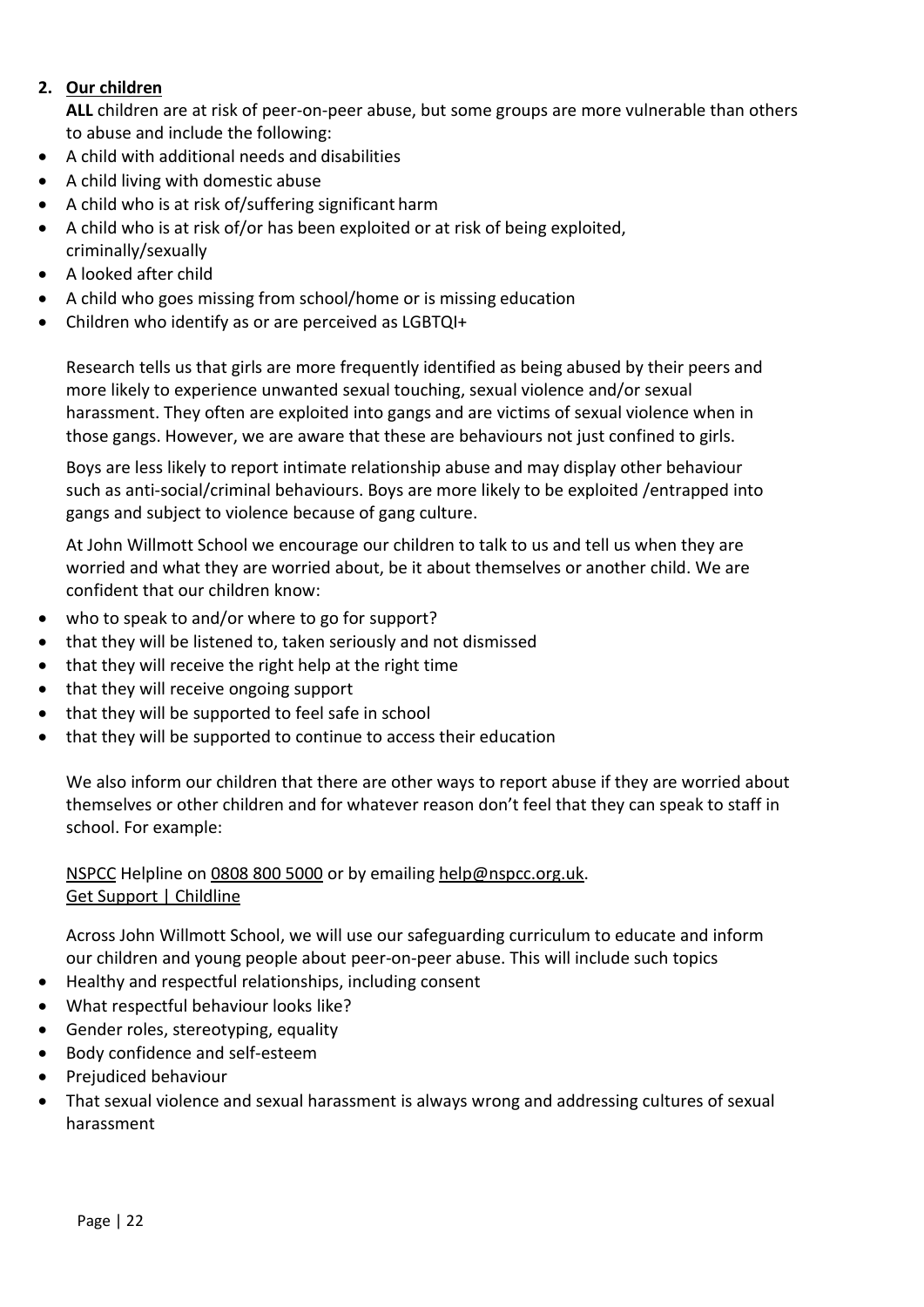#### **3. Peer on Peer abuse - What is it?**

Peer on peer abuse is any form of physical, sexual, emotional, and financial abuse using coercion/power and/or control by an individual child or group of children and is exercised between children and within their relationships (both intimate and non-intimate).

**All** staff in our setting recognise that children can abuse their peers and are aware of the different forms that these safeguarding issues take:

- Bullying-emotional/physical so **repeated** behaviour which is intended to hurt someone either emotionally or physically (hitting, kicking, shaking, biting, hair pulling, or otherwise causing physical harm)
- Online/Cyber bullying
- Prejudiced relating bullying
- Sexual Violence, Sexual Harassment and Sexually Harmful behaviour.
- Sexting sharing of nude or indecent (youth produced sexual imagery).
- Abuse in intimate relationships, including teenage relationship abuse
- Initiation/hazing type violence and rituals.
- Hate crime
- Child Criminal Exploitation
- Child Sexual Exploitation
- Gang association and serious violence County Lines
- Radicalisation

This abuse can be motivated by perceived differences. e.g., on grounds of race, religion, gender, sexual orientation, disability, or other differences and result in significant, long lasting, and traumatic isolation, intimidation, and/or violence to the victim.

We will record all instances of Peer-on-Peer Abuse on My Concern and inform parents /carers of such incidents.

**Bullying** is unwanted, aggressive behaviour among school aged children that involves a real or perceived power imbalance. The behaviour is **repeated** or has the potential to be repeated over time. Children and young people who are bullied and/or who bully others may have serious and lasting problems.

To be considered bullying, the behaviour must be aggressive and include the following:

- an imbalance of power such asphysical strength, access to embarrassing information, or popularity to control or harm others. These imbalances can change over time and in different situations, even if they involve the same people.
- Repetition as these behaviours happen more than once or have the potential tohappen more than once.
- actions such as making threats, spreading rumours, attacking someone physically or verbally or for a particular reason, e.g., size, hair colour, gender, sexual orientation, and excluding someone from a group on purpose.

Any behaviours that may need to be handled with sanctions will be in line with our Behaviour Policy

**Online bullying** is the use of technology (social networking, messaging, text messages, e-mail, chat rooms, etc.) to harass threaten or intimidate someone for the same reasons as stated above. It can take many forms and this list is not exhaustive:

- Abusive or threatening texts, emails, or messages
- Page | 23 • Posting abusive comments on social media sites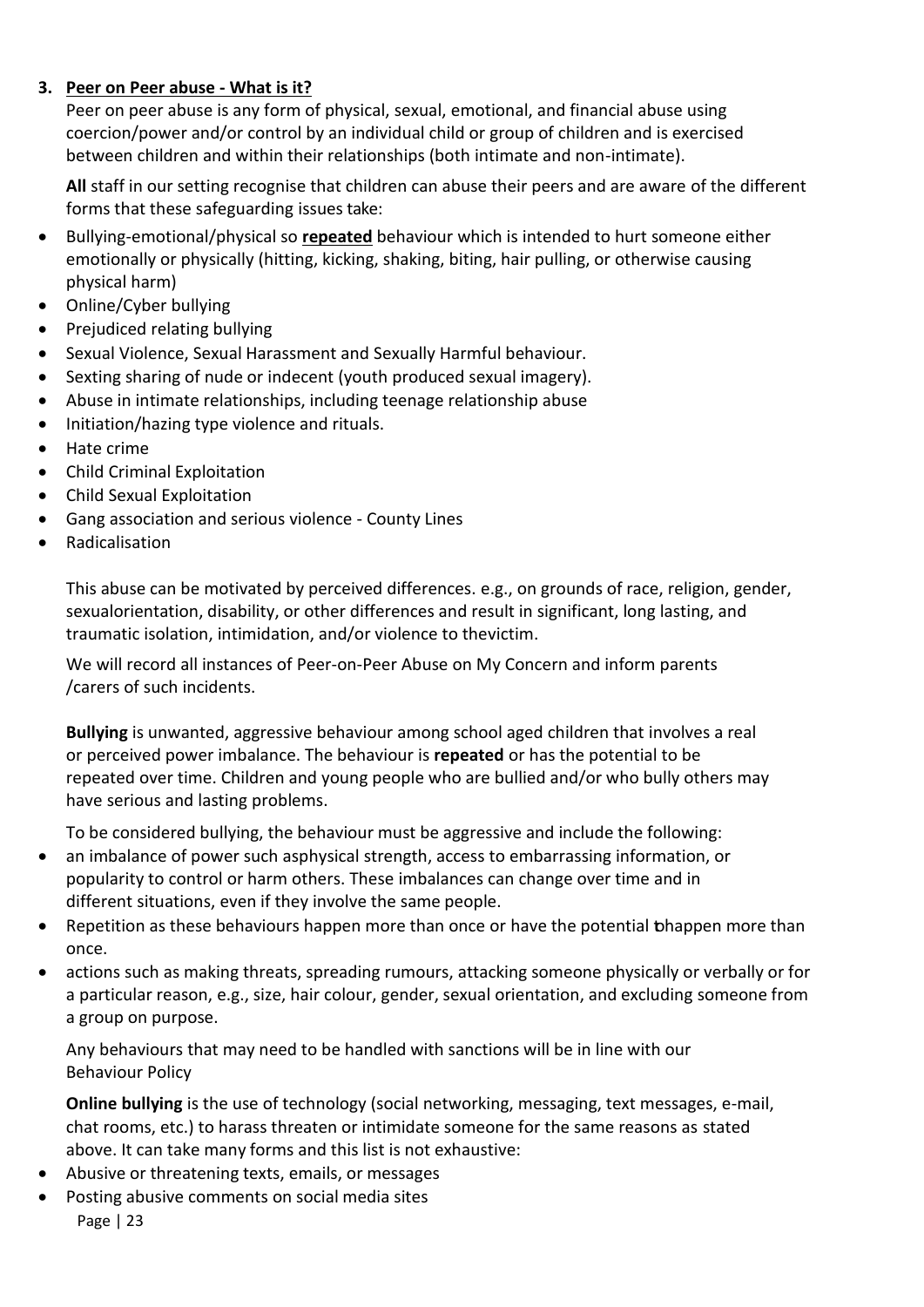- Sharing humiliating videos or photos of someone else
- Stealing someone's online identity
- Spreading rumours online
- Trolling-sending menacing or upsetting messages through socialnetworks, chat rooms or games
- Developing hate sites about another person
- Prank calls or messages
- Group bullying or exclusion online
- Anonymous messaging
- Encouraging a young person to self-harm
- Pressuring children to send sexual messages or engaging in sexual conversations.

**Prejudiced related bullying** refers to a range of hurtful behaviour, physical or emotional or both, which causes someone to feel powerless, worthless, excluded or marginalised, and which is connected with prejudices around belonging, identity and equality in wider society, e.g. disabilities and special educational needs, ethnic, cultural and religious backgrounds, gender, home life (for example in relation to issues of care, parental occupation, poverty and social class) and sexual identity.

#### **Sexual abuse, Sexual Harassment and Sexually Harmful Behaviour (SHB)**

Sexual Violence, Sexual Harassment and Sexually Harmful Behaviour (SHB) can occur between two children of any age and sex or with groups of children by sexually assaulting or sexually harassing a single child or group of children.

We recognise that this behaviour can take place in a school or any setting where pupils are together and that the impact of this behaviour on children can be extremely distressing, impacting on their emotional health and wellbeing as well as affecting their academic achievement.

Sexual abuse Violence and Sexual Harassment **must** be referred **immediately** to the Designated Safeguarding Lead (DSL).

**Sexual Violence -** For this policy we are referring to sexual offences under the Sexual Offences Act 2003 as described below:

- Rape: A person (A) commits an offence of rape if: he intentionally penetrates the vagina, anus, or mouth of another person (B) with his penis, B does not consent to the penetration and A does not reasonably believe that B consents.
- Assault by Penetration: A person (A) commits an offence if: s/he intentionally penetrates the vagina or anus of another person (B) with a part of her/his body or anything else, the penetration is sexual, B does not consent to the penetration and A does not reasonably believe that B consents.
- Sexual Assault: A person (A) commits an offence of sexual assault if: s/he intentionally touches another person (B), the touching is sexual, B does not consent to the touching and A does not reasonably believe that B consents.

**Sexual Harassment -** For this policy we mean 'unwanted conduct of a sexual nature' that can occur online and offline. We refer to this in the context of child-on-child sexual harassment. Sexual harassment is likely to violate a child's dignity, and/or make them feel intimidated, degraded, or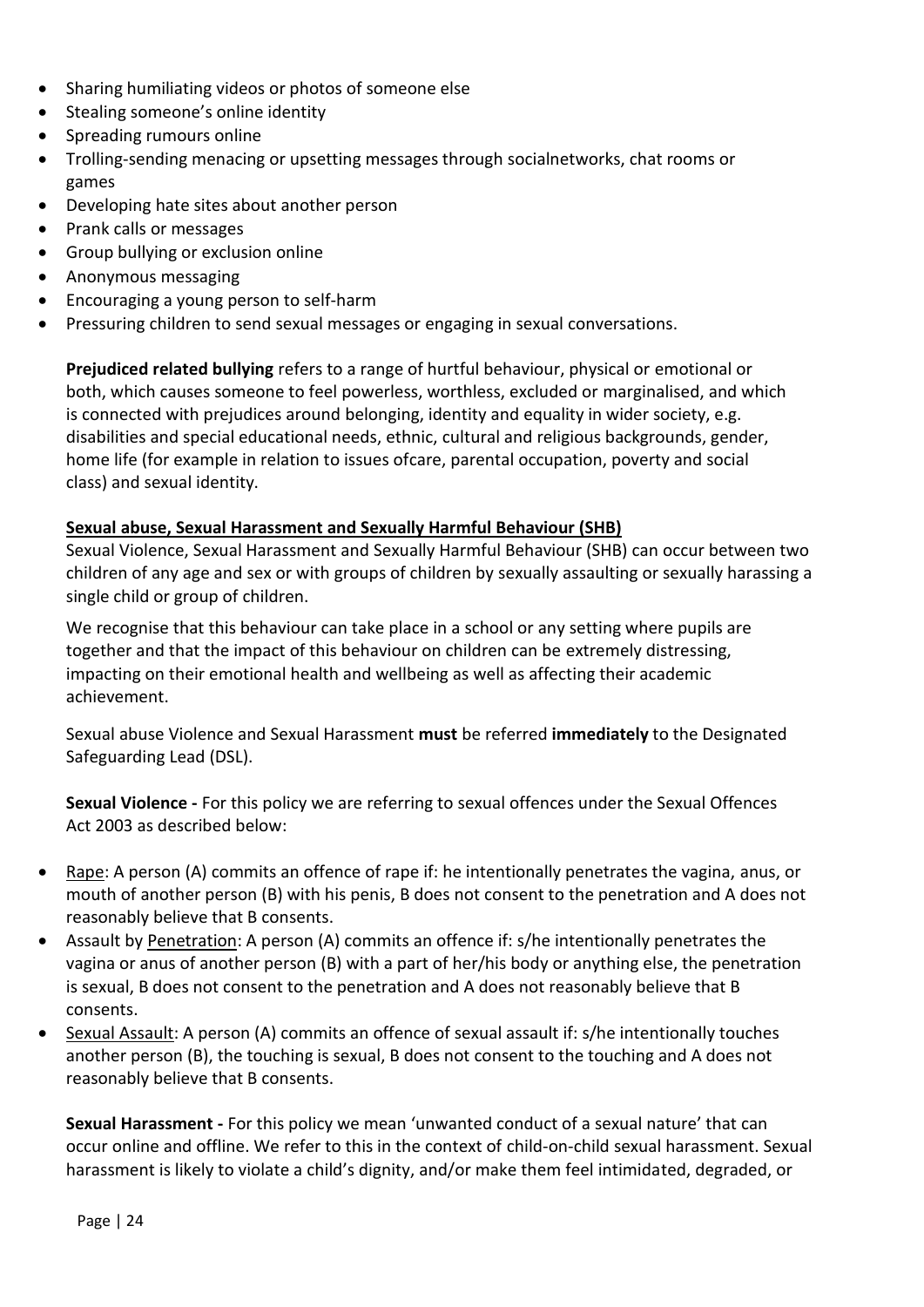humiliated and/or create a hostile, offensive or sexualised environment. Whilst not intended to be an exhaustive list, sexual harassment can include:

- Sexual comments, such as: telling sexual stories, making lewd comments, making sexual remarks about clothes and appearance, and calling someone sexualised names
- Sexual "jokes" or taunting
- Physical behaviour, such as deliberating brushing against someone, interfering with someone's clothes and displaying pictures, photos, or drawings of a sexual nature; and
- Online sexual harassment, which might include non-consensual sharing of sexual images and videos and sharing sexual images and videos (both often referred to as sexting); sexualised online bullying and inappropriate sexual comments on social media; exploitation; coercion and threats. Online sexual harassment may be standalone, or part of a wider pattern of sexual harassment and/or sexual violence

**Sexually Harmful Behaviour (SHB)** In this policy we recognise the importance of distinguishing between healthy, problematic, and sexually harmful behaviour.

Sexually harmful behaviour from young people is not always contrived or with the intent to harm others. There may be many reasons why a young person engages in sexually harmful behaviour, and it may be just as distressing to the young person who instigates it as to the young person it is intended towards. It may include:

- inappropriate sexual language
- inappropriate role play
- sexual touching
- sexual assault/abuse

**Consent** is when someone **agrees by choice** and has the **freedom** and **capacity** to make that choice. It is important to note that:

- A child under the age of 13 can never consent to any sexual activity
- The age of consent is 16
- Sexual intercourse without consent is rape

#### **Sexting - the sharing of nude or indecent imagery (youth produced sexual imagery)**

The term 'sexting' relates to the sending of indecent images, videos and/or written messages with sexually explicit content; these are created and sent electronically. They are often 'shared' via social networking sites and instant messaging services. These images may have been because of up skirting.

#### **Initiation/Hazing**

Hazing is a form of initiation ceremony which is used to induct newcomers into an organisation such as sports team, etc. There are several different forms, from relatively mild rituals to severe and sometimes violent ceremonies. The ceremony welcomes newcomers by subjecting them to a series of trials which promote a bond between them. After the hazing is over, the newcomers also have something in common with older members of the organisation, because they all experienced it as part of a rite passage. Many rituals involve humiliation, embarrassment, abuse, and harassment.

#### **Teenage relationship abuse**

Teenage relationship abuse is a pattern of actual or threatened acts of physical, sexual, and/or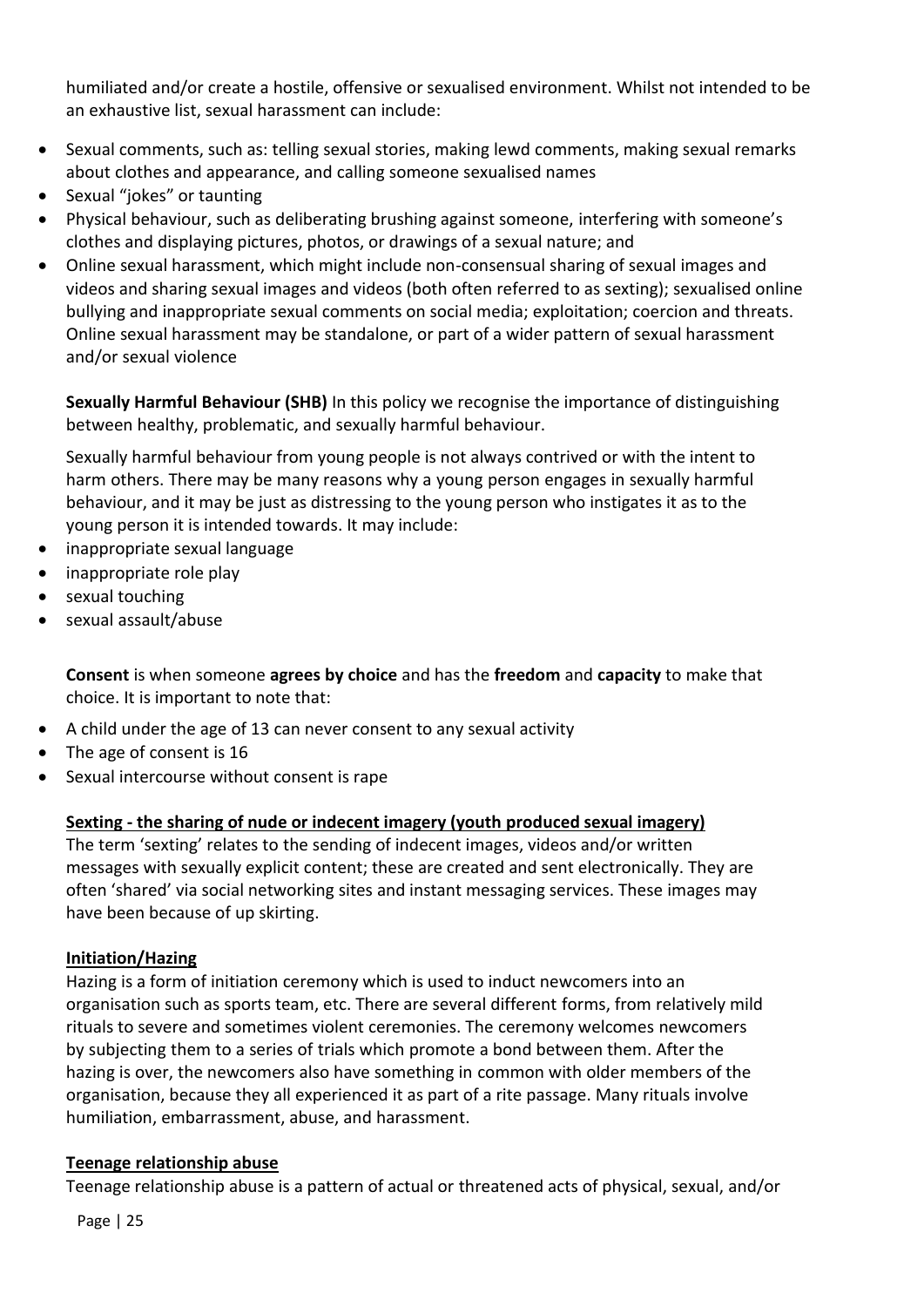emotional abuse, perpetrated by an adolescent (between the ages of 13 and 18) against a current or former partner. Abuse may include insults, coercion, social sabotage, sexual harassment, threats and/or acts of physical or sexual abuse. The abusive teen uses this pattern of violent and coercive behaviour, in a heterosexual or same gender relationship, to gain power and maintain control over the partner. This abuse may be child sexual exploitation.

#### **Hate Crime**

Hate crimes happen because of race, gender identity, religion, sexual orientation, and disability. They can happen anywhere, home, school and in the community and can be frightening for both victim and witnesses and is an offence. Hate crimes can include:

- physical attacks physical assault, damage to property, offensive graffiti, neighbour disputes, and arson
- threat of attack offensive letters or emails, abusive or obscene telephone calls, groups hanging around to intimidate you and unfounded, malicious complaints
- verbal abuse or insults harassment over the phone, by text or face to face, abusive gestures, and remarks, bullying and threats

#### **4. Indicators that a child may be suffering from Peer-on-Peer abuse**

Indicators and signs that a child may be suffering from peer-on-peer abuse can also overlap with those indicating other types of abuse and can include:

- failing to attend school, disengaging from classes, or struggling to carry out school related tasks to the standard ordinarily expected
- physical injuries
- experiencing difficulties with mental health and/or emotional wellbeing
- becoming withdrawn and/or shy; experiencing headaches, stomach aches, anxiety and/or panic attacks; suffering from nightmares or lack of sleep or sleeping too much
- broader changes in behaviour including alcohol or substance misuse.
- changes in appearance and/or starting to act in a way that is not appropriate for the child's age
- abusive behaviour towards others

Abuse affects our children and their presenting behaviours in different ways and the list above is not exhaustive. Children who present with one or more of these signs are not necessarily victims of abuse and their behaviour will depend on their individual circumstances.

**ALL** staff are alert to behaviour that may cause concern and think about what the behaviour might signify. We actively encourage children to share with us any underlying reasons for their behaviour, and, where appropriate, to engage with their parents/carers so that the cause(s) of their behaviour can be investigated and understood with the appropriate support in place.

**5. Responding to a concern/incident/disclosure of peer-on-peer abuse**

Peer on Peer abuse may occur in our education setting, on the way to or from our setting or out in the community. Consideration will be given to many aspects of the abuse and here are a few examples:

- Does it involve a single incident or has occurred over time?
- Is the behaviour problematic and concerning?
- Does it involve any overt elements of victimisation or discrimination, e.g., related to race, gender,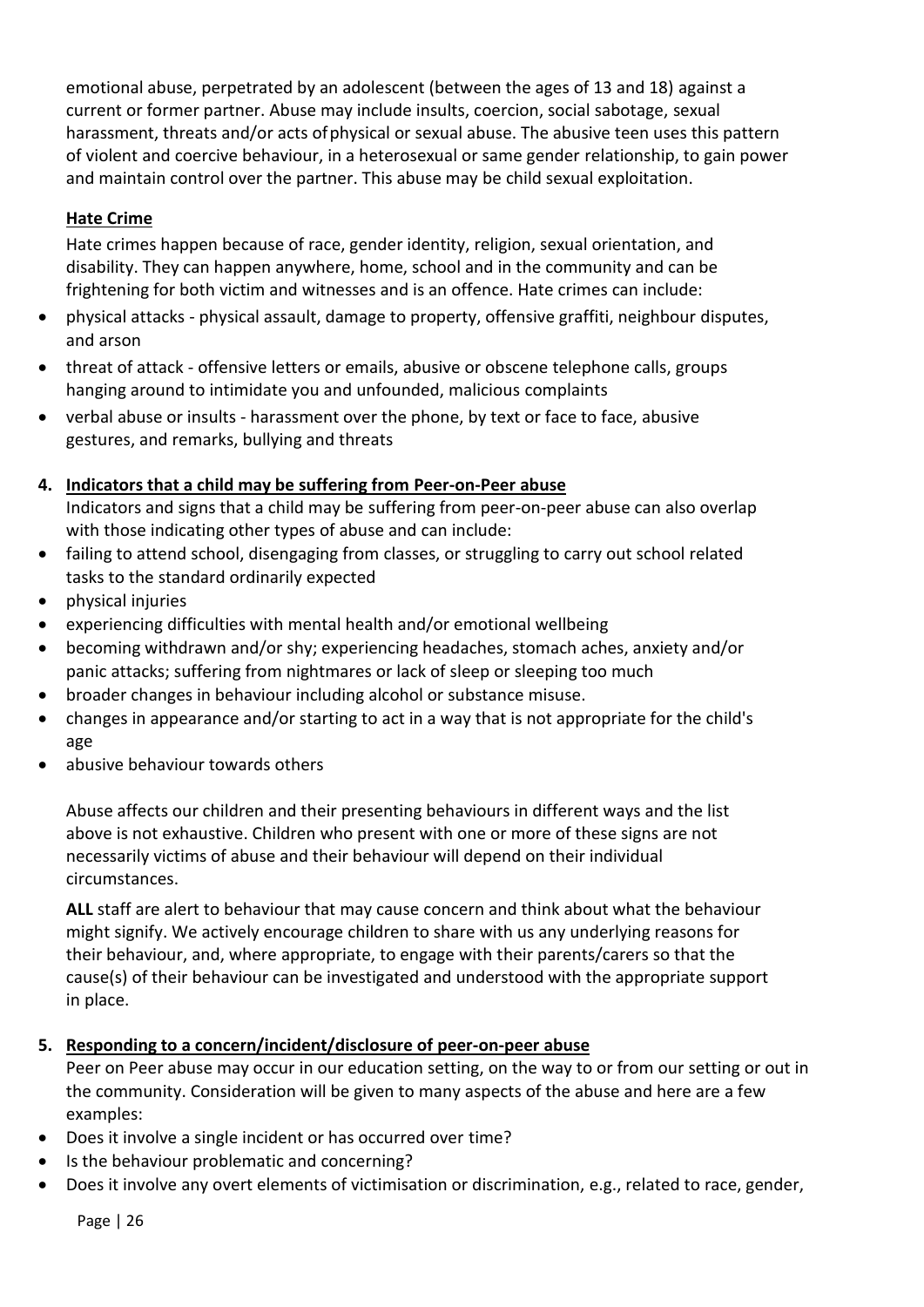sexual orientation, physical, emotional, or intellectual vulnerability?

- Is there any element of coercion or pre-planning?
- Does it involve a power imbalance between the child/children allegedly responsible for the behaviour and the child/children allegedly the subject of that power?
- Has there been a misuse of power?

It is also important that we:

- ascertain if there were there any witnesses to the abuse
- make notes and record ALL conversations with children spoken to as well as parents/carers/other professionals, including any actions taken
- treat all children involved as being at potential risk while the child allegedly responsible for the abuse may pose a significant risk of harm to other children, s/he may also have considerable unmet needs and be at risk of harm themselves
- ensure that a safeguarding response is in place for both victim and alleged perpetrator

Consideration should also be given to supporting children who have witnessed peer on peer abuse of any kind. This is likely to be traumatic and support may be required. We will signpost to agencies and support services available where needed.

We will do all that we can to ensure both the victim and alleged perpetrator, and any witnesses, are not being bullied or harassed following this. Social media is likely to play a part in the fall out from any incident and friends from either side could well harass the victim or alleged perpetrator online as well as face to face. Any evidence we have of students using social media or inappropriately will be sanctioned according to our existing policies.

#### **6. Responding to all reports and concern of sexual violence and/or sexual harassment between children.**

We have covered at point 6 what we do when responding to peer-on-peer abuse concerns/disclosures and these **all** apply to sexual violence and sexual harassment between children's disclosures; however, we recognise complexity and challenges that we face following the report of this abuse.

Guidance is clear in that it does not attempt to provide (nor would it be possible to provide) detailed advice on what we should do in any or every case; it provides effective safeguarding practice and principles for us to consider in our decision-making process and on a case-by-case basis.

Our Designated Safeguarding Lead (DSL) and deputy/ies (DDSLs) will take the lead role when dealing with this type of abuse using their professional judgement and working together practices. Reports of sexual violence and sexual harassment are likely to be complex and require difficult professional decisions to be made, often quickly and under pressure and it is important to maintain a calm, considered and appropriate response to any reports.

We understand that it is not easy for children to tell us about this type of abuse, and they may struggle to make a direct verbal report. Therefore, observations of changes in presenting behaviours are key. See Point 5 above.

We understand the importance of our initial response to a report and how this can encourage or undermine the confidence of future victims of sexual violence and sexual harassment. The culture in our setting is key to this.

On occasions the victim may not wish for their identity to be known and there are no easy or definitive answers when this is requested. If the victim does not give consent to share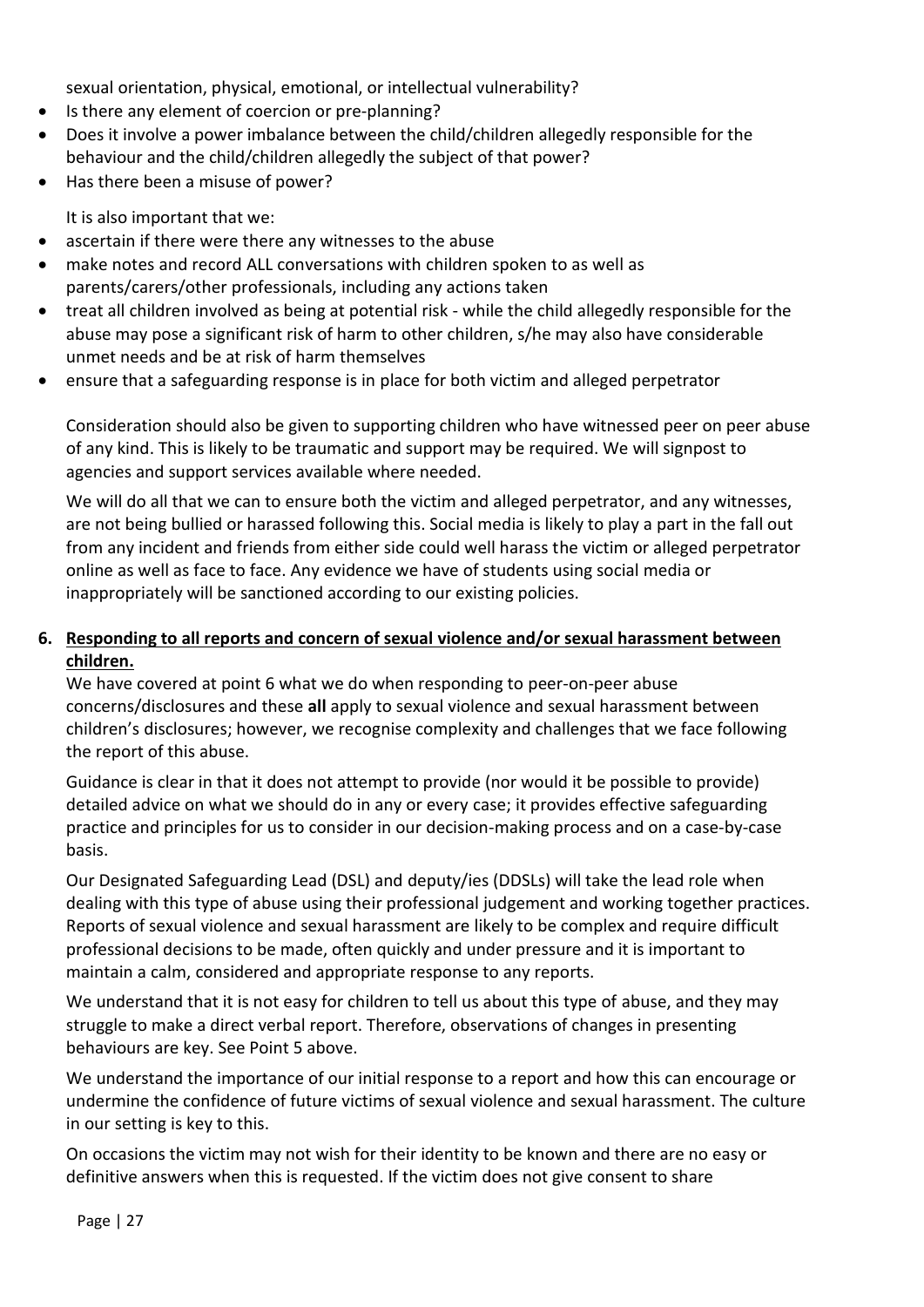information, we may still lawfully share it, if it can be justified to be in the public interest. For example, to protect children from harm and to promote the welfare of children.

The Designated Safeguarding Lead will consider the following:

- The wishes of the victim in terms of how they want to proceed
- The victim(s) should be given as much control as is reasonably possible over decisions regarding how any investigation will be progressed and any support that they will be offered - we will balance this aspect and the need to balance our duty and responsibility to protect other children
- The nature of the alleged incident(s) including might a crime have been committed and consideration of any display of harmful sexual behaviour
- The ages of the students involved
- The developmental stages of the students involved
- Any power imbalance between the students (e.g., Is the alleged perpetrator significantly older? Does the victim have a disability or learning difficulty?)
- If the alleged incident is a one off or a sustained pattern of abuse (the sustained pattern of abuse may not just be of a sexual nature)
- That sexual violence and sexual harassment can take place within intimate personal relationships between peers
- Whether there are ongoing risks to the victim, other children, adult students, or staff
- Other related issues and wider context, including links to any forms of child exploitation

When we talk about Sexual Violence and Sexual Harassment between children, we will refer to 'victim' and 'alleged perpetrator'. This does not mean that we are taking sides nor making any judgement, but for the purpose of this policy we will refer to children involved in this way.

**Victim** - When we speak to the 'victim' we will:

- listen and take any disclosure seriously
- never make them feel that they are creating a problem or be ashamed
- reassure them that they will be kept safe
- handle the situation with sensitivity
- use proper names for body parts but record exactly any language or vocabulary used by the child
- ask open questions and not lead the victim
- ascertain where the abuse occurred as this may highlight 'hot spots or vulnerable locations in our setting or within the community which may need to be revisited by either ourselves (in school) or by alerting police/partners if it is in the community
- ascertain if other children witnessed this abuse
- consider ongoing support within our setting
- consider any referrals for external support

Parents or carers of the victim will be informed (unless this would put the victim at greater risk). Rape, assault by penetration and sexual assaults are crimes and the DSL will have to balance the victim's wishes against their duty to protect the victim and other children within the school setting. If we do decide to make a referral to children's social care and/or a report to the police against the victim's wishes, this will be handled extremely carefully, the reasons will in most cases be explained to the victim and appropriate specialist support offered. We will also consider the following:

- The wishes of the victim in terms of how they want to proceed
- That the victim(s) should be given as much control as is reasonably possible over decisions regarding how any investigation will be progressed and any support that they will be offered. (We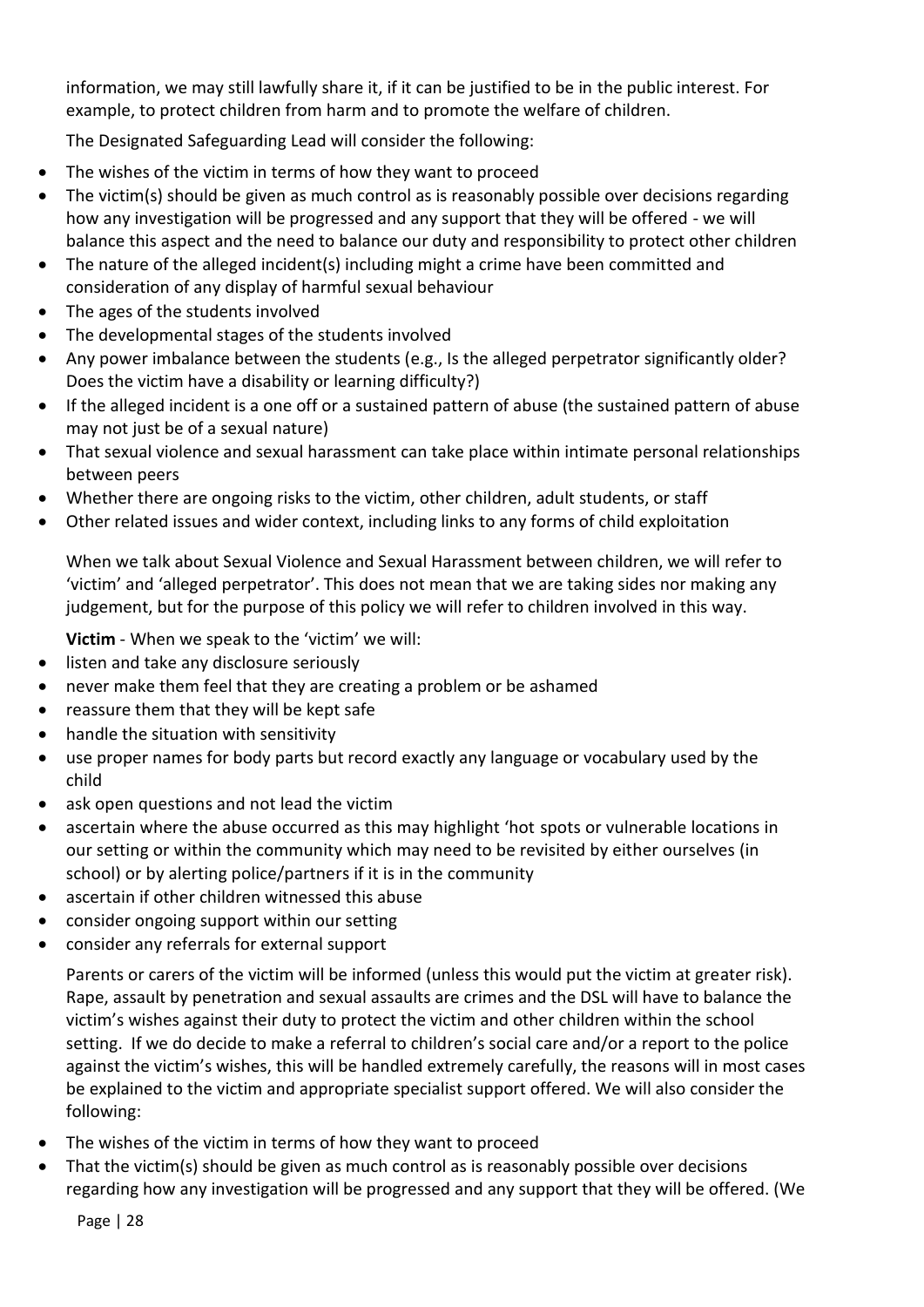will balance this aspect and the need to balance our duty and responsibility to protect other children)

- The nature of the alleged incident(s) including might a crime have been committed and consideration of any display of harmful sexual behaviour.
- The ages of the students involved
- The developmental stages of the students involved
- Any power imbalance between the students (e.g., is the alleged perpetrator significantly older? Does the victim have a disability or learning difficulty?)
- If the alleged incident is a one off or a sustained pattern of abuse (the sustained pattern of abuse may not just be of a sexual nature)
- That sexual violence and sexual harassment can take place within intimate personal relationships between peers
- Are there ongoing risks to the victim, other children, adult students, or staff
- Other related issues and wider context, including links to any forms of child exploitation

We will give all the necessary support for the victim to remain in school; however, if the trauma results in the victim being unable to do this, alternative provision or a move to another school or college will be considered to enable them to continue to receive suitable education. This will only be at the request of the victim (and following discussion with their parents or carers).

**Alleged perpetrator** - When we speak to the 'alleged perpetrator' we will:

- listen to what they say and not dismiss their account
- handle the situation with sensitivity and a non-judgemental approach
- offer ongoing support
- record all conversations and all action taken
- consider any referrals for external support, e.g., Youth Offending Service/Catch 22

When to inform the alleged perpetrator will be a decision that will be carefully considered. Where a report is going to be made to children's social care and/or the police, then, as a rule, we will speak to the relevant agency and discuss next steps and how the alleged perpetrator will be informed of the allegations.

There are four likely scenarios we will need to consider when managing any reports of sexual violence and/or sexual harassment:

- a) Manage internally In some cases of sexual harassment (for example, one-off incidents), we may take the view that the students concerned are not in need of early help or statutory intervention and that it would be appropriate to handle the incident internally using our own sanctions in line with our **Behaviour** Policy and by providing pastoral intervention and support.
- b) Early Help We may decide that the children involved do not require statutory interventions but may benefit from early help where we are the lead professional. Early help means providing support as soon as a problem emerges, at any point in a child's life. Providing early help is more effective in promoting the welfare of children than reacting later. Early help can be particularly useful to address non-violent harmful sexual behaviour and may prevent escalation of sexual violence. This will help to evidence the support that we have given, the work undertaken and if desired outcomes have been achieved
- c) Referral to the police See Section 8 below
- d) Referral to the police See Section 9 below

#### **7. Reporting to the Police**

At John Willmott School, we understand our responsibilities to call the Police and reporting

Page | 29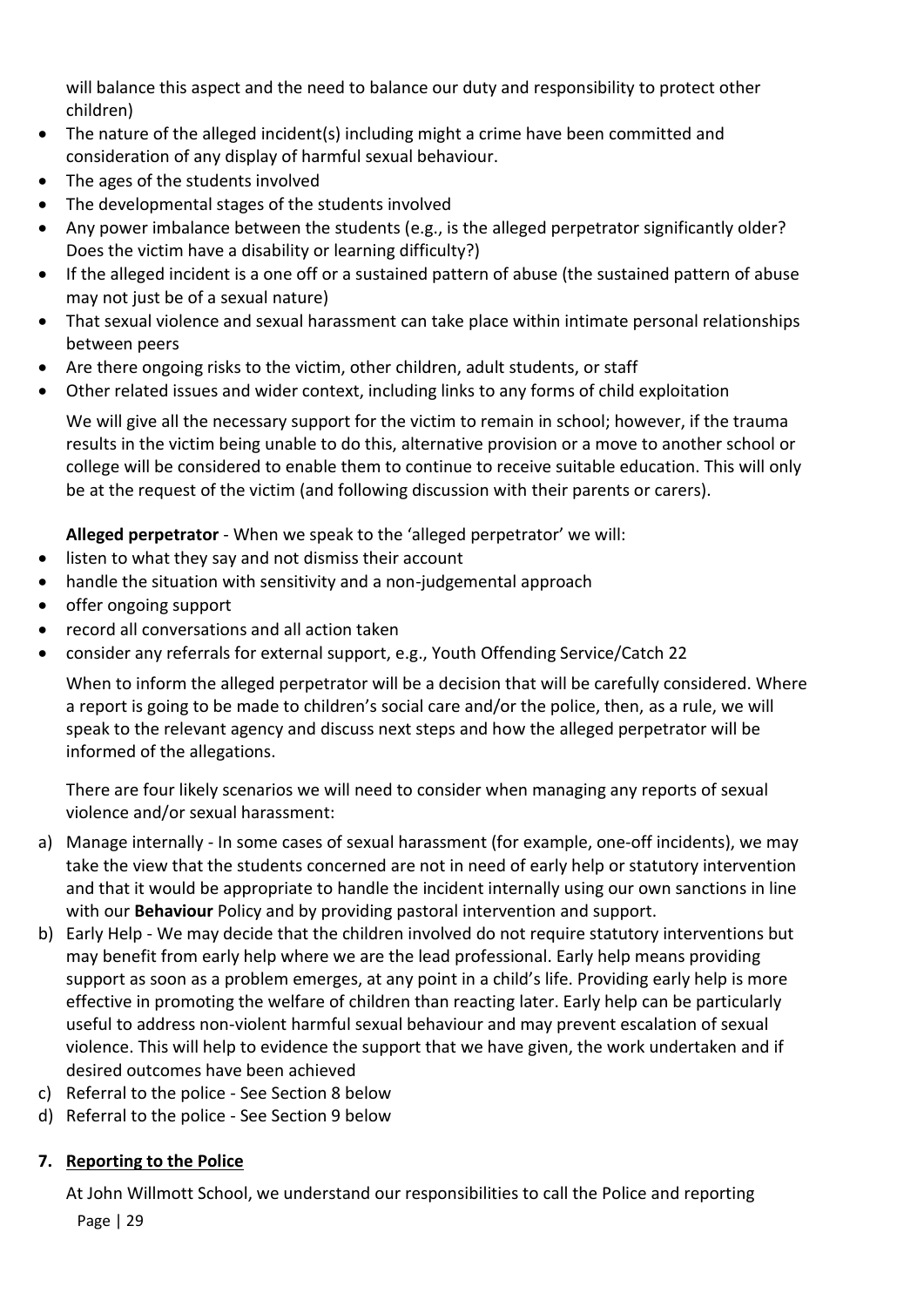forms of Peer-on-Peer abuse. This does not mean that we are looking to criminalise children, and this may not always be necessary.

The guidance that we follow is:

#### [When to call the police \(guidance for schools and colleges\)](https://www.npcc.police.uk/documents/Children%20and%20Young%20people/When%20to%20call%20police%20guidance%20for%20schools%20and%20colleges.pdf)

#### [Outcome 21 Sexting Guidance](https://assets.publishing.service.gov.uk/government/uploads/system/uploads/attachment_data/file/578979/GD8_-_Sexting_Guidance.pdf)

In any form of Peer-on-Peer abuse where it is believed that an offence has been committed, a report may be made to the Police.

Where a report has been made to the police, we will consult with the police and agree what information is appropriate to disclose to staff and others, in particular the alleged perpetrator and their parents or carers. We will also discuss the best way to protect the victim and their anonymity.

This may also include the development of a clear and robust safety and support plan as part of this early help process. However, as you will see further on in this policy, risk assessing, and safety planning is a key aspect of all peers on peer abuse (see Post Incident Management section 12).

With regard to sexual violence and sexual harassment between children, where there is a report of a rape, assault by penetration or sexual assault, the starting point is that this should be passed to the police who will advise and log according to their own guidelines.

#### **8. Referring to Children's Social care**

In all cases of peer-on-peer abuse, but with sexual violence and sexual harassment, consideration will be given to the reporting of the matter to Children's Social Care In making this decision, we must consider whether a child is at risk of harm or is in immediate danger.

In some cases, children's social care will review the evidence and decide that a statutory intervention is not appropriate, and, in these circumstances, we will consider other support mechanisms, such as early help, specialist support/referrals and pastoral support within a formalised plan. We will consider starting an Early Help process where we are the lead professional.

However, if the DSL/DDSL feels that the child remains in immediate danger or at risk of harm, they may refer again. The threshold document will help and support our decision making.

#### [Threshold Framework: Accessing the right help at the right time](https://www.staffsscb.org.uk/wp-content/uploads/2020/09/Threshold-Document.pdf)

At this referral stage, we will inform parents or carers, unless there are compelling reasons not to (if informing a parent or carer is going to put the child at additional risk). Any such decision will be made with the support of children's social care.

If a referral is made, children's social care will then make enquiries to determine whether any of the children involved need protection or other services.

Where statutory assessments are appropriate, we will work alongside, and cooperate with, the relevant lead social worker. This collaborative working will help ensure the best possible package of coordinated support is implemented for the victim and, where appropriate, the alleged perpetrator and any other children requiring support.

We will not wait for the outcome, or even the start of a children's social care investigation before protecting the victim and other children in the school. It will be important for us to work closely with children's social care (and other agencies as required) to ensure any actions we take do not jeopardise a statutory investigation.

Page | 30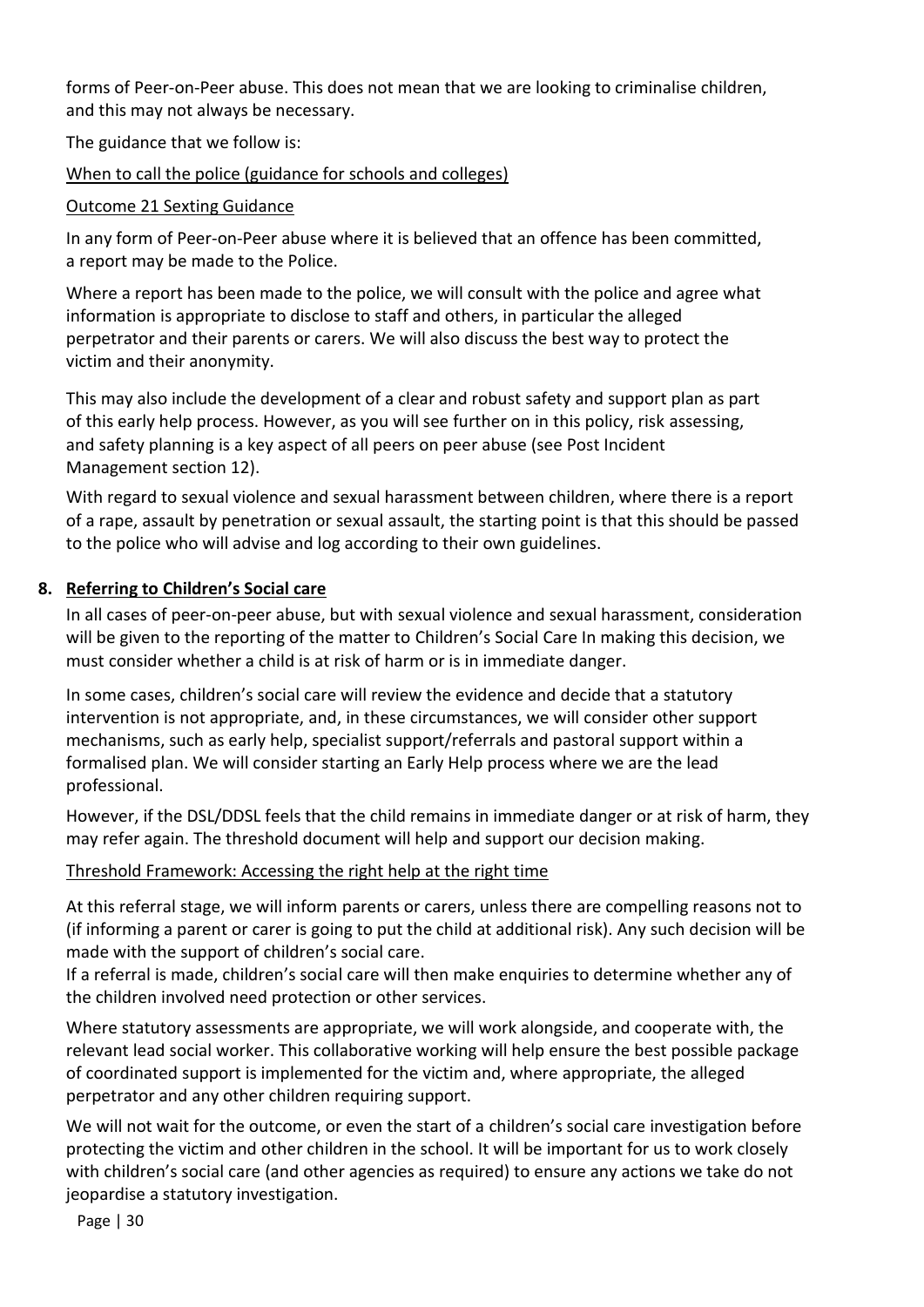#### **9. Working with our parents and carers**

At **John Willmott School,** we will, in most instances, engage with both the victim's and the alleged perpetrator's parents or carers when there has been a report of peer-on-peer abuse including sexual or sexual harassment. The exception to this rule is if there is a reason to believe that informing a parent or carer will put a child at additional risk.

We will carefully consider what information provided to the respective parents or carers about other children involved and when to do so.

In some cases, children's social care and/or the police will have a very clear view on this aspect, and it will be important for us to work with relevant agencies to ensure a consistent approach is taken to information sharing.

It should be the case that we will meet the victim's parents or carers with the victim present to discuss what arrangements are being put in place to safeguard the victim and understand their wishes in terms of support they may need and how the report will be progressed. (See Post Incident Management-Point 12)

It is also likely that we will meet with the alleged perpetrator's parents or carers to discuss any arrangements that are being put into place that impact the alleged perpetrator, such as, for example, moving them out of classes with the victim and what this means for their education.

We will be clear and transparent and explain the reason behind any decisions. Support for the alleged perpetrator will be discussed including any referrals, if appropriate.

We realise that parents and carers may well struggle to cope with a report that their child has been the victim of an assault or is alleged to have assaulted another child. Details of organisations that support parents are provided on the school website and at the end of the policy.

#### **10. Sanctions**

We will decide appropriate sanctions on a case-by-case basis in line with our Behaviour Policy and any graduated response required. As already mentioned in this Policy, it may be that other children in our setting start to 'take sides' and become involved and may behave in ways that cause upset and distress to other children.

We will take their behaviour seriously and again use a graduated response to this, whilst also educating them the importance of resolving any conflict in a respectful and restorative way.

If there is police involvement, we will work closely with them to ensure that any disciplinary action taken by us, because of the incident, does not jeopardise the police investigation.

#### **Post Incident Management**

It is vital that all children involved in peer-on-peer abuse are given appropriate and ongoing support for as long as it is required/needed. This may include referrals to other agencies/professionals outside our setting and this decision will be made in conjunction with the children, their parents/carers, and other professionals.

If there are other professionals involved, then we will liaise with those colleagues to ensure that we are working together and understand one another's role in this support.

There may be delays in any case that is being progressed through the criminal justice system. However, we will not wait for the outcome (or even the start) of a police investigation before protecting the victim, alleged perpetrator, and other children in the school and moving forward with our post incident management.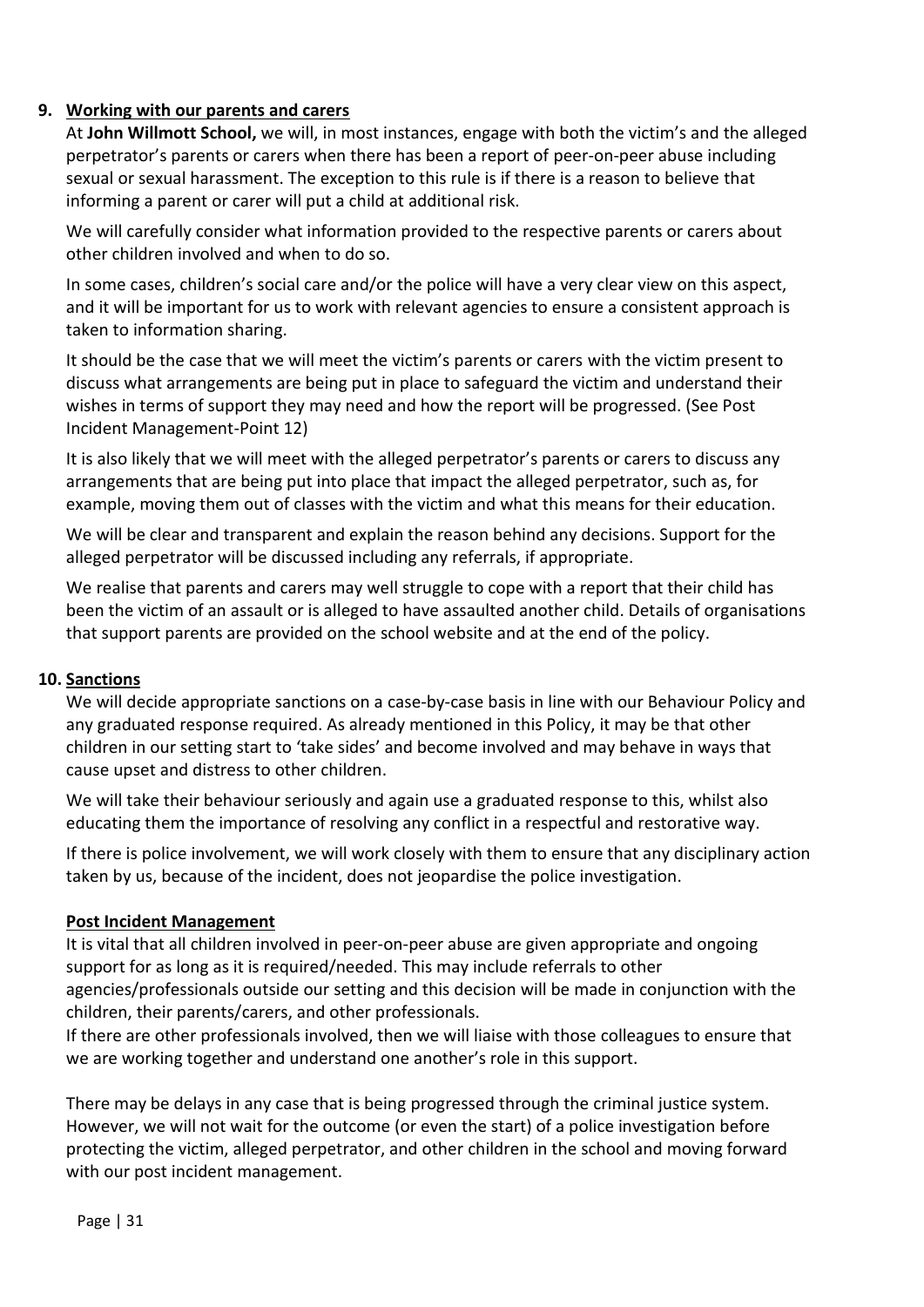**Support planning** is vital, and it is it is imperative that following any incident the children involved continue to feel supported and receive help even if they tell us that they are coping and managing. Sometimes feelings of embarrassment, remorse, regret, or unhappiness may occur at a much later stage. We will do our best to ensure that the young people do not engage in any further harmful behaviour either towards someone else or to themselves as a way of coping (e.g., self-harm). For this reason, regular reviews with the young people following the incident(s) will happen as part of this plan.

**Referrals** may have already happened as mentioned previously in this policy, but it is important to establish which professionals continue to work with ALL children involved in this process and this is helped with robust planning

#### **Safety planning/Risk assessment**

Integral to post incident management is robust safety planning/risk assessment and this is an invaluable and necessary process. It is one of our key priorities as part of the post incident management. When looking at this process, consideration should be given to the following:

- if this is an ongoing police investigation, we will ask the police if we have any questions about the progress of the matter for example, are there any bail conditions in place or has there been a charging decision. It is key to have a central point of contact with the police for updates and progress. Where required, advice from the police will be sought to help us to manage our safeguarding responsibilities. Where bail is deemed proportionate and necessary, as above, we will work with children's social care and the police to manage any implications and safeguard our children
- the importance in ensuring that the victim can continue in their normal routine, including continuing to receive a suitable education
- the importance of the alleged perpetrator in continuing to access education and support
- do the victim and alleged perpetrator share classes?
- what measures need to be put in place when children move between lessons/classes
- what measures need to be put in place for unstructured time (break and lunchtimes)
- what measures need to be put in pace for the arrival at the start of the school day and leaving at the end of the school day
- do the victim and alleged perpetrator travel to and from school using the same form of transport
- appropriate information sharing with staff in our setting in order that the plan is manageable and as successful as possible
- if it is the case that the alleged perpetrator is moved to another educational institution (for any reason), then we will ensure that the new educational institution is made aware of any ongoing support needs.

In all cases, we will record our decision making together with the rationale behind those decisions. All the above will be considered with the needs and wishes of the victim at the heart of all that we do as part of this process (supported by parents and carers as required). Our safety plan/risk assessment will be kept under review.

## **Additional support and guidance**

- [Keeping children safe in education 2021](https://assets.publishing.service.gov.uk/government/uploads/system/uploads/attachment_data/file/1007260/Keeping_children_safe_in_education_2021.pdf)
- [Working Together to Safeguard Children 2018](https://assets.publishing.service.gov.uk/government/uploads/system/uploads/attachment_data/file/942454/Working_together_to_safeguard_children_inter_agency_guidance.pdf)
- [Sexual violence and sexual harassment between children in schools and colleges](https://assets.publishing.service.gov.uk/government/uploads/system/uploads/attachment_data/file/999239/SVSH_2021.pdf)
- [Review of sexual abuse in schools and colleges](https://www.gov.uk/government/publications/review-of-sexual-abuse-in-schools-and-colleges/review-of-sexual-abuse-in-schools-and-colleges)
- [Relationships and sex education \(RSE\) and health education](https://www.gov.uk/government/publications/relationships-education-relationships-and-sex-education-rse-and-health-education)
- [Mental health and behaviour in schools 2018](https://assets.publishing.service.gov.uk/government/uploads/system/uploads/attachment_data/file/755135/Mental_health_and_behaviour_in_schools__.pdf)

Page | 32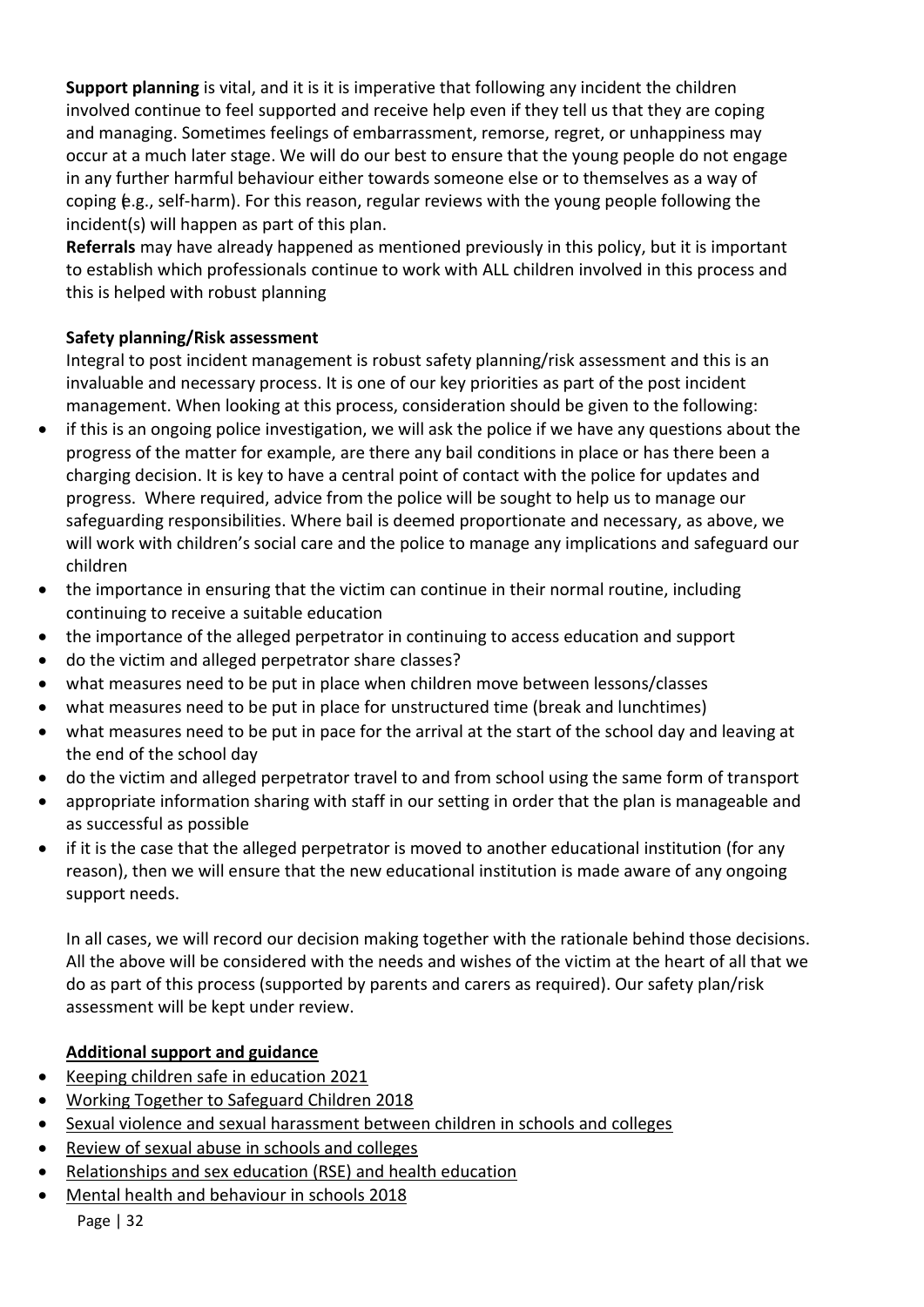- [Exclusion from maintained schools, academies, and pupil referral units](https://assets.publishing.service.gov.uk/government/uploads/system/uploads/attachment_data/file/921405/20170831_Exclusion_Stat_guidance_Web_version.pdf)
- [Children missing education](https://www.gov.uk/government/publications/children-missing-education)
- [CEOP-Safety centre](https://www.ceop.police.uk/Safety-Centre/)
- [Disrespect Nobody](https://www.disrespectnobody.co.uk/)
- [Behaviour and discipline in schools](https://www.gov.uk/government/publications/behaviour-and-discipline-in-schools)
- [UKCIS Guidance: Sharing Nudes and Semi-Nudes](https://oursaferschools.co.uk/2021/01/13/ukcis/)
- [Searching, screening and confiscation](https://assets.publishing.service.gov.uk/government/uploads/system/uploads/attachment_data/file/674416/Searching_screening_and_confiscation.pdf)
- [Sharing nudes and semi-nudes: advice for education settings working with children and young](https://www.gov.uk/government/publications/sharing-nudes-and-semi-nudes-advice-for-education-settings-working-with-children-and-young-people/sharing-nudes-and-semi-nudes-advice-for-education-settings-working-with-children-and-young-people)  [people](https://www.gov.uk/government/publications/sharing-nudes-and-semi-nudes-advice-for-education-settings-working-with-children-and-young-people/sharing-nudes-and-semi-nudes-advice-for-education-settings-working-with-children-and-young-people)
- [Preventing sexual bullying](https://anti-bullyingalliance.org.uk/tools-information/all-about-bullying/sexual-and-sexist-bullying/preventing-sexual-bullying)
- [Preventing bullying](https://www.gov.uk/government/publications/preventing-and-tackling-bullying)
- [Cyberbullying advice](https://assets.publishing.service.gov.uk/government/uploads/system/uploads/attachment_data/file/374850/Cyberbullying_Advice_for_Headteachers_and_School_Staff_121114.pdf)
- [Equality & Human Rights Commission](https://www.equalityhumanrights.com/sites/default/files/what_equality_law_means_for_you_as_an_education_provider_schools.pdf)
- The NSPCC email [help@nspcc.org.uk](mailto:help@nspcc.org.uk)
- Specialist Sexual Violenc[e Rape Crisis](https://rapecrisis.org.uk/)
- The UK safer internet centre email at helpline@saferinternet.org.uk
- [Internet Watch Foundation](https://www.iwf.org.uk/)
- [UK Council for Child Internet Safety \(UKCCIS\)](https://www.gov.uk/government/groups/uk-council-for-child-internet-safety-ukccis)
- [Think u know](https://www.thinkuknow.co.uk/)

#### **Risk Assessment/Safety planning guidance**

Safety and support planning/risk assessments should be considered in ALL cases of Peer-on-Peer Abuse, not just the Sexual Violence and Sexual Harassment between children. The guide below may be used to support this process

| <b>Basic information</b>                                                        |  |
|---------------------------------------------------------------------------------|--|
| Referrer Name and role                                                          |  |
| Referrer Contact details (email address<br>and phone number)                    |  |
| Name of school(s) for victim(s)                                                 |  |
| Name of school(s) for child/ren alleged<br>to have caused harm                  |  |
| Did incident occur on school premises? If<br>hot, where did the incident occur? |  |
| Date for risk assessment/safety plan<br>review                                  |  |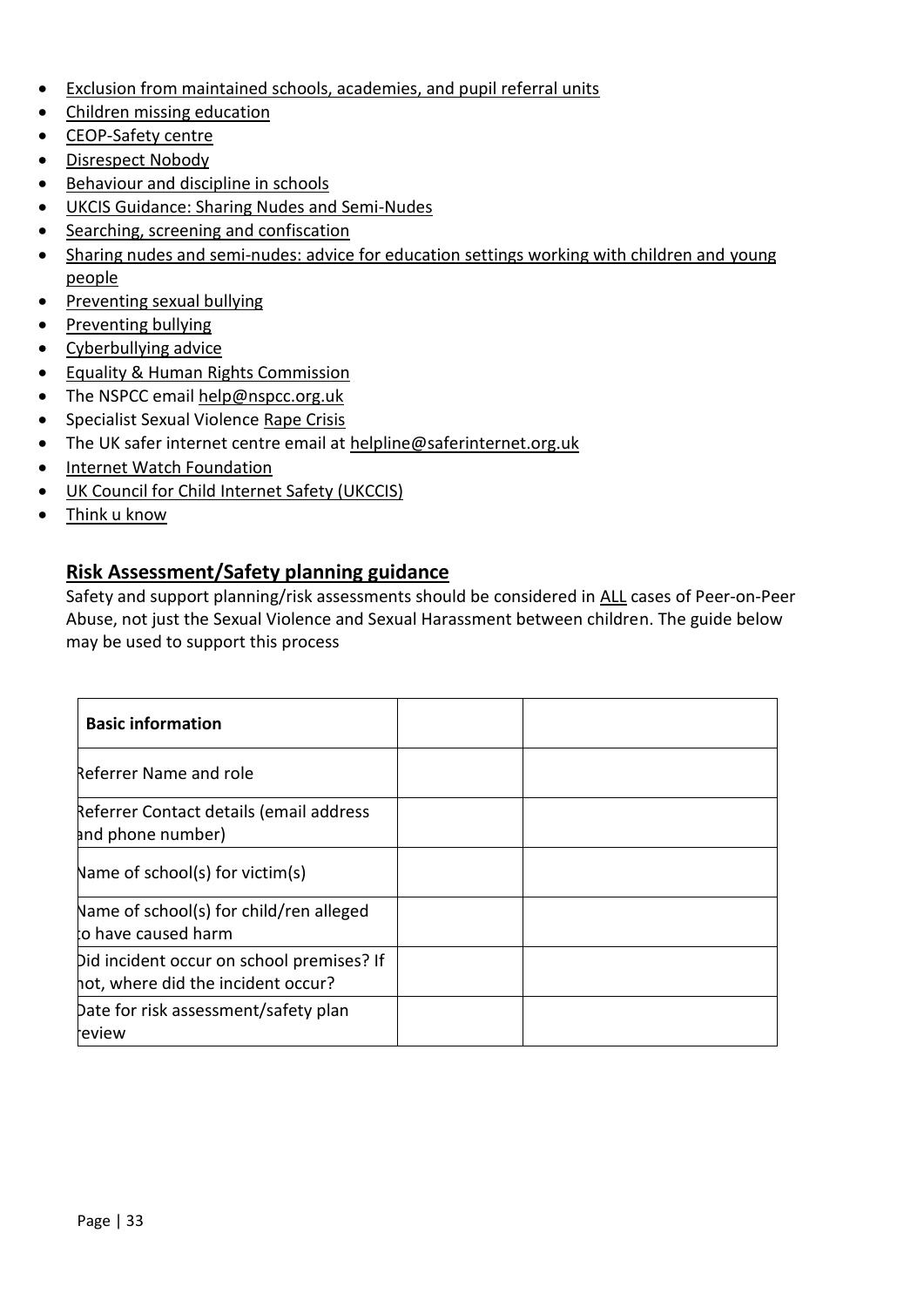| CONSIDERATIONS                                                                                                                                                                             | <b>RISK (CONSIDER</b><br>VICTIM, CHILD ALLEGED<br>TO HAVE CAUSED<br>HARM, OTHER PUPILS<br>AND STAFF) | <b>RISK LEVEL</b><br>HIGH,<br>MEDIUM,<br>DR LOW) | <b>ACTIONS TO REDUCE</b><br><b>RISK</b> | <b>REVISED</b><br><b>RISK LEVEL</b><br>HIGH,<br>MEDIUM,<br><b>DR LOW)</b> |
|--------------------------------------------------------------------------------------------------------------------------------------------------------------------------------------------|------------------------------------------------------------------------------------------------------|--------------------------------------------------|-----------------------------------------|---------------------------------------------------------------------------|
| hat is the incident?<br>ho was involved?<br>here did it happen                                                                                                                             |                                                                                                      |                                                  |                                         |                                                                           |
| es this incident<br>constitute a crime?<br>Assault, sexual assault,<br>ape, sharing of indecent<br>mages of children, etc.<br>etc. As such has this<br>been referred to the<br>bolice?     |                                                                                                      |                                                  |                                         |                                                                           |
| t necessary to limit<br>contact between the<br>children involved?<br>Refer to KCSiE and DFE<br>guidance on sexual<br>harassment and sexual<br>violence in schools and<br>colleges.         |                                                                                                      |                                                  |                                         |                                                                           |
| there an actual or<br>berceived threat from<br>he child alleged to have<br>caused harm to the<br>victim and/or others?                                                                     |                                                                                                      |                                                  |                                         |                                                                           |
| either the victim or the<br>thild alleged to have<br>$\natural$ aused harm at risk of<br>physical harm because of<br>his incident (for:<br>example, bullying or<br>retribution' by peers)? |                                                                                                      |                                                  |                                         |                                                                           |
| they share any<br>classes/lessons?                                                                                                                                                         |                                                                                                      |                                                  |                                         |                                                                           |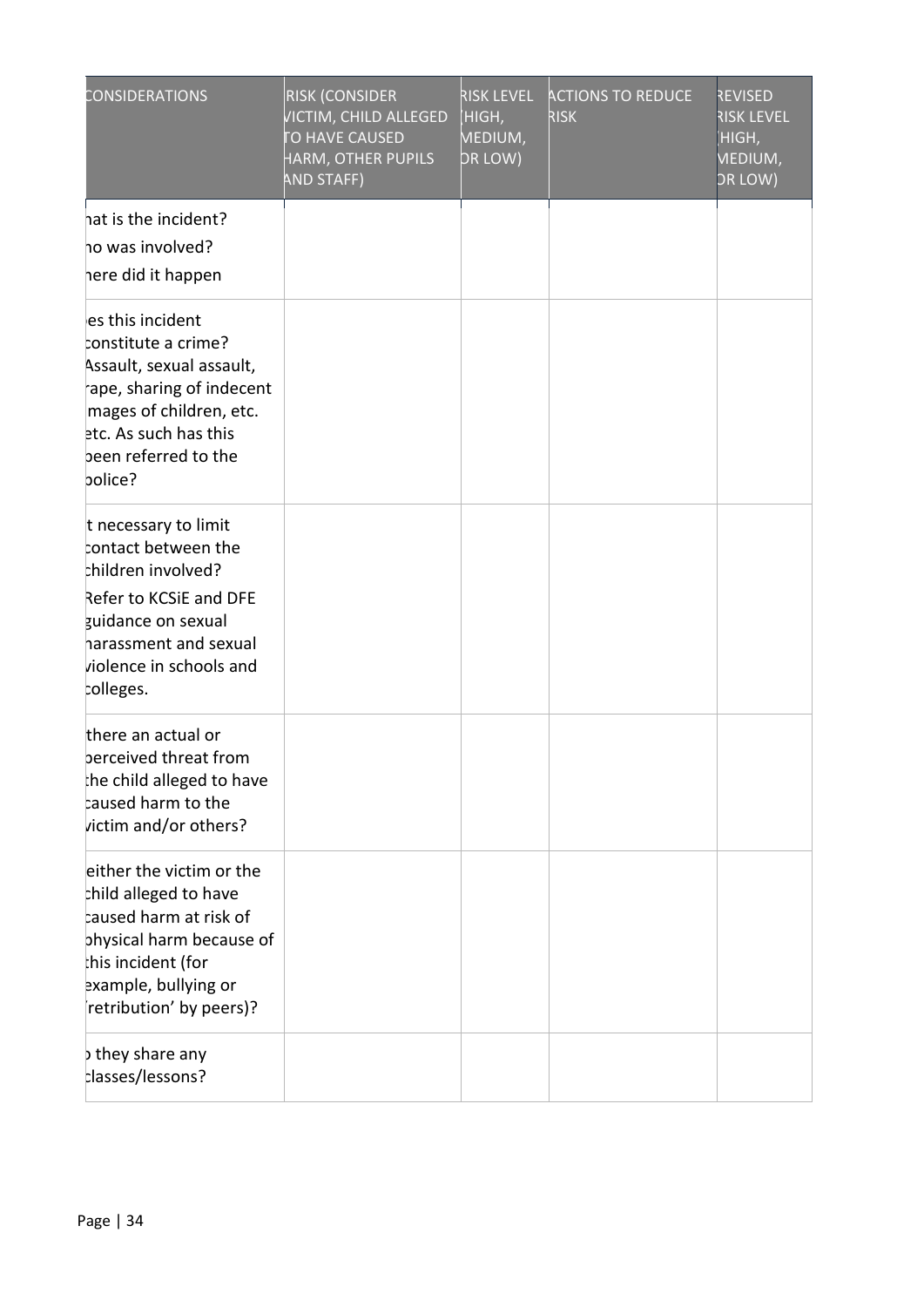| CONSIDERATIONS                                                                                                                | <b>RISK (CONSIDER</b><br><b>VICTIM, CHILD ALLEGED</b><br><b>TO HAVE CAUSED</b><br>HARM, OTHER PUPILS<br><b>AND STAFF)</b> | <b>RISK LEVEL</b><br>HIGH,<br>MEDIUM,<br>DR LOW) | <b>ACTIONS TO REDUCE</b><br><b>RISK</b> | <b>REVISED</b><br><b>RISK LEVEL</b><br>HIGH,<br><b>MEDIUM,</b><br>OR LOW) |
|-------------------------------------------------------------------------------------------------------------------------------|---------------------------------------------------------------------------------------------------------------------------|--------------------------------------------------|-----------------------------------------|---------------------------------------------------------------------------|
| they share break<br>limes?<br>they share<br>beer/friendship groups?                                                           |                                                                                                                           |                                                  |                                         |                                                                           |
| they share transport<br>o/from school?                                                                                        |                                                                                                                           |                                                  |                                         |                                                                           |
| e they likely to meet<br>each other (or anyone<br>else involved in/with<br>knowledge of the<br>ncident) outside of<br>school? |                                                                                                                           |                                                  |                                         |                                                                           |
| bw can this contact be<br>imited?                                                                                             |                                                                                                                           |                                                  |                                         |                                                                           |
| there a risk of harm from<br>social media and gossip?                                                                         |                                                                                                                           |                                                  |                                         |                                                                           |

## **Further action taken by the school: Please complete for each child involved. (PLEASE CONTEXTUALISE TO)**

| <b>Action</b>                         | <b>YES/NO</b> | Date |
|---------------------------------------|---------------|------|
| Police informed                       |               |      |
| <b>Referral to CASS</b>               |               |      |
| Referral to external support services |               |      |
| Referral to internal support services |               |      |
| <b>Referral to CAMHS</b>              |               |      |
| Referral to early help                |               |      |
| <b>Dther</b>                          |               |      |

| <b>Action</b>                         | <b>YES/NO</b> | Date |  |
|---------------------------------------|---------------|------|--|
| Police informed                       |               |      |  |
| Referral to CASS                      |               |      |  |
| Referral to external support services |               |      |  |
| (specify)                             |               |      |  |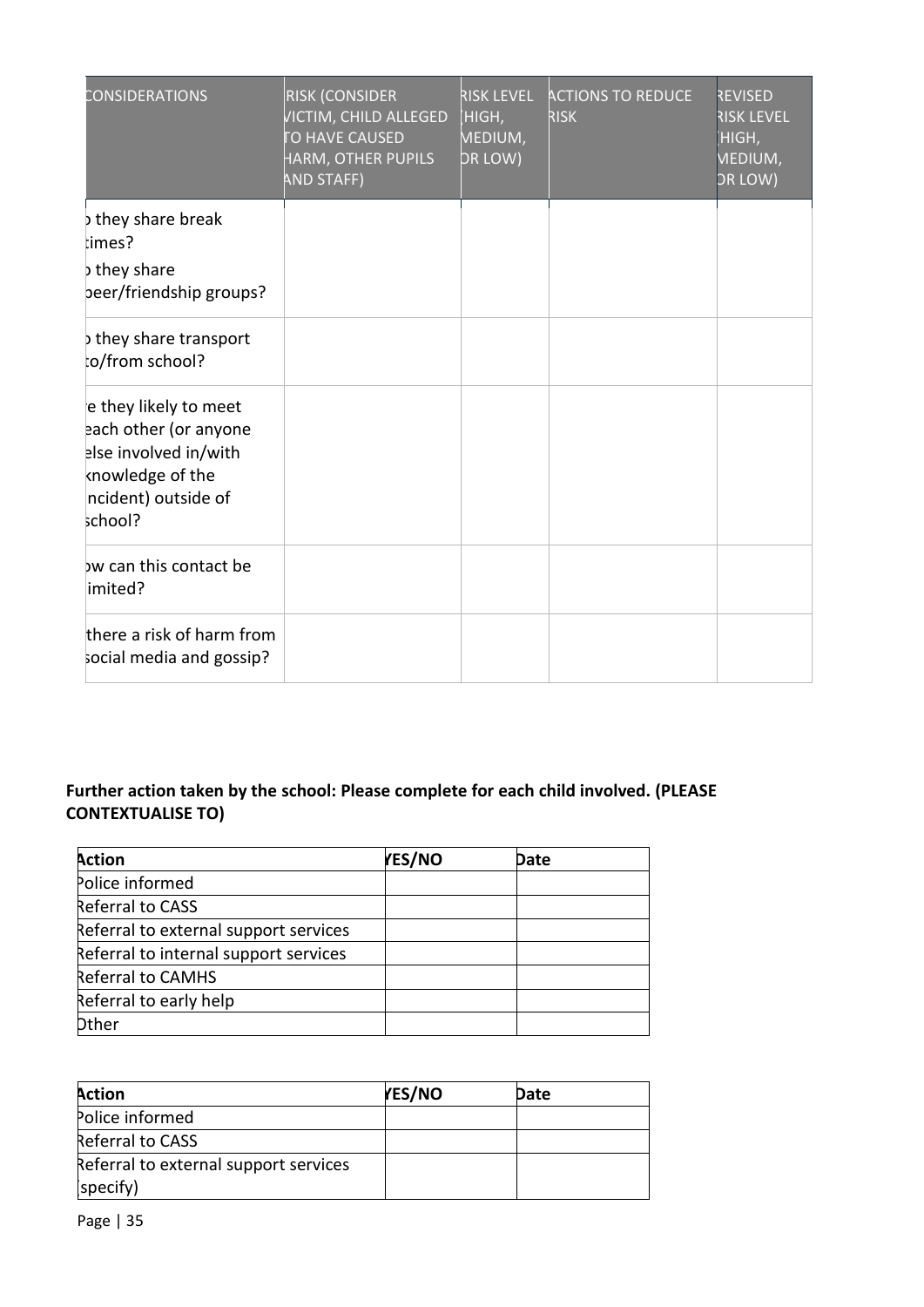| Referral to internal support services |  |
|---------------------------------------|--|
| (specify)                             |  |
| Referral to CAMHS                     |  |
| Referral to early help                |  |
| <b>Dther</b>                          |  |
|                                       |  |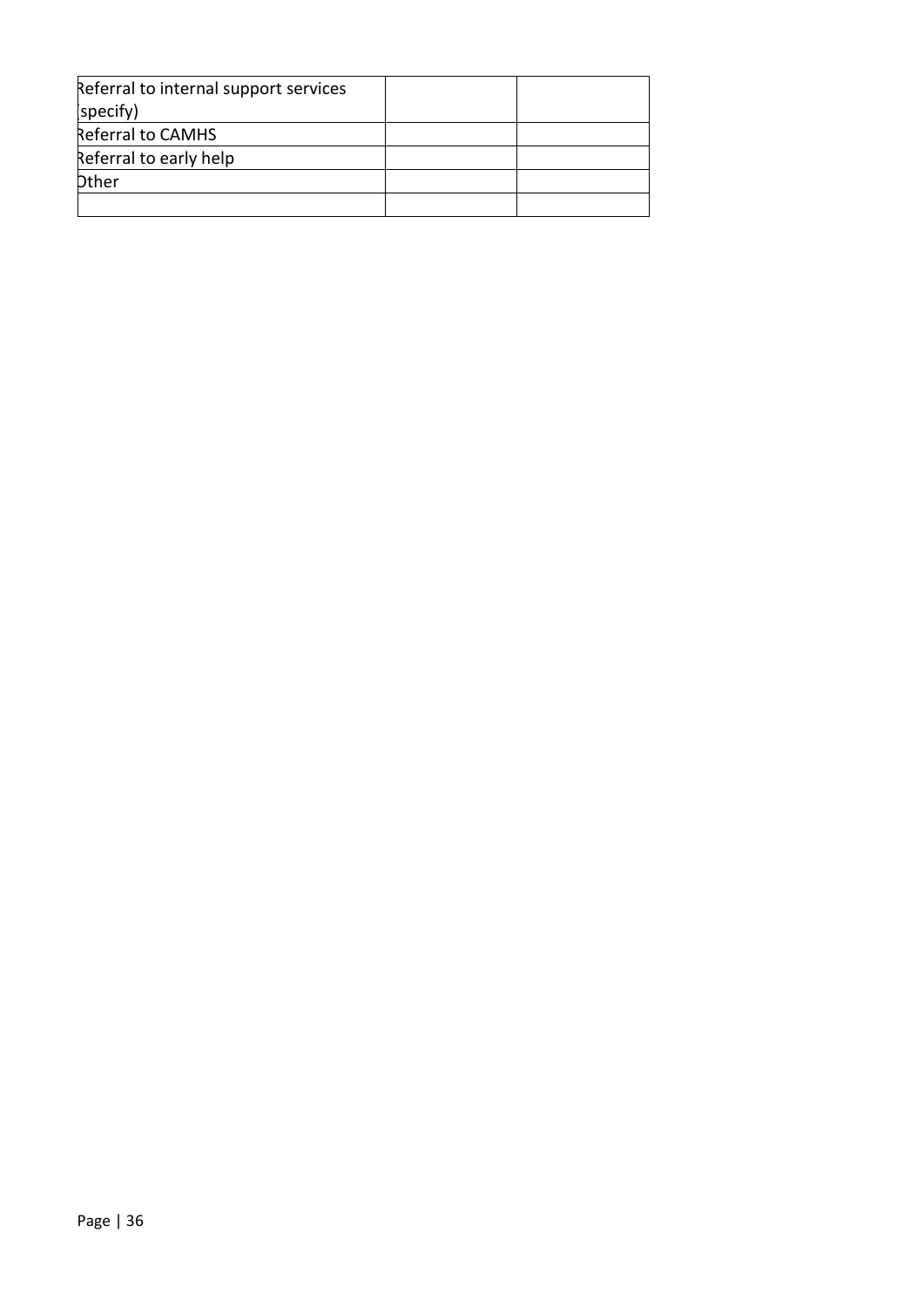#### **Appendix Three INDICATORS OF VULNERABILITY TO RADICALISATION**

- 1. Radicalisation refers to the process by which a person comes to support terrorism and forms of extremism leading to terrorism.
- 2. Extremism is defined by the Government in the Prevent Strategy as: Vocal or active opposition to fundamental British Values, including democracy, the rule of law, individual liberty and mutual respect and tolerance of different faiths and beliefs. We also include in our definition of extremism calls for the death of members of our armed forces, whether in this country or overseas.
- 3. Extremism is defined by the Crown Prosecution Service as:

The demonstration of unacceptable behaviour by using any means or medium to express views which:

- Encourage, justify, or glorify terrorist violence in furtherance of beliefs.
- Seek to provoke others to terrorist acts.
- Encourage other serious criminal activity or seek to provoke others to serious criminal acts; or
- Foster hatred which might lead to inter-community violence in the UK.
- 4. There is no such thing as a "typical extremist": those who become involved in extremist actions come from a range of backgrounds and experiences, and most individuals, even those who hold radical views, do not become involved in violent extremist activity.
- 5. Pupils may become susceptible to radicalisation through a range of social, personal, and environmental factors - it is known that violent extremists exploit vulnerabilities in individuals to drive a wedge between them and their families and communities. It is vital that school staff can recognise those vulnerabilities.
- 6. Indicators of vulnerability include:
	- Identity Crisis the student / pupil is distanced from their cultural / religious heritage and experience discomfort about their place in society.
	- Personal Crisis the student / pupil may be experiencing family tensions; a sense of isolation; and low self-esteem; they may have dissociated from their existing friendship group and become involved with a new and different group of friends; they may be searching for answers to questions about identity, faith and belonging.
	- Personal Circumstances migration; local community tensions; and events affecting the student / pupil's country or region of origin may contribute to a sense of grievance that is triggered by personal experience of racism or discrimination or aspects of Government policy.
	- Unmet Aspirations the student / pupil may have perceptions of injustice; a feeling of failure; rejection of civic life.
	- Experiences of Criminality which may include involvement with criminal groups, imprisonment, and poor resettlement / reintegration.
	- Special Educational Need students / pupils may experience difficulties with social interaction, empathy with others, understanding the consequences of their actions and awareness of the motivations of others.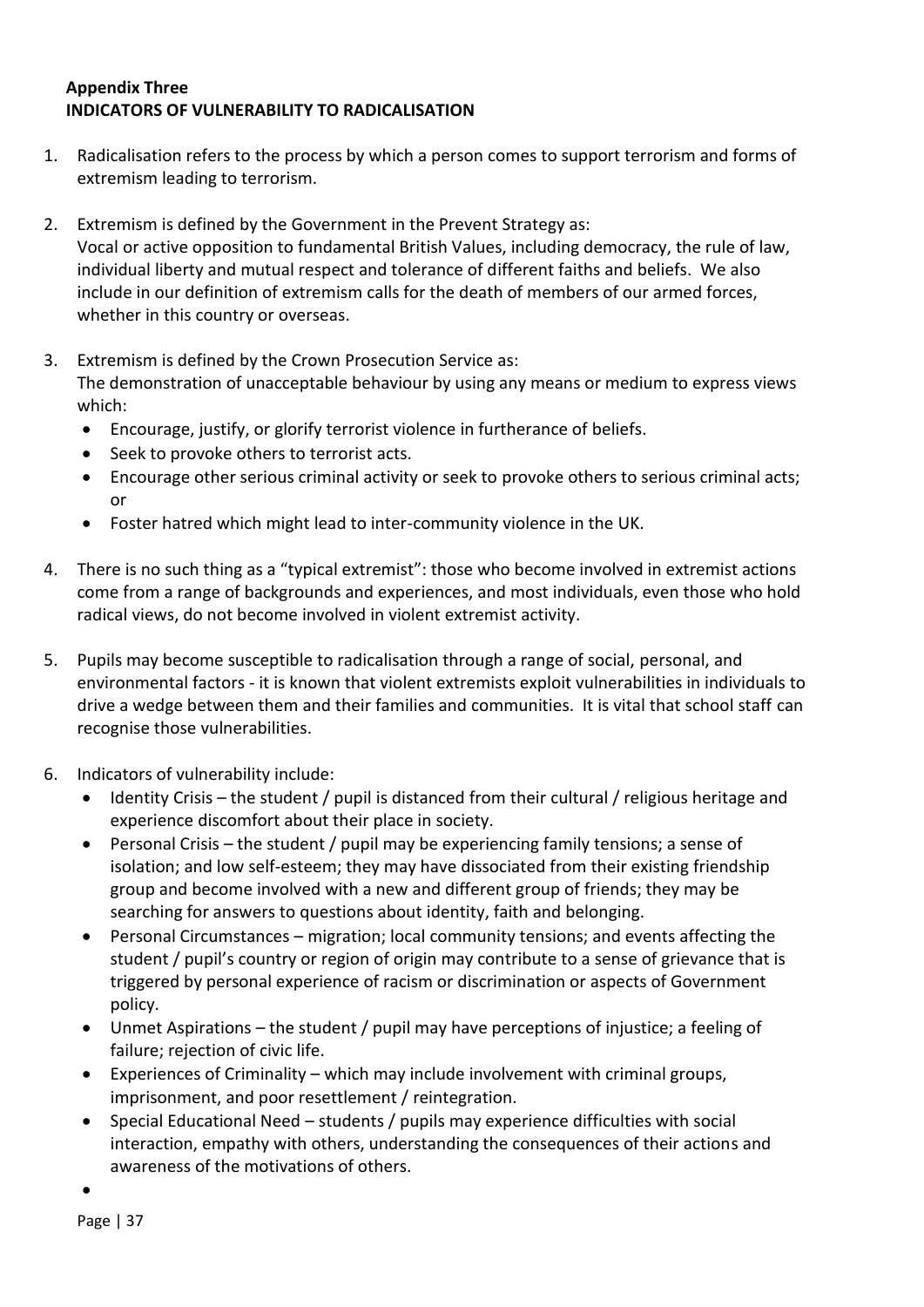• However, this list is not exhaustive, nor does it mean that all young people experiencing the above are at risk of radicalisation for the purposes of violent extremism.=

More critical risk factors could include:

- Being in contact with extremist recruiters.
- Accessing violent extremist websites, especially those with a social networking element.
- Possessing or accessing violent extremist literature.
- Using extremist narratives and a global ideology to explain personal disadvantages.
- Justifying the use of violence to solve societal issues.
- Joining or seeking to join extremist organisations; and
- Significant changes in appearance and/or behaviour.
- Experiencing a high level of social isolation resulting in issues of identity crisis and / or personal crisis.
- Consideration should also be given to employees, volunteers or other adults known to the school, who may be subject to radicalisation. Similar risk factors apply, and the procedures laid out in this policy should be followed.
- Safeguarding students who are vulnerable to radicalisation.
- Since the publication of the first version of Prevent, John Willmott School has been aware of the need to safeguard all members from extremist ideology. We are aware that extremist groups both internationally and locally have tried to radicalise young people.
- John Willmott School values freedom of speech and the expression of belief and ideology as fundamental rights underpinning of values. However, we also recognise that freedom comes with responsibility, and we are all subject to the laws and policies governing our schools.
- Therefore, we seek to protect young people against the message of violent extremism including these linked to Islamist ideology, Far Right/Neo-Nazi/White Supremacy, Animal Rights, and others.
- John Willmott School is aware of the support available via the Chanel programme and will encourage those students identified as being vulnerable to being drawn into terrorism to engage with this confidential, voluntary multi agency process.
- Our Senior Leaders will assess the level of risk within our school communities and put plans in place to reduce this risk. The risk will be reviewed as part of our Annual 175 return. **PREVENTING VIOLENT EXTREMISM -**

## **ROLES AND RESPONSIBILITIES OF THE SINGLE POINT OF CONTACT (SPOC)**

#### **The SPOC at our school is Miss L Wootton**

SPOC'S are responsible for:

- Ensuring that the staff of the school are aware that you are the SPOC in relation to protecting students/pupils from radicalisation and involvement in terrorism.
- Maintaining and applying a good understanding of the relevant guidance in relation to preventing students/pupils from becoming involved in terrorism and protecting them from radicalisation by those who support terrorism or forms of extremism which led to terrorism.
- Raising awareness about the role and responsibilities of John Willmott School in relation to protecting students/pupils from radicalisation and involvement in terrorism.
- Monitoring the effect in practice of the school's curriculum and assembly policy to ensure that they are used to promote community cohesion and tolerance of different faiths and beliefs;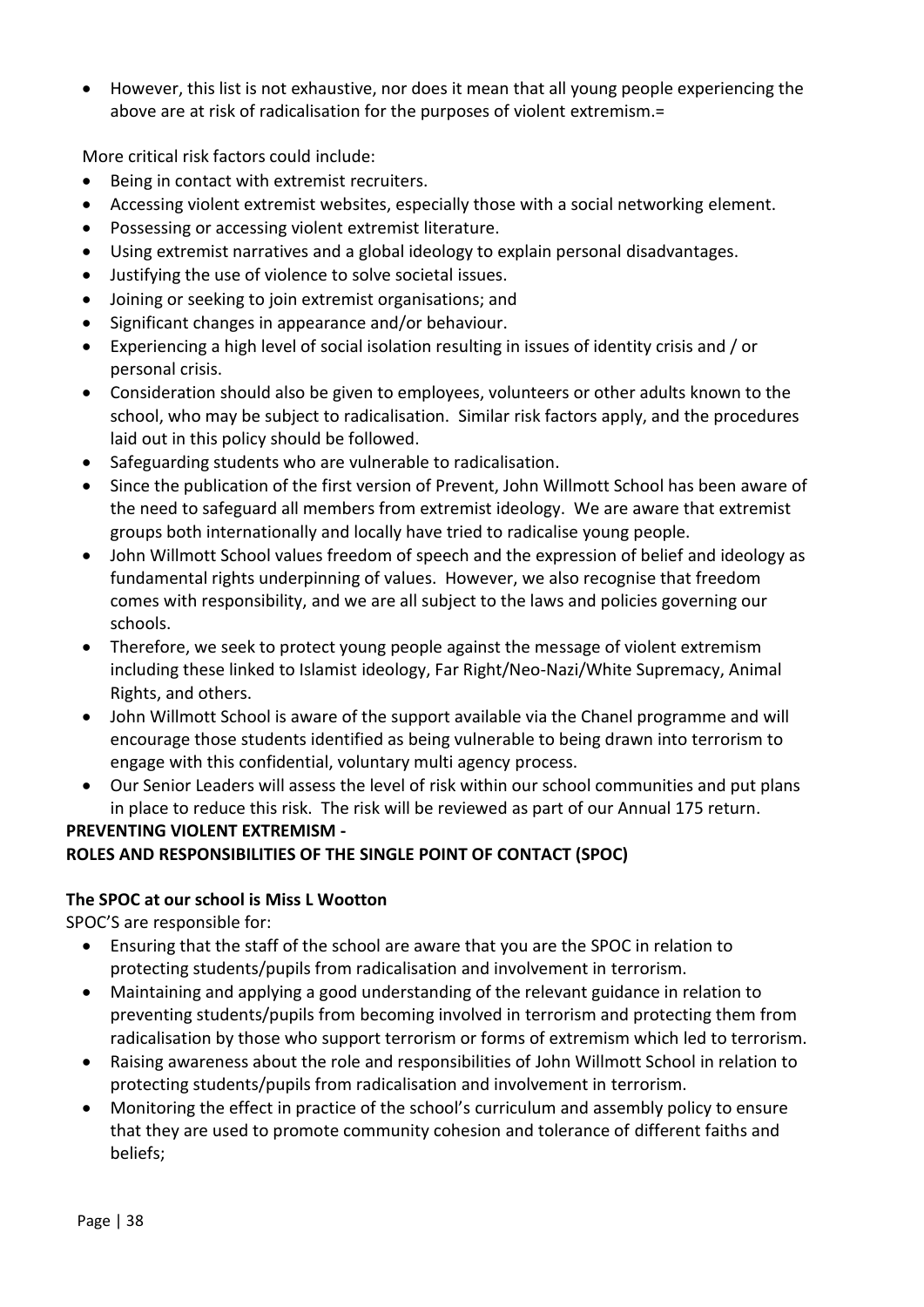- Raising awareness within the school about the safeguarding processes relating to protecting students/pupils from radicalisation and involvement in terrorism;
- Acting as the first point of contact within the school for case discussions relating to students / pupils who may be at risk of radicalisation or involved in terrorism;
- Collating relevant information in relation to referrals of vulnerable students / pupils into the Channel\* process;
- Attending Channel\* meetings as necessary and carrying out any actions as agreed;
- Reporting progress on actions to the Channel\* Co-ordinator; and
- Sharing any relevant additional information in a timely manner.
- Channel is a multi-agency approach to provide support to individuals who are at risk of being drawn into terrorist related activity. It is led by the West Midlands Police Counter-Terrorism Unit, and it aims to
- Establish an effective multi-agency referral and intervention process to identify vulnerable individuals.
- Safeguard individuals who might be vulnerable to being radicalised, so that they are not at risk of being drawn into terrorist-related activity; and
- Provide early intervention to protect and divert people away from the risks they face and reduce vulnerability.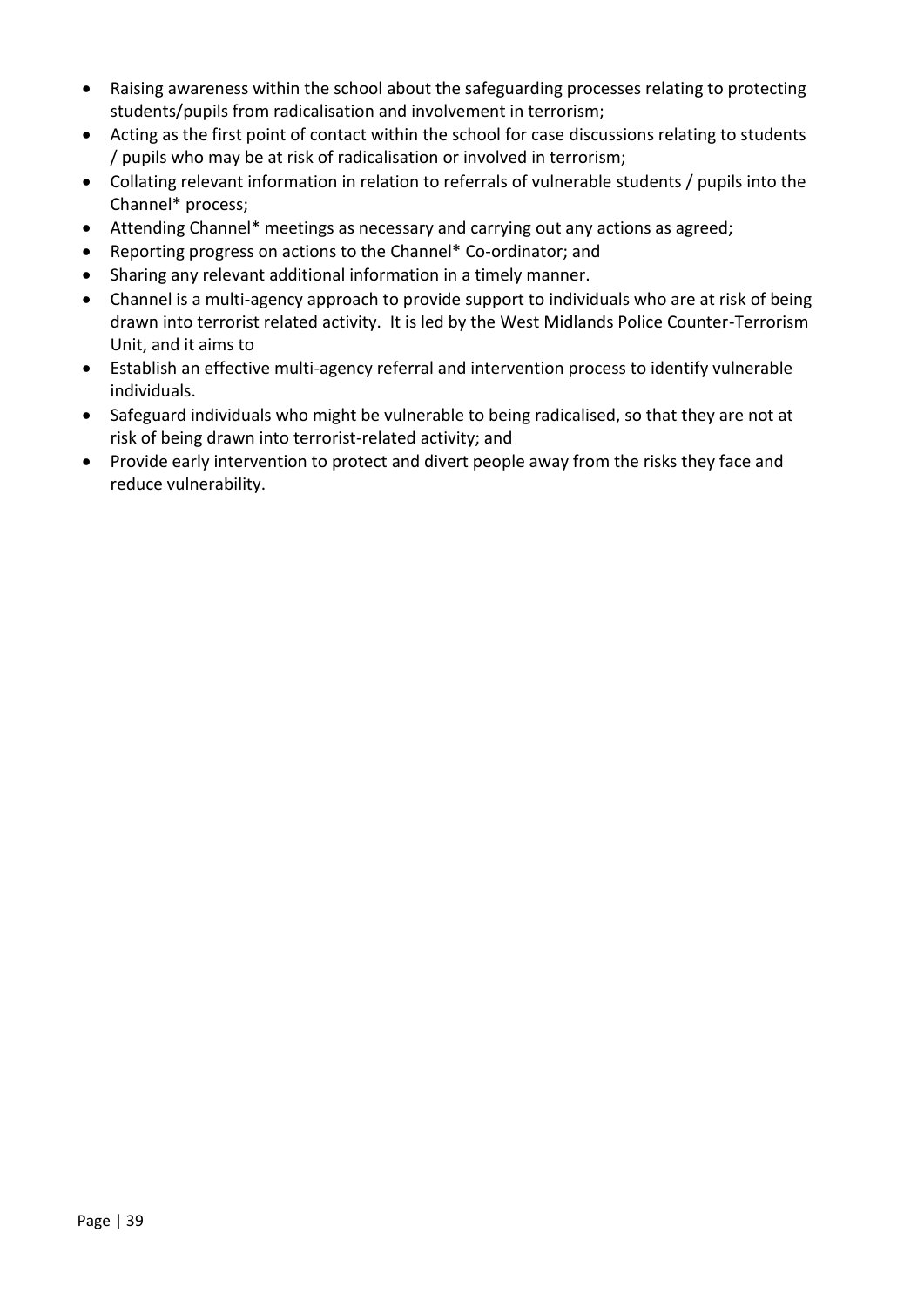#### **Appendix Four LEAD CONTACTS FOR EACH SCHOOL WITHIN THE ATLP**

| <b>SCHOOL</b>                  | <b>DSL</b>           | <b>Deputy DSL</b>                                                                              | <b>NOMINATED GOVERNOR FOR</b><br><b>SAFEGUARDING</b> | <b>SPOC</b>          |
|--------------------------------|----------------------|------------------------------------------------------------------------------------------------|------------------------------------------------------|----------------------|
| <b>BROOKVALE SCHOOL</b>        | Mr S Day HT          | Mrs A Trigg                                                                                    | <b>FBC</b>                                           | Mr S Day HT          |
| <b>HILL WEST SCHOOL</b>        | Dr B Clarke, HT      | Mrs Hannah Cook DHT<br>Mrs Rebecca George AHT<br>Dr Rhian Warrack AHT<br>Mrs Jaimey Thomas AHT | Mrs G Jones                                          | Dr B Clarke, HT      |
| MERE GREEN SCHOOL              | <b>Mrs K Brookes</b> |                                                                                                | <b>FBC</b>                                           | <b>Mrs K Brookes</b> |
| <b>WILLIAM Macregor SCHOOL</b> | Ms S Norton, HT      | Annette McNerlin, Fiona Allen<br>and Natalie Jones                                             | Ms B Hardy/Paul Charlton                             | Ms S Norton, HT      |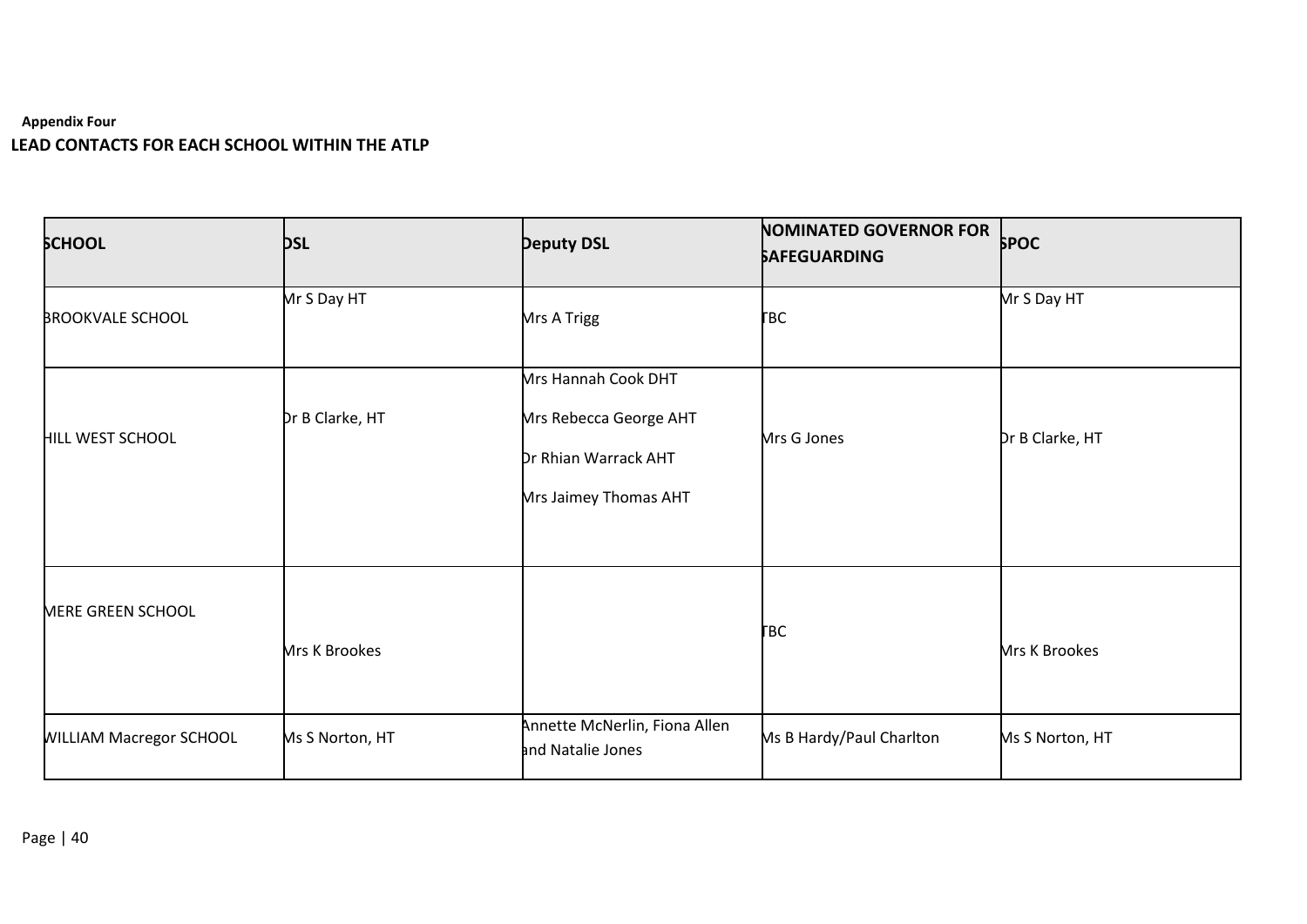| <b>SCHOOL</b>                   | <b>DSL</b>                                                             | <b>Deputy DSL</b>                            | <b>NOMINATED GOVERNOR FOR</b><br><b>SAFEGUARDING</b> | <b>SPOC</b>                              |
|---------------------------------|------------------------------------------------------------------------|----------------------------------------------|------------------------------------------------------|------------------------------------------|
| <b>SCOTCH ORCHARD SCHOOL</b>    | Mrs J Bishop, HT                                                       | Mrs L Braybrooke                             | <b>FBC</b>                                           | Mrs J Bishop, HT                         |
| <b>SLADE SCHOOL</b>             | Mrs J Maskell HT                                                       | Mr Danny Jones                               | Asimah Syed                                          | Mrs J Maskell HT                         |
| <b>STOCKLAND GREEN SCHOOL</b>   | <b>Ms R Goode, DHT</b>                                                 | awrence Carey AHT                            | <b>Mrs Helen Hastilow</b>                            | Ms R Goode, DHT                          |
| The Arthur Terry School         | Mr M Gannon, DHT                                                       | <b>Mr P Carrick</b>                          | Mr A Wood                                            | Mr P Carrick                             |
| <b>THE COLESHILL SCHOOL</b>     | <b>Ms Rebecca Brindley</b>                                             | Mr Scot Jordan                               | <b>FBC</b>                                           | <b>Ms Rebecca Brindley</b>               |
| CURDWORTH PRIMARY SCHOOL        | Mrs L Dodd, HT                                                         | <b>FBC</b>                                   | Mrs M Rowley                                         | Mrs L Dodd, HT                           |
| OHN WILLMOTT SCHOOL             | Ms T Richards, DHT                                                     | Miss L Wootton                               | <b>FBC</b>                                           | <b>FBC</b>                               |
| <b>TWO GATES PRIMARY SCHOOL</b> | Mrs N Llewelyn-Cook, HT<br>Mrs H Pugh - Early<br>Help/Assistant SENDCo | Sophie Smart<br><b>Assistant Headteacher</b> | Mrs S Watts                                          | Mrs N Llewelyn-Cook, HT                  |
| NETHER STOWE SCHOOL             | Miss D Sullivan, Senior Assistant<br>Head                              | Mr S Peace AHT                               | Mrs J Read                                           | Miss D Sullivan Senior Assistant<br>Head |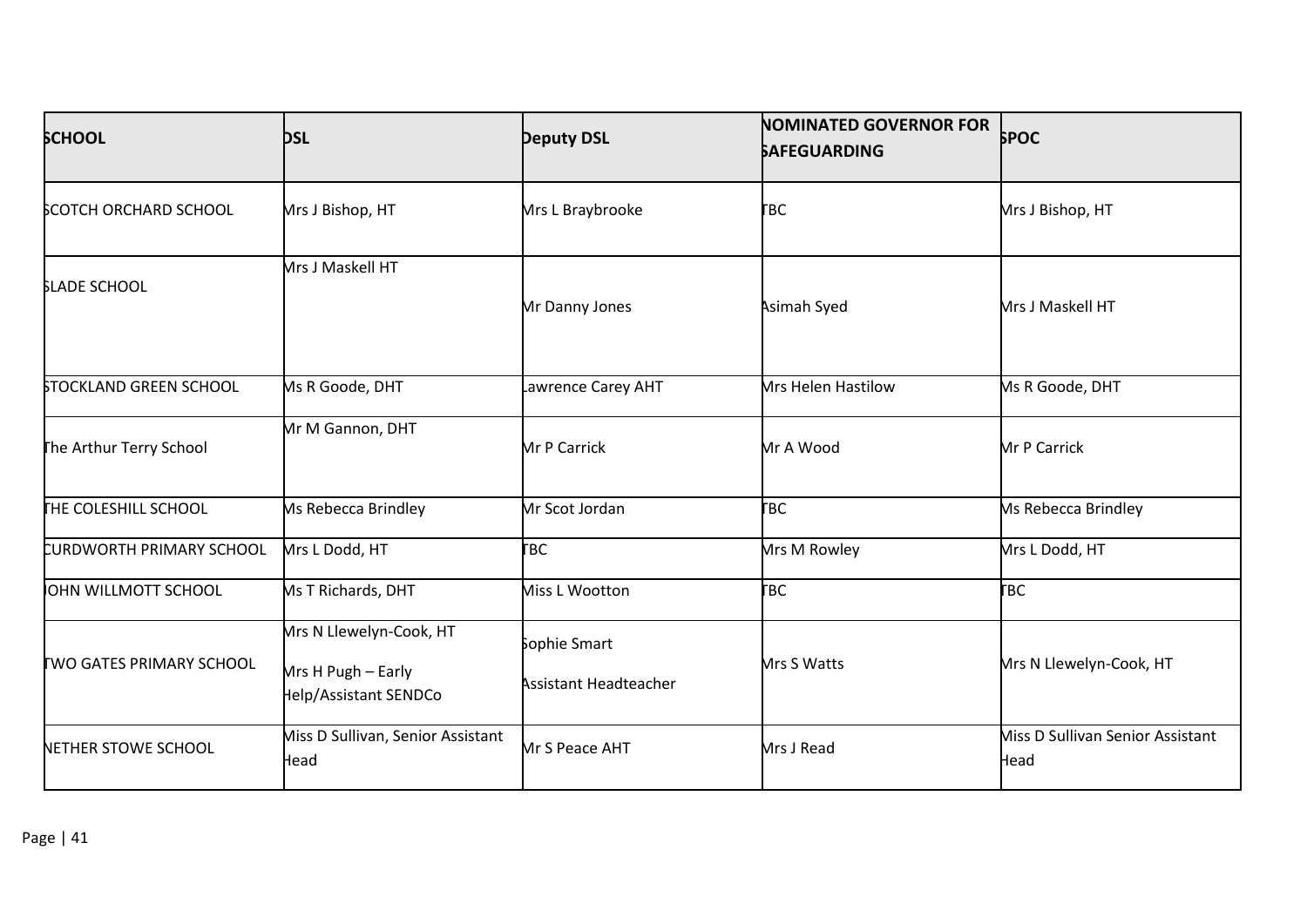| <b>SCHOOL</b>                                     | <b>DSL</b>       | <b>Deputy DSL</b>                           | <b>NOMINATED GOVERNOR FOR</b><br><b>SAFEGUARDING</b> | <b>SPOC</b>         |
|---------------------------------------------------|------------------|---------------------------------------------|------------------------------------------------------|---------------------|
| <b>DSBORNE PRIMARY SCHOOL</b>                     | Michelle Gay, HT | Lisa McCullough                             | Mrs R Gorton                                         | Michelle Gay, HT    |
| GREYSBROOKE PRIMARY SCHOOL Ellie Ballinger, HT    |                  | <b>Richard Storer and</b><br>Marisa Hibberd | Mrs H Morris                                         | Ellie Ballinger, HT |
| COTON GREEN PRIMARY SCHOOL Mr Richard Osborne, HT |                  | Mrs E Pursehouse,<br>Mrs J Tanner           | Mrs E Smith                                          | Mr R Osborne, HT    |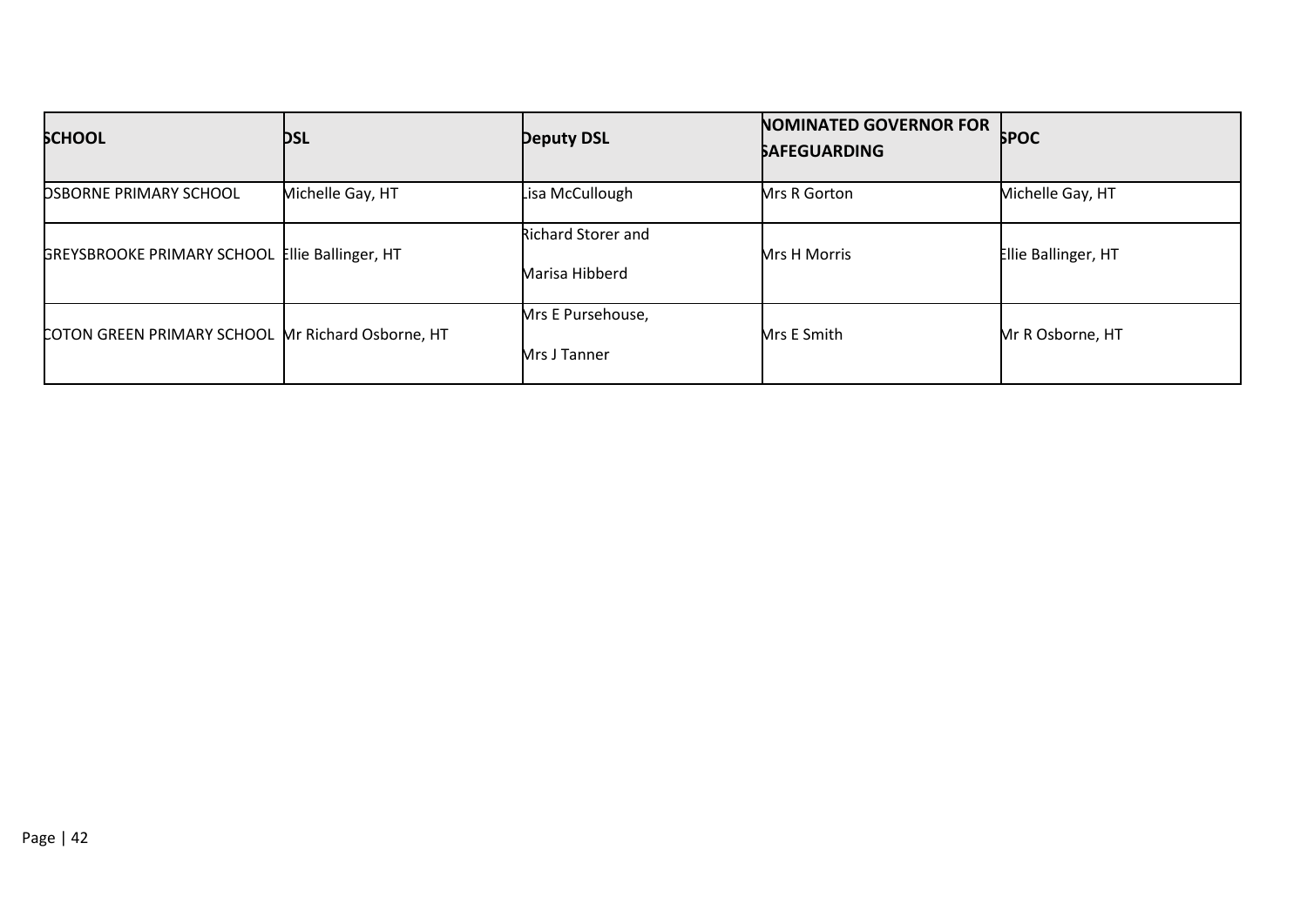#### **APPENDIX Five**

Acronyms used within the policy. ATLP-Arthur Terry Learning Partnership GDPR –General Data Protection Regulations SEND -Special Educational Needs and Disability DSL-Designated Safeguarding Lead DBS- Disclosure Barring Service LAC-Looked After Child CSE-Child Sexual Exploitation CCE-Child Criminal Exploitation NSPCC-National Society for the Protection Cruelty to Children BCSC-Birmingham Children's Safeguarding Board BCC- Birmingham City Council WCC-Warwickshire County Council WSCB -Warwickshire Safeguarding Children Board SCC- Staffordshire County Council SSCB-Staffordshire Safeguarding Children Board CME-Children Missing Education UKCIS UK Council for Internet Safety RHRT-Right Help Right Time CASS- Child Advice and Support Service SCR- Single Central Record CTU-Counter Terrorism Unit DfE- Department for Education FGM- Female Genital Mutilation LADO- Local Authority Designated Officer IT - Information Technology EHP- Early Help Plan SPOC- Single Point of Contact RE- Religious Education EYFS – Early Years Foundation Stage

Page | 43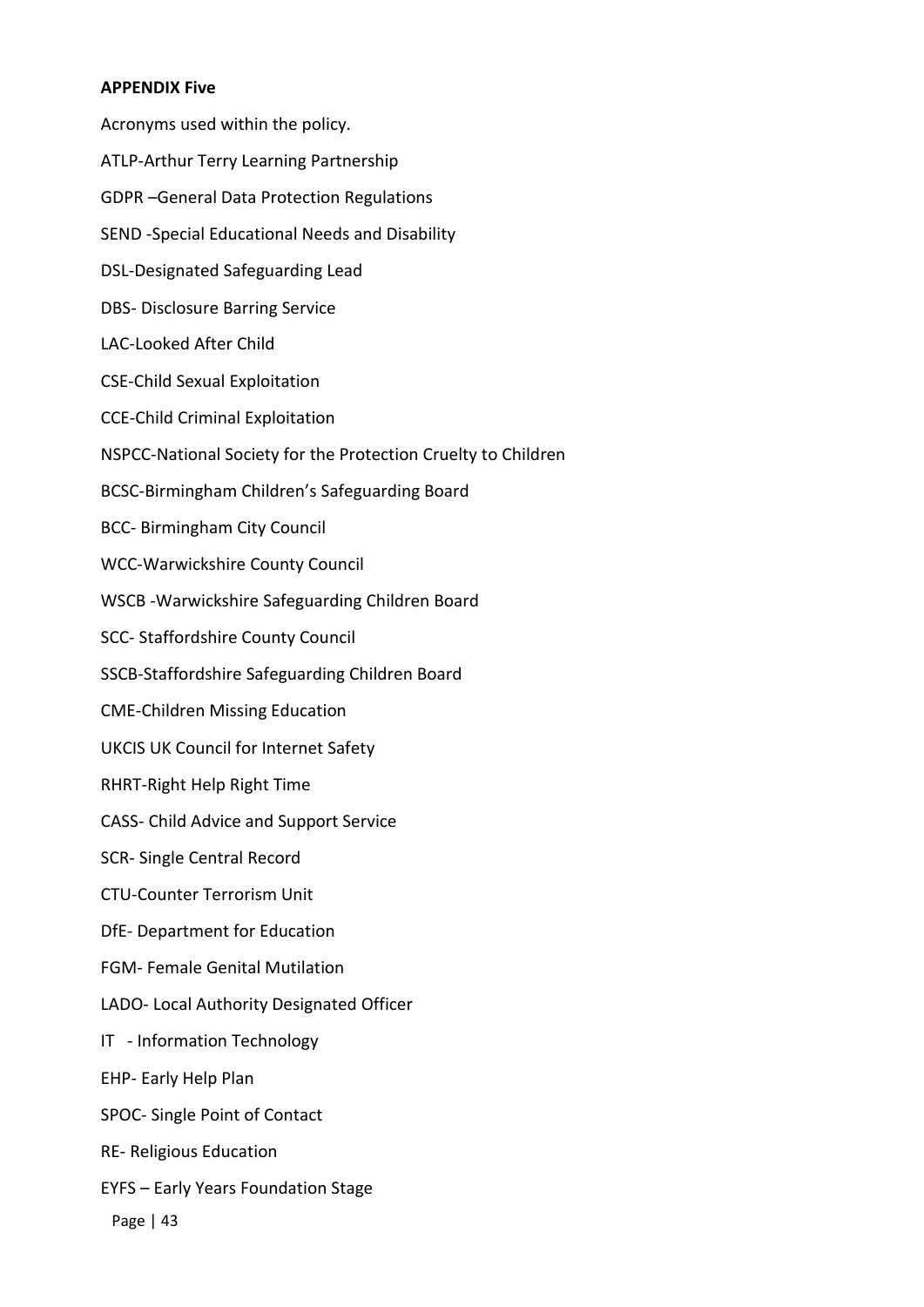#### **Appendix 6 Definitions**

#### **Safeguarding and promoting the welfare of children**

Defined for the purposes of this guidance as:

- a. protecting children from maltreatment.
- b. preventing the impairment of children's **mental and physical health** or development.

c. ensuring that children are growing up in circumstances consistent with the provision of safe and effective care.

d. taking action to enable all children to have the best outcomes.

#### **Definitions taken from KCSiE 2021**

**Abuse** 

A form of maltreatment of a child. Somebody may abuse or neglect a child by inflicting harm, or by failing to act to prevent harm. Harm can include ill treatment that is not physical as well as the **impact of witnessing ill treatment of others**. This can be particularly relevant, for example, in relation to the impact on children of all forms of domestic abuse. Children may be abused in a family or in an institutional or community setting by those known to them or, more rarely, by others. Abuse can take place wholly online, or technology may be used to facilitate offline abuse. Children may be abused by an adult or adults, or another child or children.

**Physical abuse**: a form of abuse which may involve hitting, shaking, throwing, poisoning, burning, or scalding, drowning, suffocating, or otherwise causing physical harm to a child. Physical harm may also be caused when a parent or carer fabricates the symptoms of, or deliberately induces, illness in a child.

**Emotional abuse**: the persistent emotional maltreatment of a child such as to cause severe and adverse effects on the child's emotional development. It may involve conveying to a child that they are worthless or unloved, inadequate, or valued only insofar as they meet the needs of another person. It may include not giving the child opportunities to express their views, deliberately silencing them or 'making fun' of what they say or how they communicate. It may feature age or developmentally inappropriate expectations being imposed on children. These may include interactions that are beyond a child's developmental capability as well as overprotection and limitation of exploration and learning or preventing the child participating in normal social interaction. It may involve seeing or hearing the ill-treatment of another. It may involve serious bullying (including cyberbullying), causing children frequently to feel frightened or in danger, or the exploitation or corruption of children. Some level of emotional abuse is involved in all types of maltreatment of a child, although it may occur alone.

**Sexual abuse**: involves forcing or enticing a child or young person to take part in sexual activities, not necessarily involving a high level of violence, whether the child is aware of what is happening. The activities may involve physical contact, including assault by penetration (for example rape or oral sex) or non-penetrative acts such as masturbation, kissing, rubbing, and touching outside of clothing. They may also include non-contact activities, such as involving children in looking at, or in the